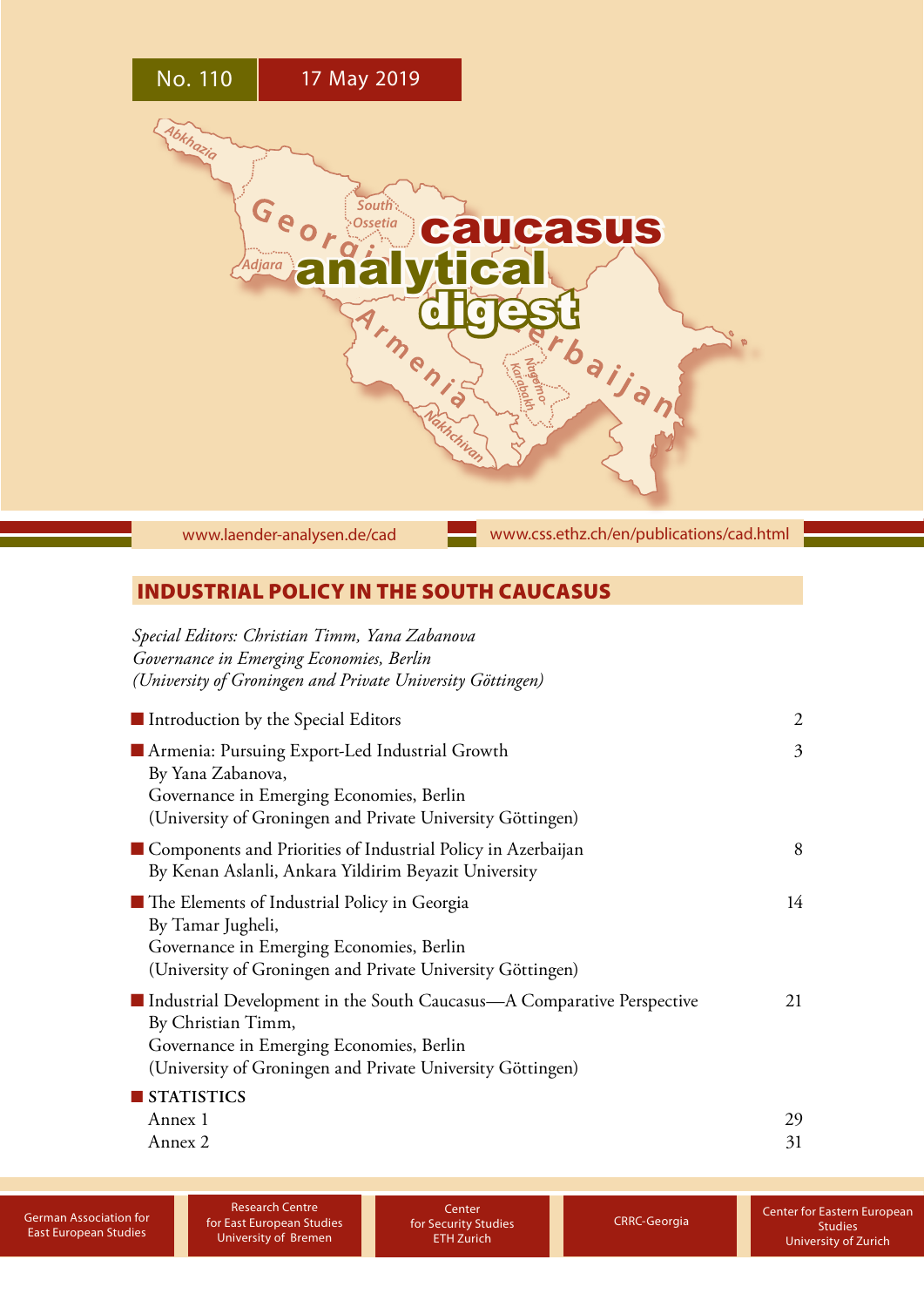# <span id="page-1-0"></span>**Introduction by the Special Editors**

This issue is dedicated to industrial policy and industrial development in the South Caucasus. In the past decade, industrial policy has experienced an unprecedented renaissance, both globally and in the South Caucasus region. Several developments have promoted this trend. Firstly, the global financial crisis of 2008 exposed the vulnerability of many economies. It fundamentally shook the faith in the liberal economic model and led to a particular openness to new policy approaches. Secondly, China's successful state capitalism demonstrated that other, especially Asian countries have developed incredibly fast, not despite but because of state industrial policy. Against this background, there has been an increasing experimentation with industrial policy approaches worldwide. This applies in particular to Armenia and Georgia, both of which began to intervene more actively in their economies in the aftermath of 2008. While Armenia developed a distinct industrial policy strategy including priority sectors, Georgia followed a rather horizontal policy approach while cautiously avoiding the term industrial policy. Azerbaijan, though, had launched its first explicit industrial policy initiative already before 2008 when policy-makers became aware of the risky dependency of the economy on global commodity prices.

We understand industrial policy broadly as "government actions to alter the structure of an economy, encouraging resources to move into particular sectors that are perceived as desirable for future development" (Altenburg and Rodrik 2017).

This issue is structured as follows: Three country case studies give a systematic overview of the periodization, strategy, objectives including chosen priority sectors as well as instruments of the respective industrial policy. The aim is to shed some light on the existing policy initiatives, the resources they draw on, and their outputs. The country cases are complemented by a contribution that focuses on the outcome and impact level of these policies by examining industrial development in a comparative perspective. The paper applies the EQuIP (Enhancing the Quality of Industrial Policy) approach for conducting a multi-dimensional industrial performance diagnosis across the three countries. This methodology was developed by UNIDO and GIZ and allows for a comparative quantitative analysis of industrial development dynamics [\(www.equip-project.org\)](http://www.equip-project.org/).

Three of the authors (Jugheli, Timm and Zabanova) are part of the research group "Governance in Emerging Economies" run by Private University Göttingen and the University of Groningen [\(www.governance-in-emerging](http://www.governance-in-emerging-economies.net))[economies.net\).](http://www.governance-in-emerging-economies.net)) This publication has been made possible thanks to the generous funding of the research group provided by the Volkswagen Foundation. We also thank Cenk Sinar for his assistance in preparing this issue of the Caucasus Analytical Digest.

#### *Christian Timm and Yana Zabanova,*

*Governance in Emerging Economies, Berlin (University of Groningen and Private University Göttingen)*

#### *Bibliography:*

Tilman Altenburg and Dani Rodrik (2017): Green industrial policy. Accelerating structural change towards wealthy economies, p. 2, Research Paper, available online at<http://j.mp/2wULvlo>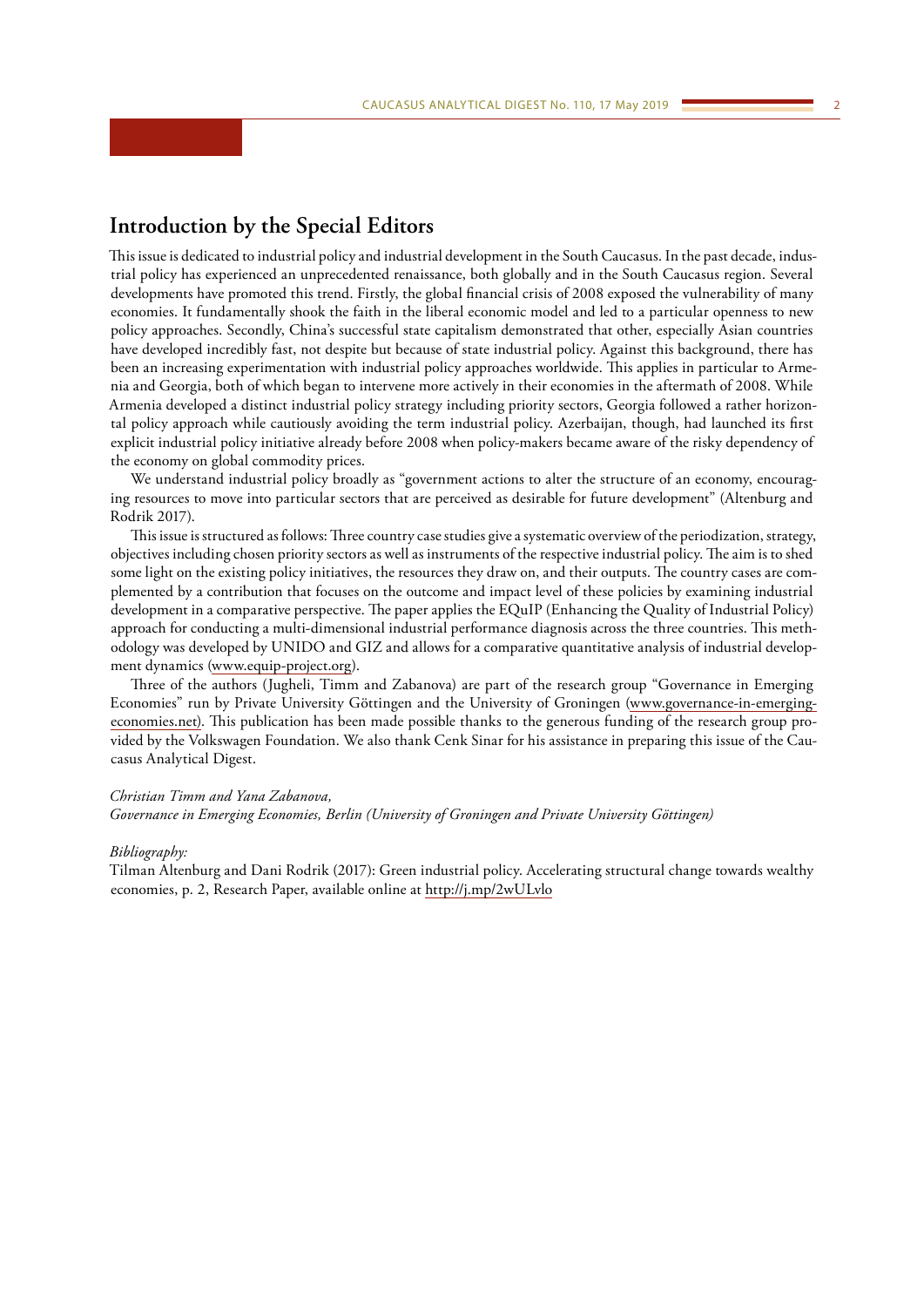# <span id="page-2-0"></span>**Armenia: Pursuing Export-Led Industrial Growth**

By Yana Zabanova,

Governance in Emerging Economies, Berlin (University of Groningen and Private University Göttingen)

#### DOI: [10.3929/ethz-b-000346798](https://doi.org/10.3929/ethz-b-000346798)

# **Abstract**

In 2011, Armenia adopted its first-ever industrial policy (IP) strategy for 2012–2020 aimed at stimulating export-led industrial growth and focusing on 11 manufacturing subsectors in the initial phase. With only limited funding, the Strategy envisions the government's role primarily as a facilitator and aims at making full use of cooperation with the private sector and international donors. While Armenia has managed to significantly increase the share of exports in its GDP, this achievement is attributable mainly to the growth in exports of lower-sophistication goods such as tobacco products, agricultural produce, food and beverages, and textiles and apparel. Among non-manufactured exports, an impressive success story is the Armenian IT sector, which has been prioritized by the government already since 2000 and has benefited from the support of diaspora investors. The free economic zones launched in Armenia have so far performed below their potential. The new government under Prime Minister Pashinyan is in the process of revising and updating the IP strategy.

#### **Introduction**

During Soviet times, Armenia boasted a well-developed industrial potential, with its key strengths in chemicals, electronics, and the light industry. Following independence, Armenia's GDP plummeted, and massive deindustrialization took place. While growth resumed in 1994 and intensified in the 2000s, the recovery was driven by the construction and services sectors rather than manufacturing. In 2010, the share of the industrial sector in Armenia's GDP stood at 14.9%, and in total employment, at 7.3%. Armenia's exports were poorly diversified and lacked sophistication, with the mining industry's products occupying the largest share, followed by processed food and diamonds. The economy also strongly depended on remittances from labour migrants (peaking at 22 percent of the GDP in 2004), mainly those working in Russia. As a result of Armenia's dependence on global commodity prices and remittances, it was hit hard by the 2008 economic crisis, with the GDP shrinking by nearly 16 percent in 2009. The failure of this growth model became the main impulse for the government to consider a targeted industrial policy strategy aimed at expanding and diversifying manufacturing exports. The new approach was meant to complement Armenia's positive experience with sectoral promotion policies in tourism and the IT sector since the early 2000s.

This article will discuss the development of Armenia's industrial policy (IP), using IT, textiles and apparel as examples. It will also address Armenia's experience with free economic zones (FEZs), a widely used instrument to promote export-oriented manufacturing, and discuss the impact of Armenia's membership in the Eurasian Union on its manufacturing exports. The article will conclude by briefly dwelling on the potential implications of the 2018 change in government in Armenia for its IP strategy.

#### **The 2011 Strategy for Export-Led Industrial Growth**

The 2008 global crisis sparked a renewed interest in industrial policy worldwide, and Armenia was no exception. The overarching goals for Armenia, with its small domestic market of only 3 million consumers, were to (1) promote export-driven industrial growth and (2) diversification, (3) move up the value chain, and (4) create new jobs. Given its budgetary constraints, the government was determined to engage the private sector and donors to achieve those goals, using public-private partnerships (PPP) as the preferred form of cooperation.

In December 2011, Armenia adopted the Export-Led Industrial Growth Strategy for 2012–2020, developed by the local consultancy EV Consulting with support from the World Bank. The first implementation phase of the Strategy (2011–2013) focused primarily on removing constraints and scaling up existing capacities in 11 export sectors (most of them established but also several nascent ones): brandy, wine, canned foods, water, juices, diamond cutting, gold and jewellery, watches, precision engineering, pharmaceuticals, and textiles. The plan for the following phases was to move towards new "horizons" by focusing on higher-value activities and promoting diversification. Judging from expert interviews, however, there has been a lack of visibility and effort in the subsequent phases of the Strategy implementation. Thorough monitoring and evaluation of the IP Strategy have also been lacking, especially in recent years.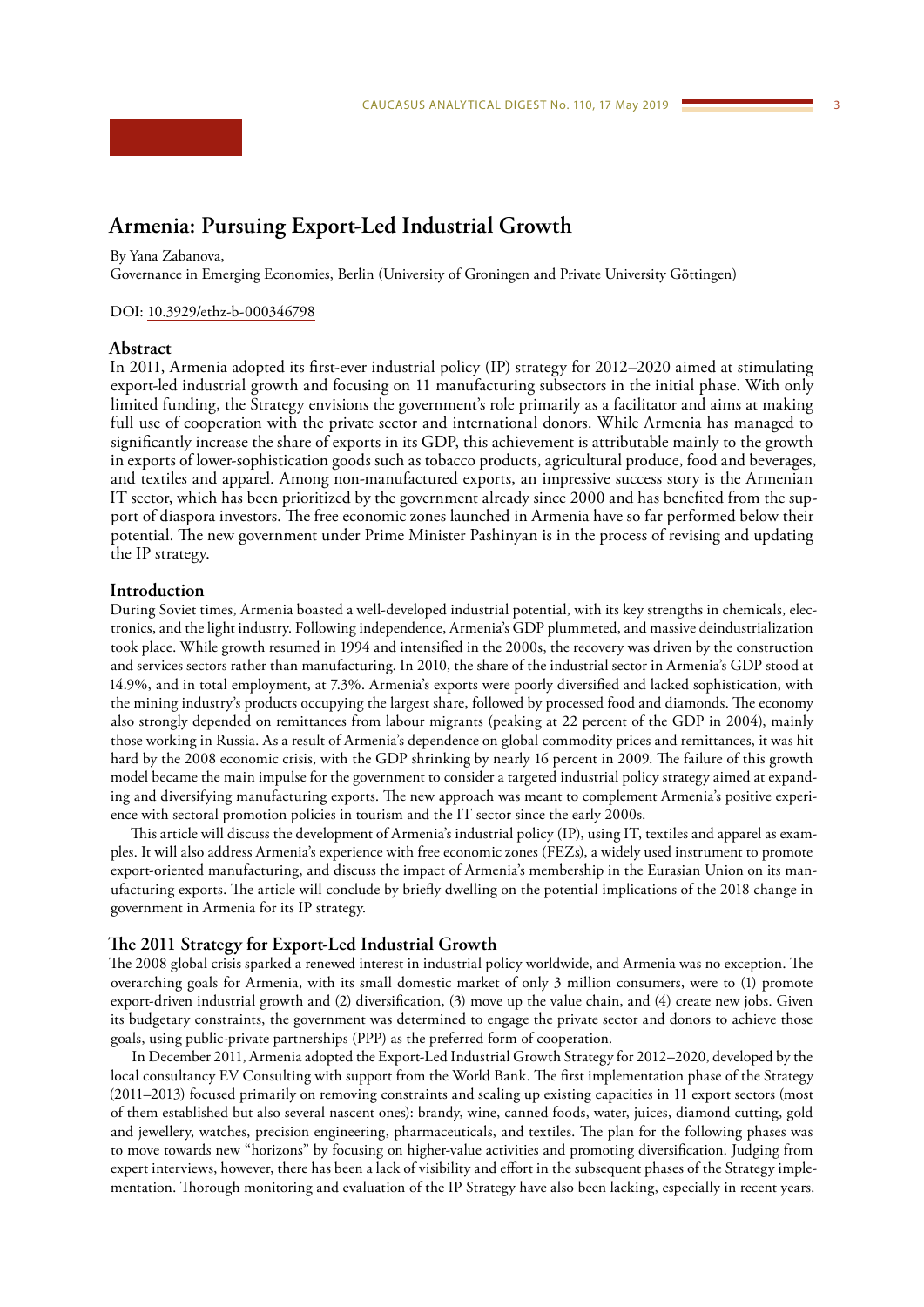## **The IP Toolkit**

The industrial policy toolkit in Armenia combines instruments to improve the business and investment climate with instruments that should a) help to identify latent comparative advantages and b) overcome market and coordination failures by improving access to finance and markets and providing better training opportunities. Armenia's policies include (Armenia Development Strategy, para. 187):

- 1. *Special tax and customs regimes*: special tax regimes for exporting companies, deferred VAT for imported investment goods; setting up free-trade zones with special tax and customs preferences.
- 2. *Financing tools*: concessional loans for certain types of activities, export and credit guarantees, own capital funding and participation in investment funds.
- 3. *Improving access to markets*: setting up trade representations, support for participation in exhibitions and fairs, organization of conferences and visits, branding activities.
- 4. *Capacity building*: training programs, technical and financial assistance to companies implementing quality assurance systems, support for technology and knowledge transfer (in particular from the Armenian diaspora in industrialized countries)
- 5. *Research and Development*: establishing technoparks and industrial parks, providing research grants, creating venture funds.

The division of responsibilities in the IP strategy is somewhat complicated. In addition to the Department of Industrial Policy at the Ministry of Economic Development and Investment, several other bodies have played a role. The main coordinating body for public-private partnerships was the Industrial Board (or Council) adjunct to the Prime Minister,1 which met until 2014 and then gradually became inactive (possibly reflecting the reduced attention given to the Strategy in recent years). Sectoral boards were also set up to promote public-private cooperation. The executing agencies were initially the Industry Development Fund and the Armenia Export Financing Insurance Company, established in 2013. In 2015, the two organizations merged into the Development Foundation of Armenia (DFA), which became Armenia's national authority for investment and export promotion. DFA was rebranded Business Armenia in 2018.

Budget allocations for the Strategy were first approved in 2012 and were very modest: in 2013, the amount was 1.14 million USD, and in 2014 it was 1.32 million USD, less than 5 percent of Armenia's state budget. One-third of the budget was spent on co-financing the participation of Armenian producers in international expos and fairs (World Bank, 2015, p. 49). Funding in subsequent years has apparently been similar.

In 2015, the World Bank conducted an evaluation of the first phase of the Strategy (which remains the only publicly available IP evaluation to date) and found that the target sectors did grow faster than the rest of the economy, with a 17 percent compound annual growth rate (CAGR) for 2010–2013; their share in Armenia's total exports increased from 23.3 to 26 percent. The best performing sectors were brandy and watch-making, as well as textiles and apparel (see Table 1 overleaf). There were also increases in productivity that outperformed the economy as a whole (12 percent CAGR in the target sectors, as opposed to the processing industry generally at 9 percent and the entire economy at 8 percent, respectively). Lastly, the report found that the number of workers in the target sectors went up by 38 percent between 2010 and 2013 (World Bank 2015). However, it was still too early to attribute these results to the programme itself.

## **Free Economic Zones**

Free economic zones are a common tool used by governments to attract FDI and facilitate export-oriented manufacturing and thus can function as an instrument supporting industrial policy. In June 2011, as the IP strategy was still being discussed, Armenia adopted the Law on Free Economic Zones. In addition, the 2014 Law on Industrial Policy identifies "industrial zones" (both with and without FEZ status), technoparks and clusters as instruments of industrial policy. Today, there are four FEZs in Armenia, offering investors the usual set of preferences: exemptions from the profit tax, VAT, customs duties, real estate and property taxes, and corporate income tax. The Alliance FEZ was established in 2013 with a focus on high-tech and pharmaceuticals. The second zone, Meridian (2015), focuses on jewellery and watch-making. In December 2017, Armenia opened the Meghri FEZ on the border with Iran, in an effort to take advantage of its geographic position as Iran's gateway to the Eurasian Economic Union (EAEU).<sup>2</sup> The most recent FEZ is ECOS, launched in October 2018 and tasked with hi-tech cluster development, including projects related to

<sup>1</sup> The Industrial Council/Board is no longer found on the website of the Prime Minister of Armenia. However, a 2012 snapshot of the website shows the list of members: <https://web.archive.org/web/20121114002955/http://www.gov.am/ru/councils/members/19/>

<sup>2</sup> In May 2018, Iran and the EAEU signed a temporary agreement establishing a free-trade zone between them; negotiations on the final deal are ongoing.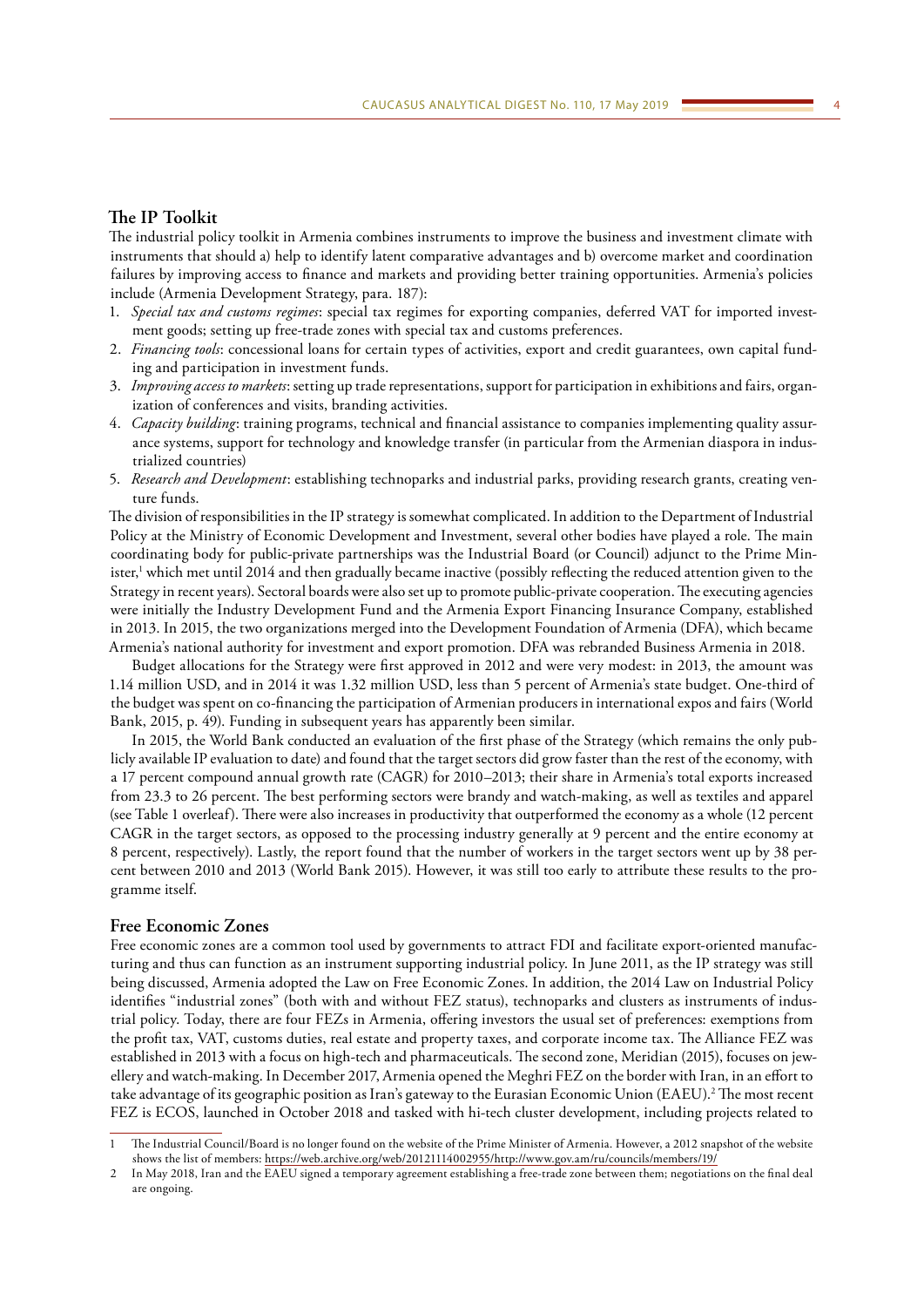| Sector                 | 2013<br>(mln. USD) | 2010-13 CAGR<br>(Percent) | <b>Share of Sec-</b><br>tor Export in<br><b>Total Exports</b><br>(Percent) | 2015 Target*<br>(mln. USD) | 2013 as Pro-<br>portion of<br>2015 Target<br>(Percent) | 2020 Target*<br>(mln. USD) |
|------------------------|--------------------|---------------------------|----------------------------------------------------------------------------|----------------------------|--------------------------------------------------------|----------------------------|
| <b>Pharmaceuticals</b> | 6.9                | 13                        | 0.5                                                                        | 22.5                       | 31                                                     | 95                         |
| Wine                   | 4.2                | 14                        | 0.3                                                                        | 10.7                       | 40                                                     | 29                         |
| <b>Brandy</b>          | 181.3              | 24                        | 12.4                                                                       | 180                        | 101                                                    | 300                        |
| Textile & apparel      | 38.5               | 81                        | 2.6                                                                        | 66                         | 58                                                     | 133.5                      |
| Footwear               | 2.1                | 17                        | 0.1                                                                        | 16.2                       | 13                                                     | 47.7                       |
| Jewellery              | 21.3               | 17                        | 1.4                                                                        | 30                         | 71                                                     | 76                         |
| Diamond-cutting        | 88.1               | $-1$                      | 6.0                                                                        | 111                        | 79                                                     | 151.7                      |
| Watch-making           | 14                 | 53                        | 1.0                                                                        | 12                         | 116                                                    | 28                         |
| Precision engineering  | 25.3               | 14                        | 1.7                                                                        | 47.5                       | 53                                                     | 150                        |
| <b>Total</b>           | 384                | 17                        | 26.2                                                                       | 496                        | $82***$                                                | 1,1011                     |

**Table 1: Export Indicators, Target Sectors**

*Source: UN ComTrade, sectoral strategies*

*Note: 2015 targets for pharmaceuticals, textiles and apparel, jewelry and precision engineering sectors include outsourcing orders by MNCs.*

*\*For textiles and apparel, target is for 2018 and for footwear 2023.*

*\*\* Does not include textiles, apparel and footwear. Note: This table is reproduced from the World Bank evaluation report (2015), Table 1.9, p. 29.*

artificial intelligence and machine learning, data mining and blockchain. While data on Armenian FEZs are difficult to obtain, there is a general consensus that they are still performing significantly below their potential. As for job creation, the Alliance FEZ had created 314 jobs as of September 2018 and Meridian 181 jobs (Sputnik Armenia 2018b), while the Meghri FEZ still stands empty. The new government has vowed to redouble its efforts to make FEZs thrive (especially in the high-tech and bio-tech sectors) (The Armenian Weekly 2019).

# **The IT Sector: Armenia's Success Story**

While not a manufacturing sector that would be the object of traditional industrial policy, the booming IT sector in Armenia showcases the benefits of thought-out, sustained cooperation between the government and industry. Between 2010 and 2018, the sector has grown at an average of 25.6 percent annually. In 2018, total revenues reached 7.4 percent of Armenia's GDP (12.4 billion USD) (EIF 2018: 33). The sector's share in Armenia's total exports increased from 8 percent in 2010 to 16 percent in 2017, with most exports (ca. 70%) going to the US and Europe. Armenia is no longer merely an outsourcing destination but has moved on to attract multinational corporations, develop global IT solutions and venture into the latest trends, such as AI and big data analysis. Two factors have played a key role in the IT sector's speedy development: the Soviet legacies of the engineering and science potential, and the involvement of diaspora investors from the West (in fact, to this day most start-ups in the IT sector have a diaspora connection).

Employment in the IT sector has been growing at very fast rates in recent years, reaching 19,552 in 2018(EIF, 2018, p. 30), yet there is room for much more, and industry insiders name the lack of skilled resources as a key growth constraint. In 2018, some 800 companies were active in the IT sector (EIF, 2018, p. 3). Wages in the sector are higher than the average for Armenia.3

Successive Armenian governments have demonstrated sustained commitment to promoting the sector for nearly 20 years. After declaring IT a priority in 2000, in 2001 the government teamed up with the World Bank and other stakeholders to draw up the ICT Master Strategy and ICT Development Implementation Plan. Another milestone was the establishment, in 2002, of the public private partnership called the Enterprise Incubator Foundation (EIF). A broader ten-year programme was adopted in 2008, focusing on the development of the infrastructure (including setting up techno-cities in Gyumri and Vanadzor), better training for IT graduates, and creating new financing mechanisms for start-up companies (EIF 2017). In late 2014, the government adopted a legislative package providing attractive tax preferences for IT start-ups (0% profit tax and 10% flat payroll tax for 3 years), leading to rapid growth in

<sup>3</sup> A junior technical specialist in a local company earns ca. 260 USD on average, with the amount increasing to 588 USD for senior specialists; the figures for those employed by foreign companies are 387 and 744 USD, respectively. Source: EIF 2018 report, p. 31.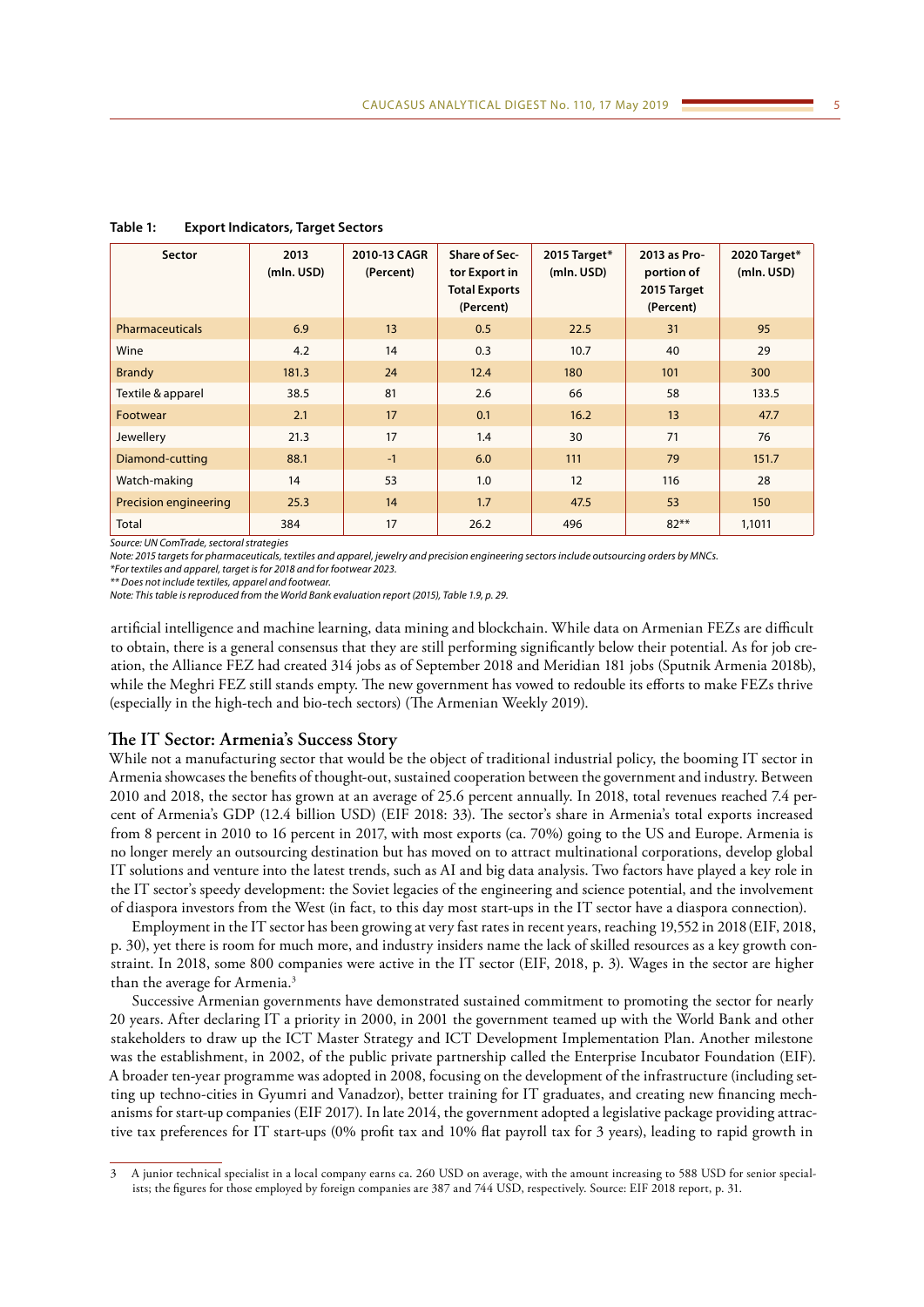their number. In 2017 alone, 431 companies benefited from the new provisions (EIF 2017). The law was amended in 2018, granting the same privileges also to engineering companies and extending the tax exemptions until 2022 (Sputnik Armenia 2018a).

The government and EIF have also partnered with key global IT companies and obtained USAID funding to establish top-class training facilities, such as the Microsoft Innovation Center Armenia (2011) and the IBM Innovative Solutions and Technologies Center (2015).

#### **Textile and Apparel Industry**

The textile and apparel industry is a prime example of a sector that enables quick expansion of employment in the lowskilled job sector and provides backward and forward linkages to the rest of the economy. The sector played an important role in Soviet Armenia, employing some 120,000 people, but production collapsed in the post-Soviet period. Today, it is an emerging sector with fast export growth rates: from ca. 805,000 USD in 2010 to 155 million USD in 2018 (thus outperforming the 2020 target of 133.5 million USD, see Table 1 on the previous page). Estimates put total employment in the sector between 6,000 and 7,000, and there are five large companies and ca. 60 small and medium ones (Arzumanyan 2018). However, most textile and apparel manufacturers in Armenia have been operating on a toll (contract) manufacturing basis, making clothes from the raw materials supplied by foreign companies, usually from Italy—which leads to limited domestic value creation.

In December 2013, the Industrial Council approved a strategy (until 2023) for developing light industry, such as textiles, apparel and shoe manufacturing. The first action plan for 2014–2016 had a budget of 2.5 million USD. Government support in the sector has generally taken the form of co-financing participation in major exhibitions (e.g., Textillegprom in Moscow), facilitating business-to-business contacts with potential investors, and tax incentives such as zero or deferred VAT on investment goods (e.g., modern equipment for textile companies). Reportedly, however, the government has failed to deliver on a number of commitments in the sectoral strategy, such as providing investments, low-interest loans, or setting up a dedicated warehouse in Russia (Arzumanyan 2018a). In 2014, the Government partnered with the UN Industrial Development Organization (UNIDO) to implement a Russian-funded project aiming at building "local technical capacity to support the development and modernization of SMEs and to position Armenian products as high-end design goods" (UNIDO, n.d.).

#### **Membership in the Eurasian Union**

Although the main reason Armenia joined the EAEU in January 2015 was geopolitics, there have also been hopes that membership in the bloc would allow Armenia to increase its manufacturing exports and achieve industrial growth something that is expressly stated in Armenia's Development Strategy for 2014–2025 (para. 183). (The European Union, on the other hand, is the chief destination for Armenia's raw material exports, mainly metals). The Eurasian Union expressly emphasizes the importance of industrial policy in its founding Treaty.4 The stated goal is to promote intra-Union trade in industrial goods, attract investment, and foster innovation and import substitution (Eurasian Economic Commission 2015). Potential opportunities for Armenia, in addition to simplified customs procedures, could include access to EAEU-wide public procurement tenders and benefits from common markets for goods requiring special certification, such as pharmaceuticals or jewellery. Armenia has been able to negotiate a longer phase-in period—until 2022—for implementing EAEU tariffs (which are significantly higher than those applied by Armenia in the past). Armenia's trade with EAEU members has grown faster than that of any other member of the Union. After a slow start attributed to the impact of the 2014 economic crisis in Russia, Armenia's trade with the EAEU grew by 45 percent in 2017 and by 21 percent in 2018.<sup>5</sup>

So far, however, Armenia's lower-sophistication exports (especially agricultural produce, food, alcoholic beverages, textiles, apparel and footwear) have benefited the most from Armenia's entry to the EAEU. One exception is pharmaceuticals, a small but rapidly growing export-oriented sector in Armenia. Due to investment in high-tech equipment and the leading Armenian companies' obtaining the internationally recognized GMP certificate, Armenia has been able to increase its pharmaceutical exports (primarily generics, vaccines and herbal medicines) from ca. 5 million USD in 2010 to nearly 22 million USD in 2017, with roughly half of them going to Russia.

<sup>4</sup> Relevant provisions are contained in Article 92 (Industrial Policy and Cooperation) and Annex 27, as well as in Article 93 (Industrial Subsidies) and Annex 28 to the Treaty on the EAEU.

<sup>5</sup> Eurasian Commission, Intra-EAEU Trade, Statistical Spreadsheets. [http://www.eurasiancommission.org/ru/act/integr\\_i\\_makroec/dep\\_stat/](http://www.eurasiancommission.org/ru/act/integr_i_makroec/dep_stat/tradestat/tables/intra/Pages/2018/12.aspx) [tradestat/tables/intra/Pages/2018/12.aspx](http://www.eurasiancommission.org/ru/act/integr_i_makroec/dep_stat/tradestat/tables/intra/Pages/2018/12.aspx)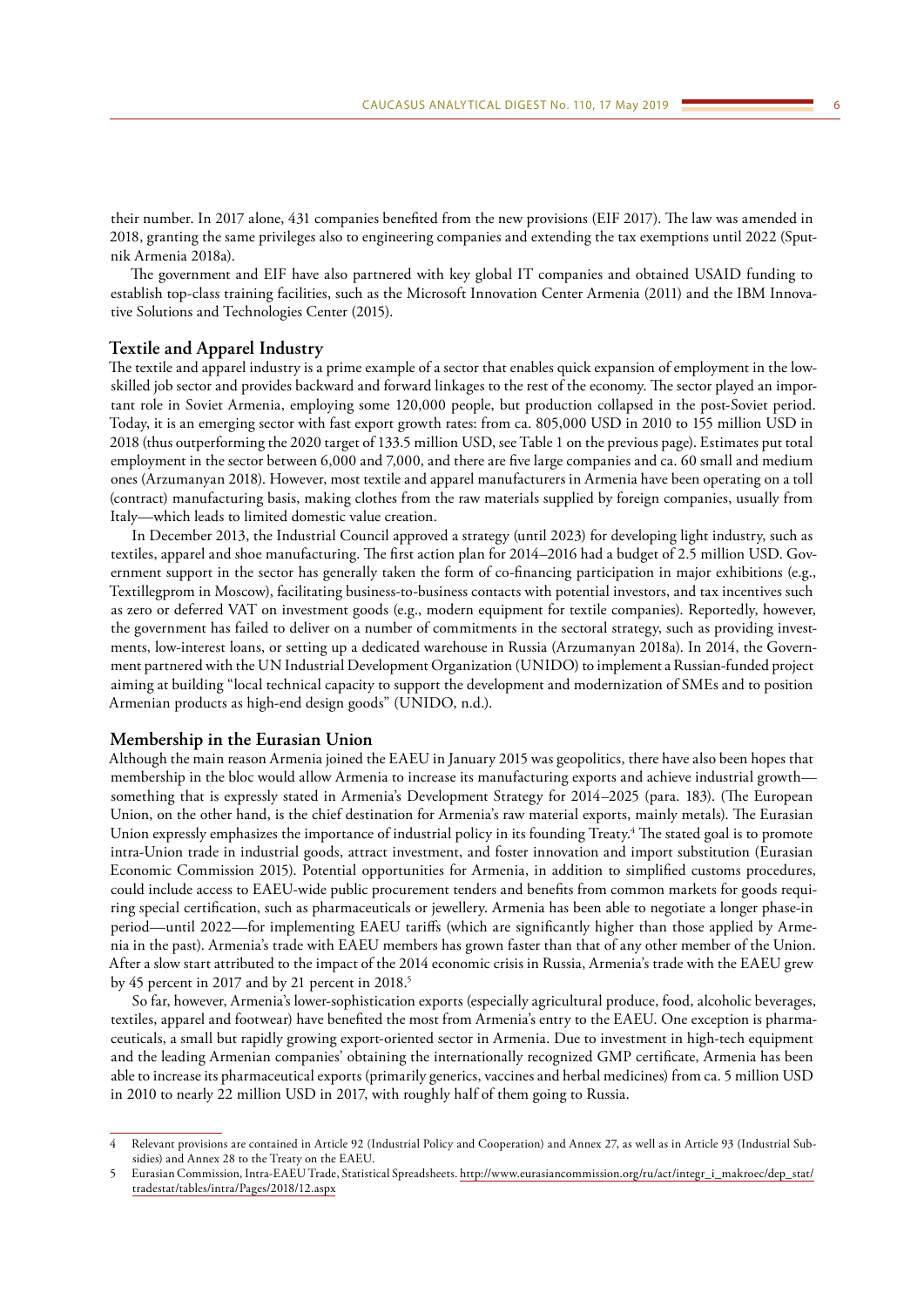# **Industrial Policy after the 2018 Velvet Revolution**

Armenia's Velvet Revolution) and the advent to power of Nikol Pashinyan's My Step bloc, followed by the sourcing of new staff in many ministries from the civil society sector, will likely lead to revisions, re-prioritization, and a changed mode in the implementation of Armenia's IP. The economic strategy unveiled in February 2019 adopts a market-oriented approach, envisioning a flat income tax, a much leaner government apparatus, lower taxes for small businesses and special tax breaks for foreign investors. It also promises government support for export and industrial modernization and for implementing quality assurance and certification mechanisms with the goal of accessing new markets (Mejlumyan 2019). In addition, the government has announced its commitment to invest into skills development, especially in STEM subjects at the school level, and is planning to actively develop domestic defence industry, significantly increasing budget allocations for this purpose.

# **Conclusion**

Armenia's high growth rates in the 2000s were driven by the construction and services sectors, as well as by the high prices for commodity exports. The drastic effects of the global economic crisis of 2008 on Armenia exposed the vulnerabilities of such a growth model, leading the government to pay greater attention to manufacturing. Close cooperation with the private sector has been an important feature of the 2011 IP strategy, which has enjoyed only very limited allocations from the state budget. On the whole, Armenia has been able to significantly increase its exports as a share of its GDP (from 24% in 2011 to 37% in 20176 ); however, the growth took place mostly in the lower-sophistication segment and in traditional markets. This increase in exports has not been accompanied by significant increases in manufacturing value added, showing that Armenia still has much work to do to move up the value chain. The extent to which the growth in exports is attributable to the IP strategy is questionable. In fact, the subsector that has grown the most in recent years and accessed the new (Middle Eastern) markets—the tobacco industry—has received no special government support. Armenia's membership in the Eurasian Union has benefited the agriculture, food processing, beverage and textile, apparel and footwear sectors, but thus far there has been no measurable impact on highersophistication exports, with the exception of pharmaceuticals. The IT sector has been a definite success story, yet its linkages to the rest of the economy are weaker than the linkages of manufacturing. Currently, the IP strategy is being revised by the new government.

## *About the Author*

Yana Zabanova is a fellow in the Berlin-based Governance in Emerging Economies Research Group funded by the Volkswagen Foundation and a PhD candidate at the University of Groningen. She is also a Visiting Fellow at the Stiftung Wissenschaft und Politik (SWP) in Berlin, where she worked as a research fellow in 2014–2016. Prior to that, she was a South Caucasus analyst at the European Stability Initiative think tank in Berlin (2009–2014). In her PhD project, she focuses on renewable energy development and green industrial policy in post-Soviet Eurasia.

#### *Bibliography*

- Armenia's Development Strategy for 2014–2025. Annex to RA Government Decree # 442 N On 27<sup>th</sup> of March, 2014, [https://eeas.europa.eu/sites/eeas/files/armenia\\_development\\_strategy\\_for\\_2014-2025.pdf](https://eeas.europa.eu/sites/eeas/files/armenia_development_strategy_for_2014-2025.pdf)
- Arzumanyan, K. (2018a) "Gde desyatki tysyach rabochikh mest? (Where are the tens of thousands of jobs?) *Golos Armenii,* 21 March. [https://www.aysor.am/ru/news/2018/03/22/%C2%AB%D0%93%D0%BE%D0%BB%D0%](https://www.aysor.am/ru/news/2018/03/22/%C2%AB%D0%93%D0%BE%D0%BB%D0%BE%D1%81-%D0%90%D1%80%D0%BC%D0%B5%D0%BD%D0%B8%D0%B8%C2%BB/1389340) [BE%D1%81-%D0%90%D1%80%D0%BC%D0%B5%D0%BD%D0%B8%D0%B8%C2%BB/1389340](https://www.aysor.am/ru/news/2018/03/22/%C2%AB%D0%93%D0%BE%D0%BB%D0%BE%D1%81-%D0%90%D1%80%D0%BC%D0%B5%D0%BD%D0%B8%D0%B8%C2%BB/1389340)
- Arzumanyan, K (2018b) "Sobstvennyy brend oznachayet stabil'nost'" (Having your own brand means stability), *Golos Armenii*, 4 April.<http://golosarmenii.am/article/64686/sobstvennyj-brend-oznachaet-stabilnost>
- Enterprise Incubator Foundation (EIF), (2017) "Armenian ICT Sector 2017 State of the Industry Report: Information and Telecommunication Technologies Sector in Armenia", December. [http://www.eif.am/files/2098/Armenian-](http://www.eif.am/files/2098/Armenian-IT-Industry-Report-/2017-ICT-Industry-Report_eng-FINAL-.pdf)[IT-Industry-Report-/2017-ICT-Industry-Report\\_eng-FINAL-.pdf](http://www.eif.am/files/2098/Armenian-IT-Industry-Report-/2017-ICT-Industry-Report_eng-FINAL-.pdf)
- Enterprise Incubator Foundation (EIF) (2018) "Armenian ICT Sector 2018 State of the Industry Report: Information and Telecommunication Technologies Sector in Armenia", December. [http://www.eif.am/](http://www.eif.am/files/2282/2018-ICT-Industry-Report_Eng_v2.pdf) [files/2282/2018-ICT-Industry-Report\\_Eng\\_v2.pdf](http://www.eif.am/files/2282/2018-ICT-Industry-Report_Eng_v2.pdf)

<sup>6</sup> <https://data.worldbank.org/indicator/NE.EXP.GNFS.ZS?locations=AM>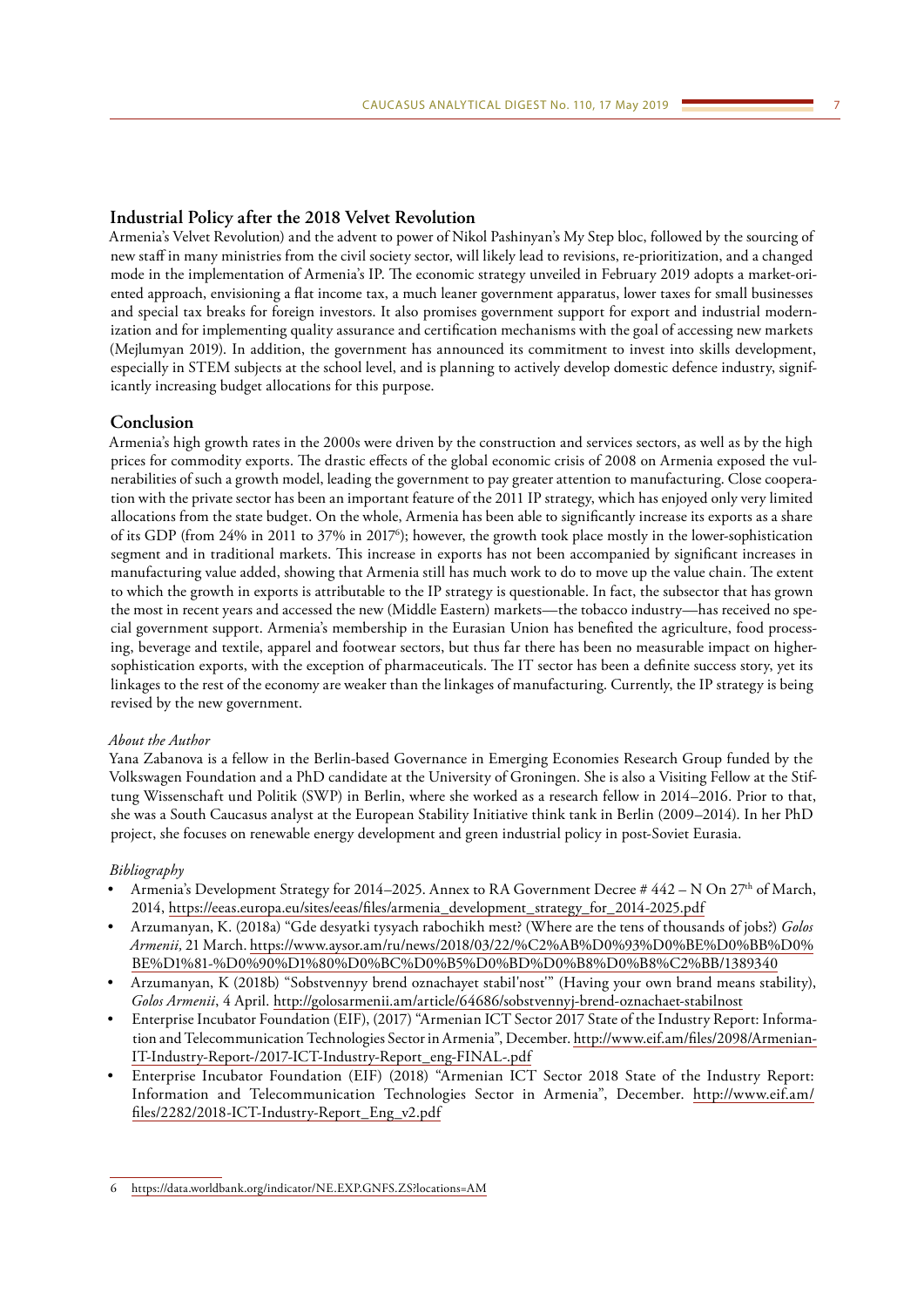- <span id="page-7-0"></span>• Eurasian Economic Commission (2015) "Promyshlennaya politika EAES: ot sozdaniya k pervym rezul'tatam" (EAEU Industrial Policy: From Creation to First Results), Moscow. [http://www.eurasiancommission.org/ru/](http://www.eurasiancommission.org/ru/Documents/ïðîìûøëåííîñòü ðóññê small.pdf) Documents/[промышленность](http://www.eurasiancommission.org/ru/Documents/ïðîìûøëåííîñòü ðóññê small.pdf)%20русск%20small.pdf
- Eurasian Economic Commission (2018) "Respublika Armeniya: Dva goda v Evraziyskom ekonomicheskom soyuze. Pervye rezul'taty" (Republic of Armenia: Two Years in the Eurasian Economic Union. First Results), Analytical Report. Moscow. [http://www.eurasiancommission.org/ru/Documents/](http://www.eurasiancommission.org/ru/Documents/промышленность русск small.pdf)промышленность%20русск%20small.pdf
- Eurasian Economic Commission, Intra-EAEU Trade, Statistical Spreadsheets. [http://www.eurasiancommission.](http://www.eurasiancommission.org/ru/act/integr_i_makroec/dep_stat/tradestat/tables/intra/Pages/2018/12.aspx) [org/ru/act/integr\\_i\\_makroec/dep\\_stat/tradestat/tables/intra/Pages/2018/12.aspx](http://www.eurasiancommission.org/ru/act/integr_i_makroec/dep_stat/tradestat/tables/intra/Pages/2018/12.aspx)
- Mejlumyan, A. (2019) "Armenia adopts plan for 'economic revolution'", *Eurasianet*, 15 February. [https://eurasianet.](https://eurasianet.org/armenia-adopts-plan-for-economic-revolution) [org/armenia-adopts-plan-for-economic-revolution](https://eurasianet.org/armenia-adopts-plan-for-economic-revolution)
- Sputnik Armenia (2018a) "Nalogovye l'goty v Armenii poluchat ne tol'ko programmisty, no i inzhenery" (Tax breaks in Armenia to benefit not only IT developers but also engineers). 22 November. [https://ru.armeniasputnik.am/](https://ru.armeniasputnik.am/economy/20181122/15807848/nalogovye-lgoty-v-armenii-poluchat-ne-tolko-programmisty-no-i-inzhenery.html) [economy/20181122/15807848/nalogovye-lgoty-v-armenii-poluchat-ne-tolko-programmisty-no-i-inzhenery.html](https://ru.armeniasputnik.am/economy/20181122/15807848/nalogovye-lgoty-v-armenii-poluchat-ne-tolko-programmisty-no-i-inzhenery.html)
- Sputnik Armenia (2018b), "Poobeshchali, no ne sderzhali: chto stalo s zonami svobodnoy torgovli v Armenii?" (Promised but not delivered: What happened to the free trade zones in Armenia?) 10 September 2018. [https://](https://ru.armeniasputnik.am/economy/20180910/14369833/v-armenii-net-ehffektivnyh-zon-svobodnoj-torgovli.html) [ru.armeniasputnik.am/economy/20180910/14369833/v-armenii-net-ehffektivnyh-zon-svobodnoj-torgovli.html](https://ru.armeniasputnik.am/economy/20180910/14369833/v-armenii-net-ehffektivnyh-zon-svobodnoj-torgovli.html)
- The Armenian Weekly, "Pashinyan to Wealthy Foreign Investors: 'Our policy motto is to get rich and enrich'", 24 January 2019. [https://armenianweekly.com/2019/01/24/pashinyan-to-wealthy-foreign-investors-our-policy-motto](https://armenianweekly.com/2019/01/24/pashinyan-to-wealthy-foreign-investors-our-policy-motto-is-to-get-rich-and-enrich/)[is-to-get-rich-and-enrich/](https://armenianweekly.com/2019/01/24/pashinyan-to-wealthy-foreign-investors-our-policy-motto-is-to-get-rich-and-enrich/)
- Treaty on the Eurasian Economic Union. [https://docs.eaeunion.org/docs/en-us/0017353/itia\\_05062014\\_doc.pdf](https://docs.eaeunion.org/docs/en-us/0017353/itia_05062014_doc.pdf)
- UNIDO, n.d. Improving competitiveness of export-oriented industries in Armenia. [https://www.unido.](https://www.unido.org/our-focus/advancing-economic-competitiveness/upgrading-businesses-and-industrial-infrastructure/improving-competitiveness-export-oriented-industries-armenia) [org/our-focus/advancing-economic-competitiveness/upgrading-businesses-and-industrial-infrastructure/](https://www.unido.org/our-focus/advancing-economic-competitiveness/upgrading-businesses-and-industrial-infrastructure/improving-competitiveness-export-oriented-industries-armenia) [improving-competitiveness-export-oriented-industries-armenia](https://www.unido.org/our-focus/advancing-economic-competitiveness/upgrading-businesses-and-industrial-infrastructure/improving-competitiveness-export-oriented-industries-armenia)
- World Bank (2015) "Export-Led Industrial Development Strategy: Implementation Review and Recommendations on New Toolset", June. [https://openknowledge.worldbank.org/bitstream/handle/10986/22273/Final0Output.](https://openknowledge.worldbank.org/bitstream/handle/10986/22273/Final0Output.pdf;sequence=1) [pdf;sequence=1](https://openknowledge.worldbank.org/bitstream/handle/10986/22273/Final0Output.pdf;sequence=1)
- World Bank, n.d. "Armenia—Personal remittances, received (% of GDP)", [https://data.worldbank.org/indicator/](https://data.worldbank.org/indicator/BX.TRF.PWKR.DT.GD.ZS?locations=AM) [BX.TRF.PWKR.DT.GD.ZS?locations=AM.](https://data.worldbank.org/indicator/BX.TRF.PWKR.DT.GD.ZS?locations=AM)

# **Components and Priorities of Industrial Policy in Azerbaijan**

By Kenan Aslanli, Ankara Yildirim Beyazit University

DOI: [10.3929/ethz-b-000346798](https://doi.org/10.3929/ethz-b-000346798)

# **Abstract**

This article examines industrial policy in Azerbaijan and its link with the broader development agenda with respect to its periodization, priorities, and instruments. The article finds that despite the government's attempts to diversify the economy and exports by promoting non-oil industries, the imbalance between the mining and manufacturing industries remains a challenging issue. Additionally, the high level of oil-gas dependence negatively affects the quality of policy formulation and implementation in industry.

# **Introduction**

The oil and gas sector of the mining industry has been historically dominant in the economy of Azerbaijan. The national economy's dependence on oil and gas remains high, with the hydrocarbon sector representing 44% of GDP, 90% of goods exports and at least 50% of fiscal revenue in 2018. As a consequence of the high dependence on hydrocarbon resources, Azerbaijan's economy faced (i) negative implications of the "resource curse", as reflected in a gradual slow-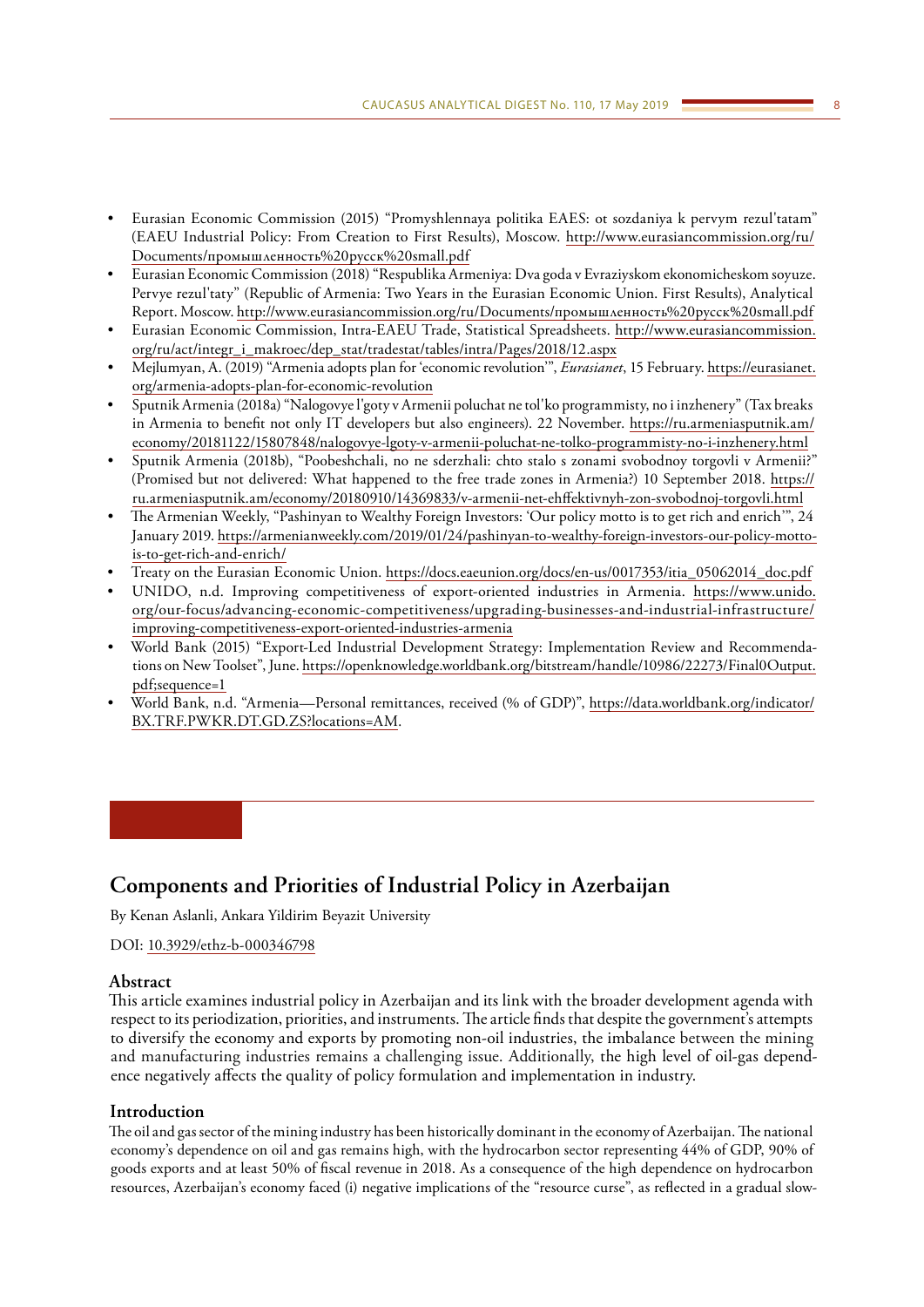down of economic growth and (ii) deindustrialization in line with the "Dutch disease", as indicated by the stagnant contribution of non-oil industries to the GDP. Total natural resource rents are associated with lower rates of government effectiveness, which affects the quality of policy formulation and implementation in industry<sup>1</sup>. The oil and gas industry dominates both the national economy and total industrial production, yet it has very limited inter-industry linkages to contribute to the development of alternative sectors. The oil and gas sector in Azerbaijan developed only weak development transmission channels, such as a low employment multiplier and small-scale domestic contributions to the value chain, which minimizes the sector's backward/forward linkages with other industrial sectors.

The main objective of the current industrial policy is to decrease the "double dependence" on the oil and gas sectors and on imports of non-oil products. Therefore, the government follows a mixed policy of combining import substitution with the promotion of non-oil exports. The officially declared diversification-led industrial policy is reflected in various state programmes and strategies aimed at supporting domestic industrial producers in traditional (e.g., petrochemical) and non-traditional (e.g., shipbuilding) fields and balancing the export orientation strategy with the importsubstitution effects of industrial policy.

# **Periods of Industrial Development**

The discovery and exploitation of the first oil fields in Baku in 1848 can be considered the beginning of industrialization in Azerbaijan. Industrialization spread to other regions of Azerbaijan, and new industrial cities (e.g., Sumgayit, Mingecevir, etc.) were constructed after the 1950s, and especially during the 1970–1980s. Industrial production dropped after the collapse of the Soviet Union in 1991 but started to improve again in the 2000s. Only in 2014 did the annual output in the mining industry exceed the level of production in 1990 (just before the collapse of the Soviet Union when all state-owned industrial enterprises actively produced a very broad range of products). The manufacturing sector, however, has not succeeded in reaching the production levels of 1990, falling short by almost 40% in 2017 (see Figure 1 below). The manufacturing industry mostly covers basic metals and non-metallic minerals; refined petroleum products, such as diesel fuel and jet fuel, and polyethylene; electricity production and supply; foods and beverages; and cement and construction materials.



**Figure 1: Indexes of Industrial Output (%; 1990=100)**

*Source:* <https://www.stat.gov.az/> *(State Statistics Committee didn't specify currency or units that calculations on indexes of industrial output were based)*

Large enterprises that were able to effectuate added industrial value have been restored to achieve industrial diversification and durable growth of the national economy since the beginning of the 2000s. Despite the attraction of billions of dollars of foreign investment in the oil-gas sector, private investors hesitated to invest in non-oil sectors because of the narrow scale of the domestic market and the fragile business environment. Therefore, the state's industrialization

<sup>1</sup> Ahmadov, Ingilab and Mammadov, Jeyhun and Aslanli, Kenan, Assessment of Institutional Quality in Resource-Rich Caspian Basin Countries (June 5, 2013). (p. 25). Available at SSRN:<https://ssrn.com/abstract=2274813>or [http://dx.doi.org/10.2139/ssrn.2274813](https://dx.doi.org/10.2139/ssrn.2274813)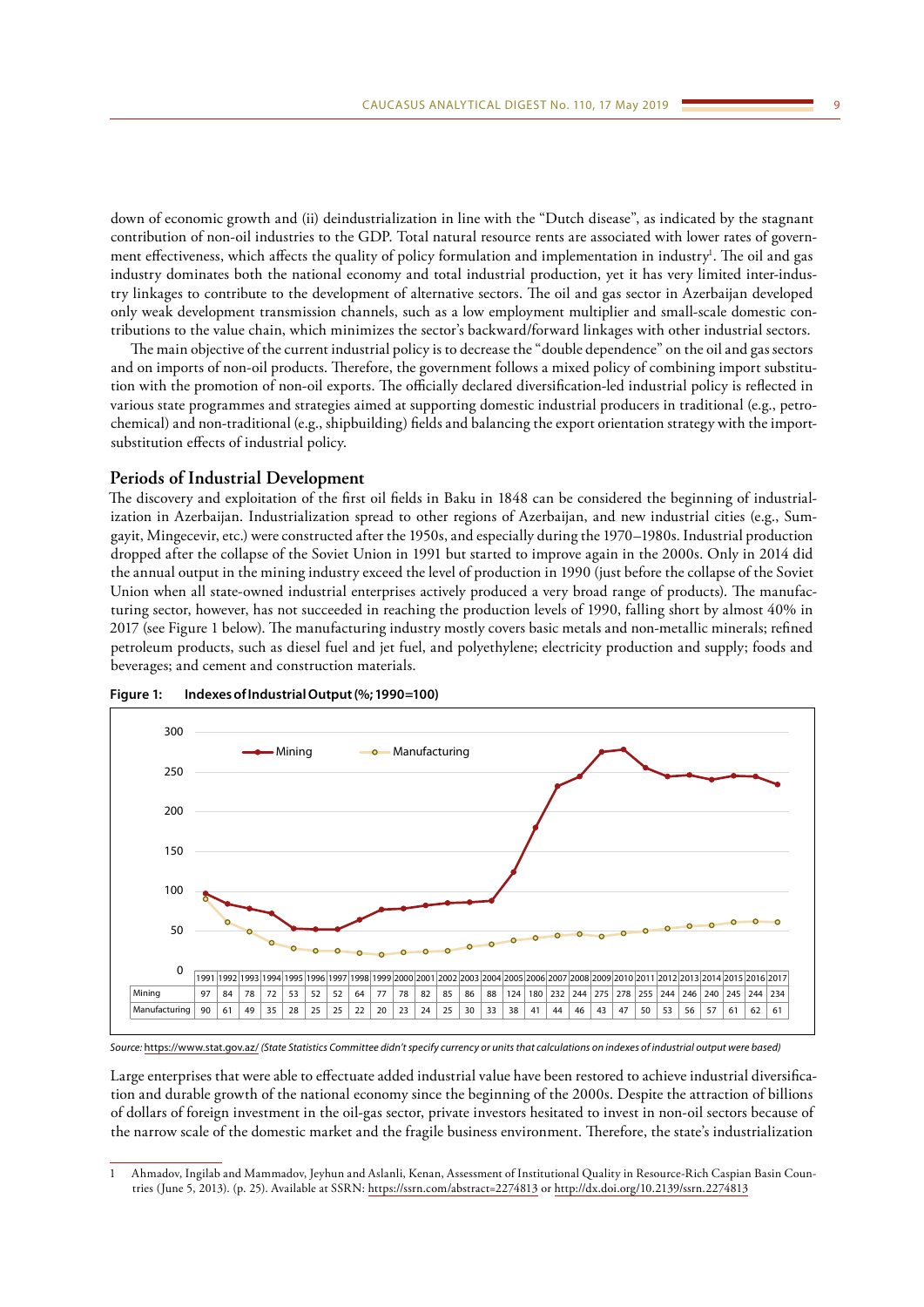efforts encountered financial scarcity in non-oil industries until 2004–2005. However, the state has initiated largescale investments in industrial development through public investment programmes since 2004–2005, as massive oil revenues enabled it to solve the infrastructure and energy supply problems for industrial enterprises. Given that oil revenues were a major source of fiscal resources, fluctuations in the market price of crude oil led to disruptions in the government's ability to finance industrial companies during the financial turmoil in 2008–2009 and after 2014. Particularly, the sudden collapse of oil prices in 2014 forced the government to take some measures for the development of the non-oil industry and that year was proclaimed "the year of industry" in Azerbaijan, during which governmentfinanced industrial projects were implemented. The government adopted the "State Program of Industrial Development for 2015–2020 in Azerbaijan" in December 2014, which sets policy goals to help the industry achieve economic diversification in this period of falling oil prices and the lack of diversity in industrial production.

# **Objectives and Priorities of State Industrial Programmes**

The diversification of the economy and exports through the development of the non-oil industry and the increase in non-oil GDP have been the main goals of economic policies in Azerbaijan since the early 2000s. The major tasks of industrial policy, as identified in official documents, are to ensure sustainable growth in industrial production and to enhance the structure and efficiency of industrial production<sup>2</sup>. The government has officially focused on the heavy industry, food industry, construction materials, machine-building, and the chemical industry as priority fields outside of the oil and gas sector for achieving economic diversification<sup>3</sup>.

The government sets the following goals for industrial development: $^4$  (i) modernization of the industry and improvement of the structure of the industry; (ii) increasing the export potential of non-oil industries; (iii) expanding energyefficient and high value-added competitive industrial production; (iv) amplification of knowledge-based and innovative industrial production; (v) preparation of qualified human resources for new industrial production areas. Increasing competitiveness and capacity-building in industry, supporting industrial enterprises, constructing industrial zones and clusters, and enacting legislative improvements are the main directions of the State Program.

# **Instruments of Industrial Policy**

Instruments of industrial policy indicated in the "State Program of Industrial Development for 2015–2020 in Azerbaijan" include the creating of new state-owned industrial enterprises, promoting exports, setting standards for industrial products, providing financial support for local production in specific fields with economic importance (aluminium, iron ore and steel production plants in the Ganja/Dashkesen regions, carbamide and polymers plants in the Sumgayit region), and establishing industrial zones, research & development activities, etc.

#### **Doing Business and Tax Incentives**

Improving the business environment has been highlighted as a cornerstone of enhancing the number of industrial enterprises and opening new modern processing facilities in the regions of Azerbaijan<sup>5</sup>. The procedures for doing business in industrial and non-industrial companies have been reformed recently: the number of procedures for the official registration of legal entities has been reduced from 3 to 1; the duration of the company registration process has been reduced to 20 minutes; and the amount of funds and documents required to start entrepreneurial activities has been reduced to zero<sup>6</sup>. Changes to the tax code, effective from January 1, 2019, are designed to affect small and medium industrial business entities through tax administration, tax breaks and an extended taxation base. Income tax exemptions are applied to individuals working in the non-oil sector by January 20197 . Small and medium-sized companies are exempt from corporate and income taxes for a period of 7 years. Due to recent changes in tax legislation, profits from the innovation activities of industrial companies are exempt from income tax for a period of 3 years from the

<sup>2</sup> Aslanli, K. Ismayil, Z. Agayev, R. Mehtiyev, A. The Assessment of Economic and Export Diversification. Natural Resource Governance Institute & Free Economy Center. 2013 (p. 16) [http://www.freeeconomy.az/site/assets/files/1188/iqtisadi\\_diversifikasiya\\_az.pdf](http://www.freeeconomy.az/site/assets/files/1188/iqtisadi_diversifikasiya_az.pdf)

<sup>3</sup> Strategic Roadmap on Perspectives of National Economy and Strategic Roadmap on Development of Heavy Industry and Machine-Building in Azerbaijan (2016). <http://www.president.az>

<sup>4</sup> "State Program of Industrial Development for 2015–2020 in Azerbaijan". 2014. [https://azertag.az/xeber/Azerbaycan\\_Respublikasinda\\_](https://azertag.az/xeber/Azerbaycan_Respublikasinda_senayenin_inkisafina_dair_2015_2020_ci_iller_uchun_DOVLAT_PROQRAMI-821350) [senayenin\\_inkisafina\\_dair\\_2015\\_2020\\_ci\\_iller\\_uchun\\_dovlat\\_proqrami-821350](https://azertag.az/xeber/Azerbaycan_Respublikasinda_senayenin_inkisafina_dair_2015_2020_ci_iller_uchun_DOVLAT_PROQRAMI-821350)

<sup>5</sup> Musayev, V. Azerbaijan Economic Reforms Review. 2017. CAERC. [https://ereforms.org/store//media/ekspert\\_yazilari/islahat%20icmali/](https://ereforms.org/store//media/ekspert_yazilari/islahat icmali/mart/strateji yol x%C9%99rit%C9%99si -eng1.pdf) [mart/strateji%20yol%20x%C9%99rit%C9%99si%20-eng1.pdf](https://ereforms.org/store//media/ekspert_yazilari/islahat icmali/mart/strateji yol x%C9%99rit%C9%99si -eng1.pdf)

<sup>6</sup> Ministry of Taxes. 22/01/2018. State registration of legal entities will be carried out within 20 minutes with only 1 procedure. [http://taxes.](http://taxes.gov.az/modul.php?name=metbuat&bolme=pressreliz&pid=1767&lang=) [gov.az/modul.php?name=metbuat&bolme=pressreliz&pid=1767&lang=](http://taxes.gov.az/modul.php?name=metbuat&bolme=pressreliz&pid=1767&lang=)

<sup>7</sup> Ministry of Taxes. 24/12/2018. Changes to Tax Code with questions and answers. http://www.taxes.gov.az/VM2019/VM2019.pdf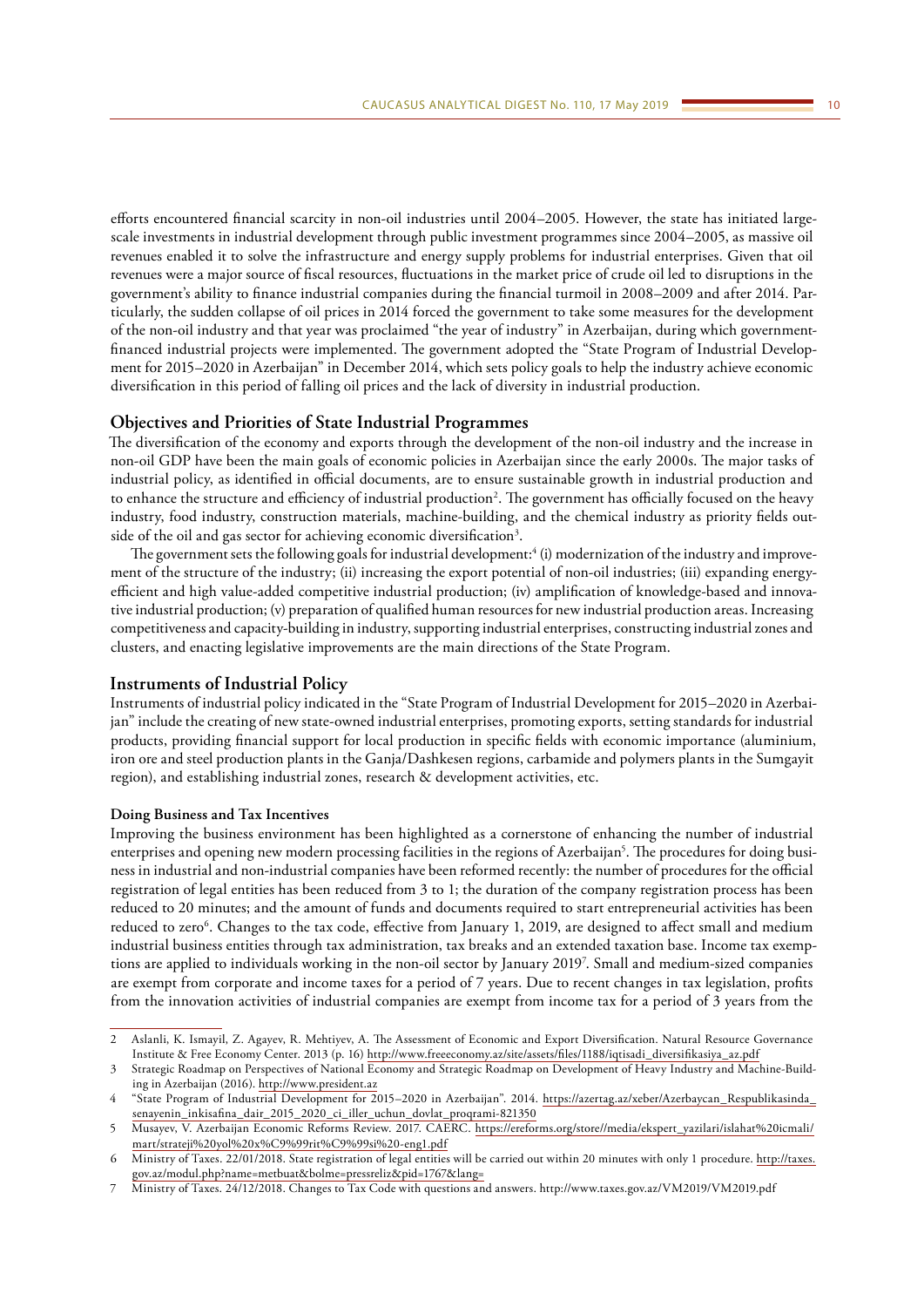date of receipt of the "start-up" certificate. Tax incentives and doing business reforms can stimulate entrepreneurial activity in various sectors.

#### **Regulation and Financing of Industrial Policy**

The regulatory environment was managed by the Ministry of Energy and Industry until the 2010s. In 2013, the Ministry of Economy and Industry was established on the basis of the Ministry of Economic Development (it was renamed the Ministry of Economy in 2016), but later, it was renamed the Ministry of Economy and accumulated substantial responsibilities related to the formulation and implementation of industrial policy. The Ministry of Economy is responsible for the industrial policy including the development and implementation of state policy related to industry, the support of industrial enterprises and their domestic production, and the functioning of industrial parks and special industrial zones.

Industrial policies and programmes are funded by the following sources: the state budget, extra-budgetary funds, local budgets, domestic private and foreign direct investment, loans and grants, and technical and financial assistance from international and foreign organizations. More than 15% of the state's centralized budget expenditures were allocated to industry-related public investment (construction) projects in 2017, which expenditures had reduced significantly after 2014<sup>8</sup>.

The government established various institutional mechanisms to finance industrial projects and production plants or to provide a guarantee to the investments: the Azerbaijan Investment Company, the National Fund for Entrepreneurial Development, AZPROMO, the Mortgage and Loan Guarantee Foundation, and the Small and Medium Business Development Agency9 . The Azerbaijan Investment Company (AIC) functions as a co-investor representing the state and establishes joint funds to attract foreign investments. 82% of the current investment portfolio of AIC is allocated to heavy industry plants specializing in shipbuilding and cement production<sup>10</sup>. AIC has owned 21.28% of shares in Baku Shipyard Company LLC since 2013, which operates in the areas of vessels construction, ship repairs and conversions for domestic and foreign clients<sup>11</sup>. The Azerbaijan Industrial Corporation (ASK) was established in 2017 to enhance the effective management of some state-owned industrial entities (which were transferred to the ASK as "toxic nonfinancial assets" from the largest state-owned commercial bank of Azerbaijan) and to contribute to non-oil industrial production<sup>12</sup>. However, the ASK is a giant conglomerate without any industrial specialization or pre-existing experience, which creates risks related to the efficient management of the assets transferred to the balance of the corporation.

#### **Industrial Clusters and Industrial Zones**

The creation of industrial parks and industrial zones in certain regions to ensure the development of the non-oil sector, the creation of favourable conditions for the development of competitive industries, and the organization of industrial enterprises based on modern technologies were among top priorities of the government for establishing industrial infrastructure. To develop local industrial areas by utilizing resources efficiently through the expansion of small and medium-sized enterprises and increasing the industry's specific weight in terms of employment, the government established a number of industrial parks and industrial zones. Industrial clustering through industrial parks and zones was apriority of the government.

*Sumgait Chemical Industrial Park* was established in 2011 for the purpose of developing the chemical industry in the country. The 18 resident companies that operate in the Park produce steel and polyethylene pipes, hose and fittings, mechanical and hydraulic equipment, synthetic lubricants, electronic equipment, pesticides and agrochemicals, non-ferrous metals, ferroalloys, and polypropylene. SOCAR Polymer has a polypropylene plant in the Sumgayit Chemical Industrial Park in cooperation with Italian companies to produce 300,000 tons of products annually, and 70% of that will be exported to foreign markets. The total investment in SOCAR Polymer's polypropylene and carbamide plants amount to USD 1.7 billion<sup>13</sup>.

<sup>8</sup> Ministry of Finance. State Budget Revenues and Expenditures for 2017. [http://maliyye.gov.az/scripts/pdfjs/web/viewer.html?file=/uploads/](http://maliyye.gov.az/scripts/pdfjs/web/viewer.html?file=/uploads/static-pages/files/5b1f722f85964.pdf) [static-pages/files/5b1f722f85964.pdf](http://maliyye.gov.az/scripts/pdfjs/web/viewer.html?file=/uploads/static-pages/files/5b1f722f85964.pdf)

<sup>9</sup> Azerbaijan Export and Investment Promotion Foundation (AZPROMO). 2019 <http://www.azpromo.az/>

<sup>10</sup> Azerbaijan Investment Company (AIC) Investment Portfolio. 2018. <https://aic.az/en/portfolio/sector:4>

<sup>11</sup> AIC Investment Portfolio. 2018. Baku Shipyard Company. <https://aic.az/en/portfolio/sector:4/id:1>

<sup>12</sup> Azerbaijan Industrial Corporation. 2019.<http://ask.gov.az/en/mission>

<sup>13</sup> President of Azerbaijan Ilham Aliyev, Italian President Sergio Mattarella attended inauguration of polypropylene plant constructed in Sumgayit Chemical Industrial Park. 18/07/2018.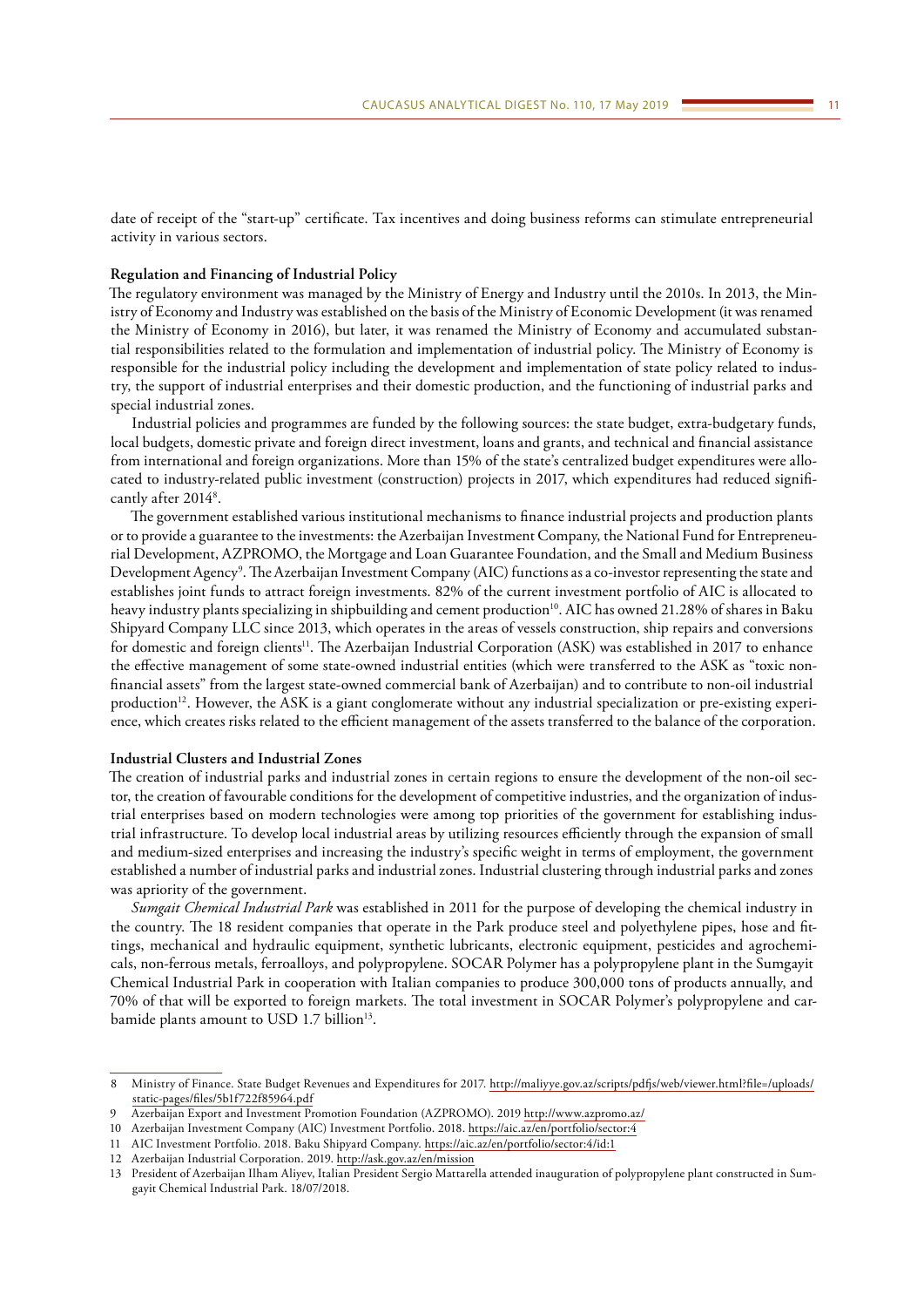*Mingachevir Industrial Park* was established in 2015 to reduce the dependence on imports in the light industry and to create national textile brands in order to increase export potential. "Khazar" Car Factory was established in the *Neftchala Industrial Zone* (2015), where the "Azermash" Company cooperates with the Iran Khodro Car Company to produce 10,000 cars annually for export mostly to the Middle East and the post-Soviet countries (e.g., to Ukraine beginning in 2019)<sup>14</sup>. The creation of industrial zones in various regions continues, with new additions including the Masalli Industrial Zone (2016, industrial products from metals, plastics, and woods), the Hajigabul Industrial Zone (production of buses for city transportation systems), and the Sabirabad Industrial Zone (processing of agricultural products). However, other industrial zones, such as the Balakhani Industrial Zone (2011, fertilizers and waste processing), the High-Tech Park (2012, no specific clustering), the Karadakh Industrial Park (2015, shipbuilding), and the Pirallahi Industrial Park (2016, production of medicines) are located close to Baku, the capital city and Azerbaijan's main industrial and financial hub. Some steps have been taken to realize the law on free economic zones within the area of the newly established Baku International Sea Trade Port to combine industrial production with the logistical advantages of Baku. According to the World Bank's country memorandum, "the government plans to develop several oil-gas related industries and sees its geographical position as an ideal to further develop transportation and other transit-related services"15.

# **Industrial Outputs and Its Structure**

Over the course of 13 years (2005–2017), at least 75% of total foreign and domestic investment was directed to the oil and gas industry16. With the exception of the petrochemical sector, however, the oil and gas sector did not produce spillover effects that would stimulate growth in other industrial sectors. The petrochemical industry provides intermediate and final products for Azerbaijan's economy, such as polyethylene, plastic products, fertilizers, packaging, and detergents. In 2017, the share of the chemical industry, including the manufacture of plastic products, in the structure of total industrial production was 2.1%, while the contribution of the extraction of crude petroleum and natural gas in total gross output stood at 61%17. The mining and manufacturing industries are greatly disproportionately represented in the economy. The ratio of mining and manufacturing to total industrial output was almost 70% to 30% in 2017. There is also a significant disparity in average wages: in the mining industry, this indicator stood ca. 1800 USD in 2017 compared to only 325 USD in the manufacturing industry. Despite the financial and material superiority of Azerbaijan (the share of the country's strategic foreign exchange and gold reserves (40 billion USD) in the GDP is more than 85%—<http://www.oilfund.az>) over its resource-poor neighbours, the institutional and technological capacities to increase manufacturing value and exports per capita are relatively limited. Manufacturing value added per capita was USD 307 in 2015 (compared to USD 411 in Armenia and USD 428 in Georgia), and it increased by 10% in Azerbaijan between 2010–2015 (compared to 48% in Georgia and 36% in Armenia)18. Additionally, the level of manufactured exports per capita in Azerbaijan is lower than in neighbouring countries19.

## **Conclusion**

The main objective of Azerbaijan's current industrial policy is to decrease the "double dependence" on the oil and gas sectors and on the import of non-oil products. The government follows a mixed policy to combine import substitution and the promotion of non-oil exports. The diversification of the economy and exports through the development of the non-oil industry and the increase in non-oil GDP has been the unvarying goal of economic policies in Azerbaijan. For these purposes, industrial parks and industrial zones have been established to support industrial enterprises in Baku and other regions, including small and medium entrepreneurs. However, despite all the efforts to diversify the economy, the substantial disparity between the mining and manufacturing industries in Azerbaijan's economy persists. The newly established tools of the government's industrial policy, such as giving tax incentives, implement-

<sup>14</sup> Khazar cars will be exported in Ukraine this year. Azertac İA. 09/02/2019 [https://azertag.az/xeber/](https://azertag.az/xeber/Khazar_avtomobilleri_bu_il_Ukraynaya_ixrac_edilecek-1243992) [Khazar\\_avtomobilleri\\_bu\\_il\\_Ukraynaya\\_ixrac\\_edilecek-1243992](https://azertag.az/xeber/Khazar_avtomobilleri_bu_il_Ukraynaya_ixrac_edilecek-1243992)

<sup>15</sup> World Bank. 2009. Azerbaijan—Country economic memorandum: a new silk road—export-led diversification (English). Washington, DC: World Bank. [http://documents.worldbank.org/curated/en/531321468221991045/Azerbaijan-Country-economic-memorandum-a-new-silk](http://documents.worldbank.org/curated/en/531321468221991045/Azerbaijan-Country-economic-memorandum-a-new-silk-road-export-led-diversification)[road-export-led-diversification](http://documents.worldbank.org/curated/en/531321468221991045/Azerbaijan-Country-economic-memorandum-a-new-silk-road-export-led-diversification) (p. 7)

<sup>16</sup> State Statistical Committee of Azerbaijan. 2019. Industry of Azerbaijan. Investments directed to main capital of industry, [https://www.stat.](https://www.stat.gov.az/source/industry/?lang=en) [gov.az/source/industry/?lang=en](https://www.stat.gov.az/source/industry/?lang=en)

<sup>17</sup> State Statistics Committee. 2018. Industry of Azerbaijan. Sectoral Structure of Industry (p. 32)

<sup>18</sup> The Competitive Industrial Performance Index. 2018. UNIDO. https://stat.unido.org/database/CIP%202018

<sup>19</sup> For more information see: Timm, Christian. 2019. Industrial Development in the Southern Caucasus—A Comparative Perspective in this issue, p. 21–28.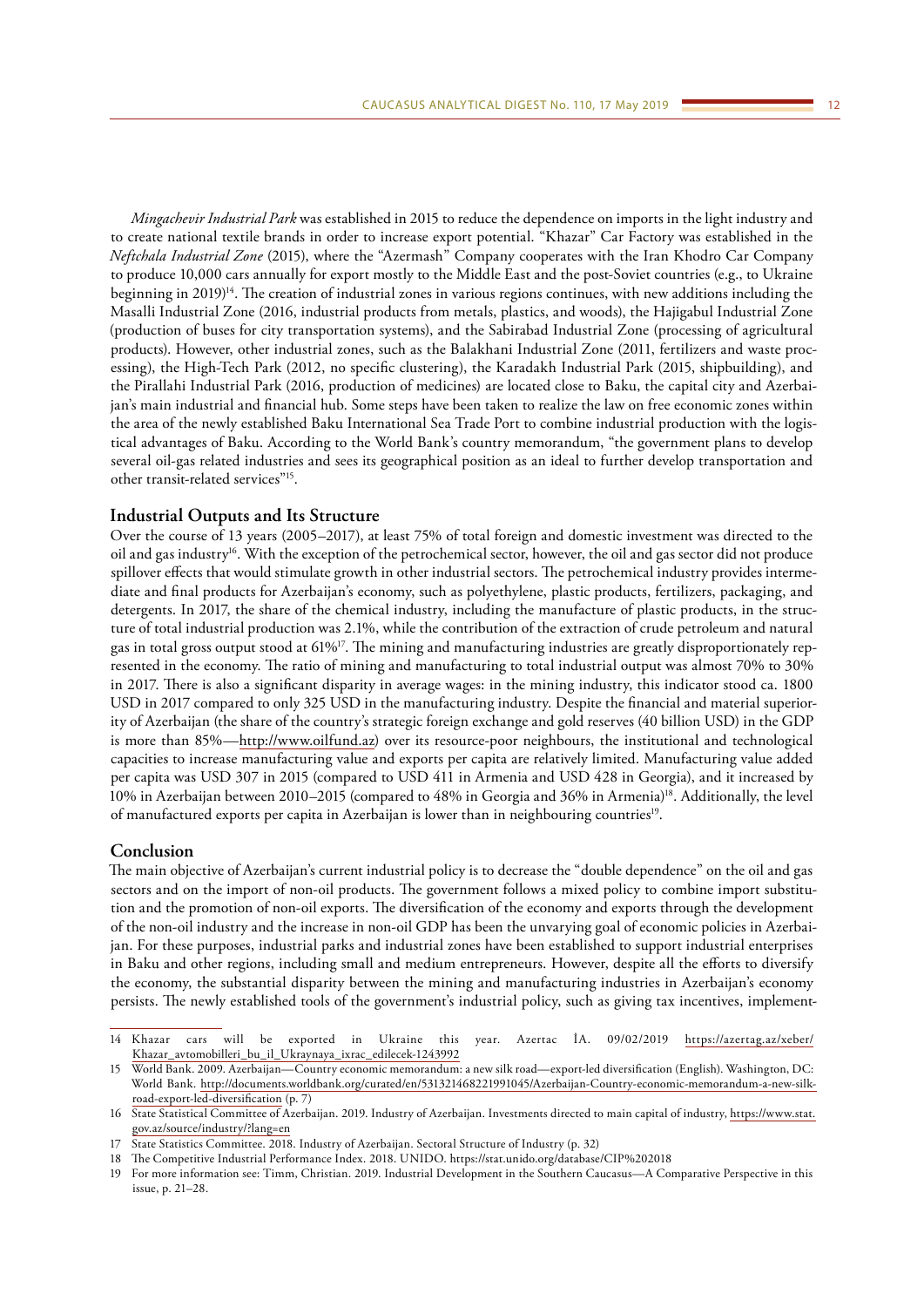ing business reforms and establishing preferential conditions in the industrial zones could potentially stimulate entrepreneurial activity in various sectors.

# *About the Author*

Kenan Aslanli is a PhD candidate at the Ankara Yildirim Beyazit University (Turkey). Formerly, he was a programme officer for Asia at the International Budget Partnership (DC, USA) on the global open budget initiative and was a guest lecturer on economic integration in the wider Black Sea region at the University of Applied Sciences BFI Vienna, Austria. Kenan was a project partner for the Research Centre for East European Studies at the University of Bremen, the Norwegian Institute of International Affairs, and the *Eurasia Extractive Industries Knowledge Hub* on natural resource management issues.

# *Bibliography*

- Ahmadov, Ingilab, and Mammadov, Jeyhun and Aslanli, Kenan, Assessment of Institutional Quality in Resource-Rich Caspian Basin Countries (June 5, 2013). (p. 25). Available at SSRN: <https://ssrn.com/abstract=2274813> or [http://dx.doi.org/10.2139/ssrn.2274813](https://dx.doi.org/10.2139/ssrn.2274813)
- Azerbaijan Investment Company (AIC) Investment Portfolio. 2018. Baku Shipyard Company. [https://aic.az/en/](https://aic.az/en/portfolio/sector:4/id:1) [portfolio/sector:4/id:1](https://aic.az/en/portfolio/sector:4/id:1)
- Aslanli, K. Ismail, Z. Agayev, R. Mehtiyev, A. The Assessment of Economic and Export Diversification. Natural Resource Governance Institute & Free Economy Center. 2013 (p. 16) [http://www.freeeconomy.az/site/assets/](http://www.freeeconomy.az/site/assets/files/1188/iqtisadi_diversifikasiya_az.pdf) [files/1188/iqtisadi\\_diversifikasiya\\_az.pdf](http://www.freeeconomy.az/site/assets/files/1188/iqtisadi_diversifikasiya_az.pdf)
- Azerbaijan Export and Investment Promotion Foundation (AZPROMO). 2019<http://www.azpromo.az/>
- Azerbaijan Industrial Corporation (ASK). 2019.<http://ask.gov.az/en/mission>
- Azermash Company. 2019.<http://www.azermash.az/az>
- Baku International Sea Trade Port. 26/09/2018.<https://www.azernews.az/business/138145.html>
- E-register of legal acts of Azerbaijan Republic. 2018. <http://e-qanun.az/framework/26893>
- Fitch affirms Azerbaijan's long-term rating at 'BB+'. ABC. 2018. <http://abc.az/en/news/14178>
- Industrial parks. 2019. <http://www.azpromo.az/investments/industrial-parks#tab-block-201>
- Industry portal of Azerbaijan. 2019. Ministry of Economy. [http://senaye.gov.az/en/senayeshme/tarixi\\_inkishaf](http://senaye.gov.az/en/senayeshme/tarixi_inkishaf)
- Khazar cars will be exported to Ukraine this year. AZERTAC İA. 09/02/2019 [https://azertag.az/xeber/](https://azertag.az/xeber/Khazar_avtomobilleri_bu_il_Ukraynaya_ixrac_edilecek-1243992) [Khazar\\_avtomobilleri\\_bu\\_il\\_Ukraynaya\\_ixrac\\_edilecek-1243992](https://azertag.az/xeber/Khazar_avtomobilleri_bu_il_Ukraynaya_ixrac_edilecek-1243992)
- Mingachevir Industrial Park. 2019. [http://scip.az/index.php?option=com\\_content&view=article&i](http://scip.az/index.php?option=com_content&view=article&id=321&Itemid=394&lang=az) [d=321&Itemid=394&lang=az](http://scip.az/index.php?option=com_content&view=article&id=321&Itemid=394&lang=az)
- Ministry of Finance. State Budget Revenues and Expenditures for 2017. [http://maliyye.gov.az/scripts/pdfjs/web/](http://maliyye.gov.az/scripts/pdfjs/web/viewer.html?file=/uploads/static-pages/files/5b1f722f85964.pdf) [viewer.html?file=/uploads/static-pages/files/5b1f722f85964.pdf](http://maliyye.gov.az/scripts/pdfjs/web/viewer.html?file=/uploads/static-pages/files/5b1f722f85964.pdf)
- Ministry of Taxes. 22/01/2018. State registration of legal entities will be carried out within 20 minutes with only 1 procedure. <http://taxes.gov.az/modul.php?name=metbuat&bolme=pressreliz&pid=1767&lang=>
- Ministry of Taxes. 24/12/2018. Changes to Tax Code with questions and answers. [http://www.taxes.gov.az/](http://www.taxes.gov.az/VM2019/VM2019.pdf) [VM2019/VM2019.pdf](http://www.taxes.gov.az/VM2019/VM2019.pdf)
- Musayev, V. Azerbaijan Economic Reforms Review. 2017. CAERC. [https://ereforms.org/store//media/ekspert\\_](https://ereforms.org/store//media/ekspert_yazilari/islahat icmali/mart/strateji yol x%C9%99rit%C9%99si -eng1.pdf) [yazilari/islahat%20icmali/mart/strateji%20yol%20x%C9%99rit%C9%99si%20-eng1.pdf](https://ereforms.org/store//media/ekspert_yazilari/islahat icmali/mart/strateji yol x%C9%99rit%C9%99si -eng1.pdf)
- Order of the President of Azerbaijan on the announcement of 2014 "Year of Industry" in Azerbaijan. [https://](https://azertag.az/xeber/2014_cu_ilin_Azerbaycan_Respublikasinda_Senaye_ili_elan_edilmesi_haqqindaAzerbaycan_Respublikasi_Prezidentinin_Serencami-49056) azertag.az/xeber/2014 cu ilin Azerbaycan Respublikasinda Senaye ili elan edilmesi haqqindaAzerbaycan [Respublikasi\\_Prezidentinin\\_Serencami-49056](https://azertag.az/xeber/2014_cu_ilin_Azerbaycan_Respublikasinda_Senaye_ili_elan_edilmesi_haqqindaAzerbaycan_Respublikasi_Prezidentinin_Serencami-49056)
- President of Azerbaijan Ilham Aliyev, Italian President Sergio Mattarella attended the inauguration of polypropylene plant constructed in Sumgayit Chemical Industrial Park under SOCAR Polymer project. 18/07/2018. [https://](https://en.president.az/articles/29502) [en.president.az/articles/29502](https://en.president.az/articles/29502)
- SOCAR Polymer. 2019.<https://socarpolymer.az/mobile/en/quotes/>
- State Program of Industrial Development for 2015-2020 in Azerbaijan. 2014. [https://azertag.az/xeber/Azerbaycan\\_](https://azertag.az/xeber/Azerbaycan_Respublikasinda_senayenin_inkisafina_dair_2015_2020_ci_iller_uchun_DOVLAT_PROQRAMI-821350) [Respublikasinda\\_senayenin\\_inkisafina\\_dair\\_2015\\_2020\\_ci\\_iller\\_uchun\\_DOVLAT\\_PROQRAMI-821350](https://azertag.az/xeber/Azerbaycan_Respublikasinda_senayenin_inkisafina_dair_2015_2020_ci_iller_uchun_DOVLAT_PROQRAMI-821350)
- State Program on Socio-Economic Development of Regions of Azerbaijan in 2019–2023. [https://economy.gov.az//](https://economy.gov.az//uploads/fm/files/DP/Regionlar%C4%B1n iqtisadi inki%C5%9Faf%C4%B1.pdf) [uploads/fm/files/DP/Regionlar%C4%B1n%20iqtisadi%20inki%C5%9Faf%C4%B1.pdf](https://economy.gov.az//uploads/fm/files/DP/Regionlar%C4%B1n iqtisadi inki%C5%9Faf%C4%B1.pdf)
- State Statistics Committee of Azerbaijan. 2018. The industry of Azerbaijan. Sectoral Structure of Industry (p. 32)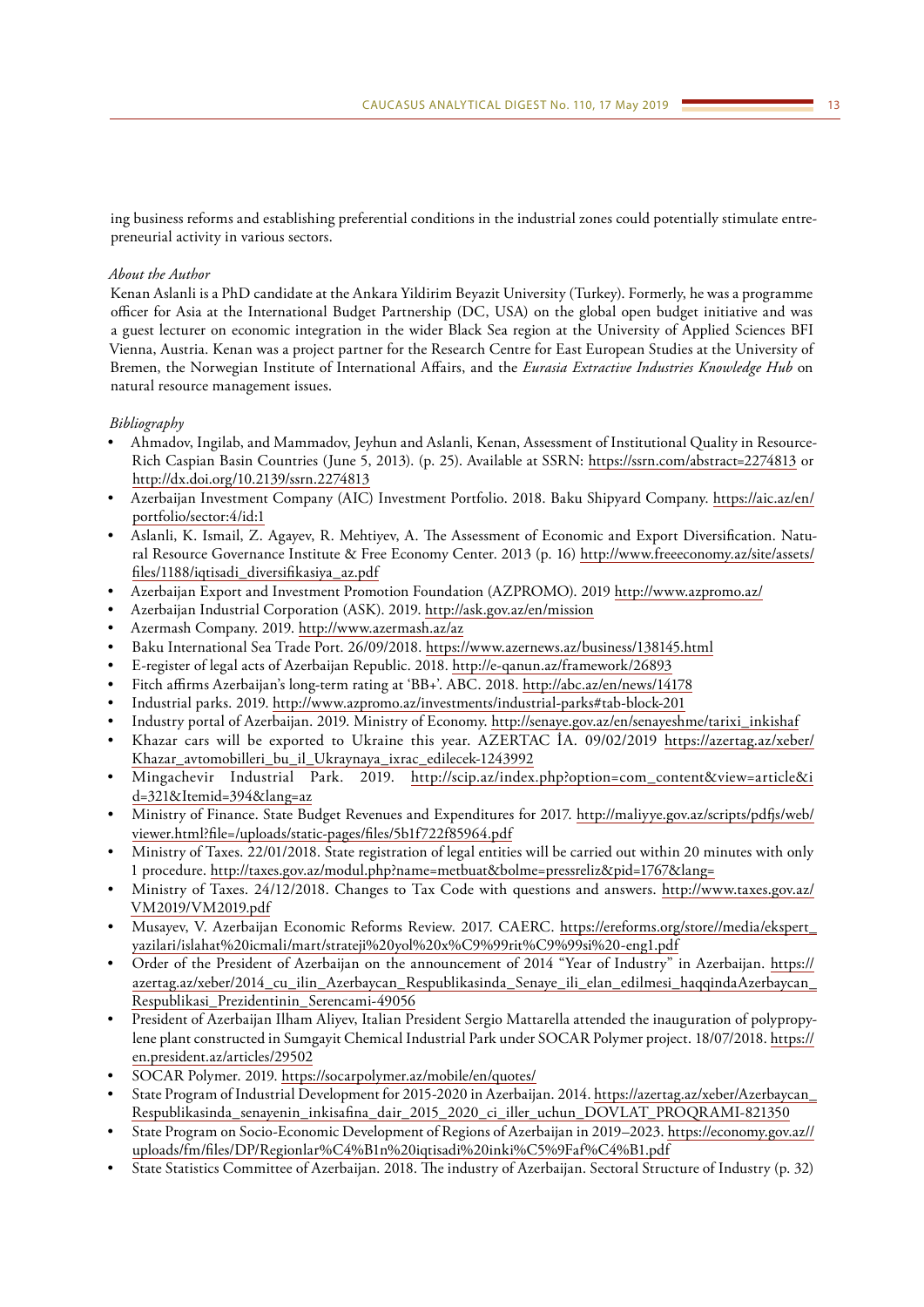- <span id="page-13-0"></span>• State Statistical Committee of Azerbaijan. 2019. The industry of Azerbaijan. Investments directed to the main capital of the industry. <https://www.stat.gov.az/source/industry/?lang=en>
- Strategic Roadmap on Perspectives of National Economy and Strategic Roadmap on Development of Heavy Industry and Machine-Building in Azerbaijan (2016). <http://www.president.az>
- Sumgait Chemical Industrial Park. 2019. [http://www.scip.az/index.php?option=com\\_](http://www.scip.az/index.php?option=com_content&view=article&id=52&Itemid=396&lang=az) [content&view=article&id=52&Itemid=396&lang=az](http://www.scip.az/index.php?option=com_content&view=article&id=52&Itemid=396&lang=az)
- The Competitive Industrial Performance Index. 2018. UNIDO. [https://stat.unido.org/database/CIP%202018](https://stat.unido.org/database/CIP 2018)
- Timm, Christian. 2019. Industrial Development in the Southern Caucasus—A Comparative Perspective, in this issue of the Caucasus Analytical Digest, p. 21–28
- World Bank. 2009. Azerbaijan—Country economic memorandum: a new silk road—export-led diversification (English). Washington, DC: World Bank[.http://documents.worldbank.org/curated/en/531321468221991045/](http://documents.worldbank.org/curated/en/531321468221991045/Azerbaijan-Country-economic-memorandum-a-new-silk-road-export-led-diversification) [Azerbaijan-Country-economic-memorandum-a-new-silk-road-export-led-diversification](http://documents.worldbank.org/curated/en/531321468221991045/Azerbaijan-Country-economic-memorandum-a-new-silk-road-export-led-diversification) (p. 7)

# **The Elements of Industrial Policy in Georgia**

By Tamar Jugheli,

Governance in Emerging Economies, Berlin (University of Groningen and Private University Göttingen)

DOI: [10.3929/ethz-b-000346798](https://doi.org/10.3929/ethz-b-000346798)

# **Abstract**

Georgia does not have a national industrial policy strategy document to guide a long-term transformation of the country's economic structure. Officially, the Georgian state does not pursue an industrial policy. However, some of the state activities, such as the establishment of state agencies to facilitate investment by providing funding in promising sectors, overlap with the idea of industrial policy and its instruments. The present article addresses Georgia's socio-economic development strategy and the intervention tools of the state, with the aim of supporting industrial growth and diversification.

## **Introduction**

The history of economic development shows that the transformation of a country's economy towards more productive sectors is crucial for economic development. A country's economic transformation has not always occurred autonomously but rather as an outcome of an effectively designed and implemented industrial policy (Buur et al., 2015). As Wade (2016) notes, in Georgia, since the collapse of the USSR, the term "industrial policy" has been avoided, except in the understanding that "the best industrial policy is no industrial policy," as referenced by several economy ministers over the years. Given this background, it is no surprise that the administration of the government of Georgia has not come up with a national industrial policy strategy.

The definition of industrial policy (IP) has changed over time. According to Altenburg (2011), a goal of traditional IP used to be to enhance the productivity of land, capital, and labor. The states intervened in the markets by creating incentives (subsidies in the search process) to direct the flow of private capital into new sectors. In the 21<sup>st</sup> century, the task of IP is to provide a setting that allows the state and private sector to come together to learn about and discover the entrepreneurial opportunities and the constraints faced by the economic actors and to engage in strategic coordination (Rodrik, 2004, 2009). According to Pack and Saggi (2006), IP may refer to any selective intervention or policy that aims to modify the production structure in order to move it towards sectors that are expected to offer better chances for economic growth. Although the government of Georgia does not officially use the term industrial policy in reference to its intervention in economic activities, some of its economic policies do overlap with the idea of industrial policy.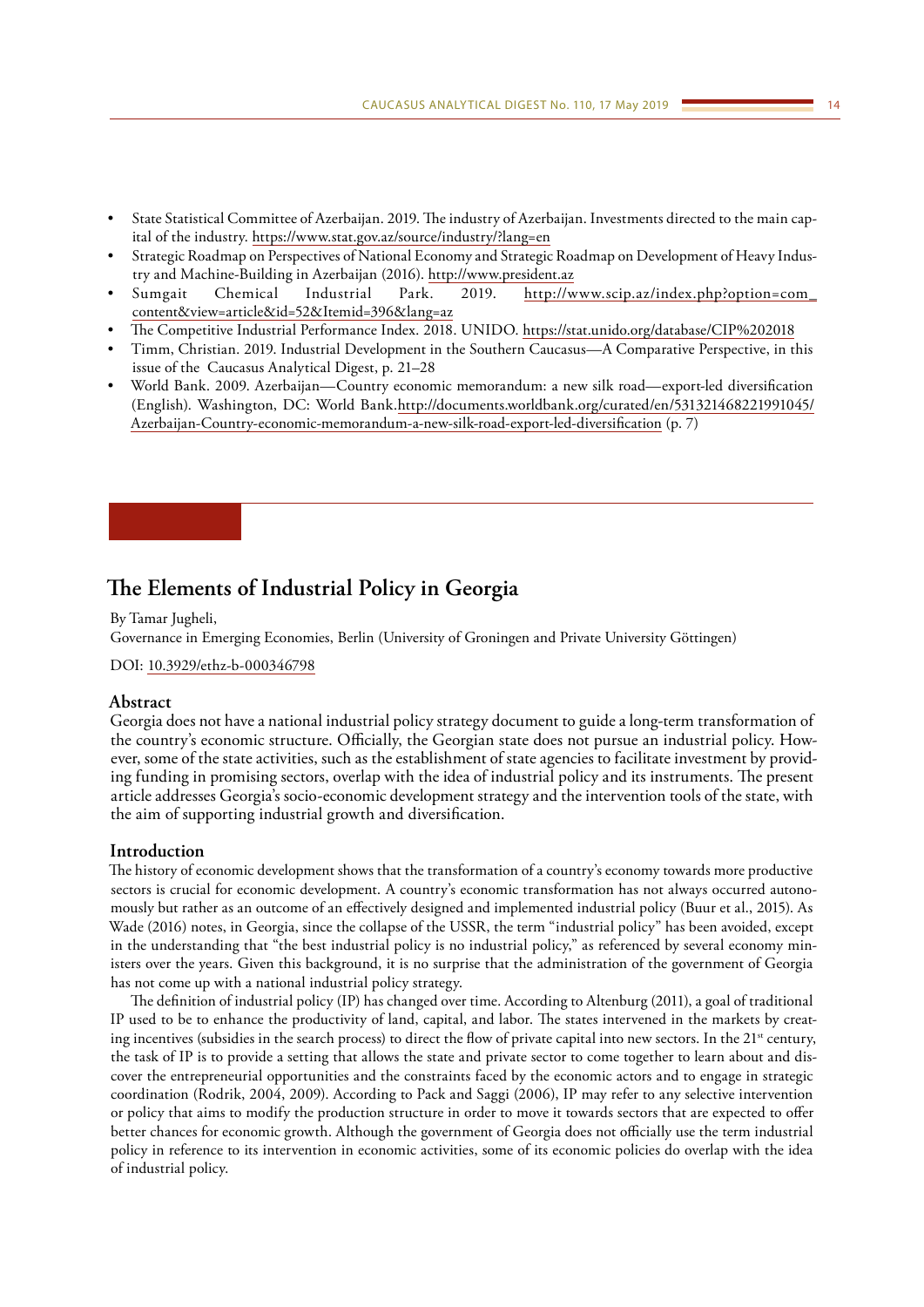### **The Evolution of Georgia's Economic Policy Towards Promoting Industrial Development**

Since gaining independence, Georgia's economic policy can be roughly divided into four phases. (1) The beginning of the 1990s was the period of massive deindustrialization. (2) Between 1994–1996, the state implemented a stabilization programme, reining in hyperinflation and restoring growth, which declined sharply after the collapse of the Soviet Union and the civil war at the beginning of the 1990s. However, in the years that followed, economic mismanagement and widespread corruption led to poor public services and political and economic uncertainty (WB, 2009). (3) In 2003, after the peaceful "Rose Revolution", the country experienced a change of power. The new government, headed by the United National Movement (UNM) party, united the policymakers who had a prevailing ideology that economic liberalization would bring economic growth. At the initial stage, in 2003–2008, the activities of the state were non-interventionist, leaving the economic development entirely reliant on market forces. The state implemented economic and institutional reforms for extensive liberalization, privatization and deregulation of the economy (Jobelius, 2011). The simplification of administrative procedures and a consistent introduction of e-governance systems were meant to diminish interactions between the public administration and businesses in order to limit opportunities for corruption (Engvall, 2012, p. 7). The reforms contributed to the improvement of the business environment, Foreign Direct Investment (FDI) flow in the economy and rapid economic growth. Due to these achievements, Georgia earned the status of the top global reformer for the 2005–2010 period (World Bank, 2012). Despite the government's noninterventionist dogma, it began intervening informally in economic processes (Bertelsmann Stiftung, 2014b). While most of the market barriers were removed, the state managed to regulate access to markets and resources on an informal basis (Timm, 2013). Since 2008, in the aftermath of the global financial crisis, the military conflict with Russia, and the sharp decline in FDI, Georgia shifted its official economic policy towards more formal, state-led, coordinating approaches (Timm, 2014). (4) In 2012, a new government headed by the Georgian Dream (GD) came into power. With a change in power, the state's economic policy also changed, as it initiated more formalized interventions to promote economic development by establishing state agencies that implemented state programmes that provide technical and financial support to the private sector to promote production and export growth and diversification. Among them, the state fund JSC Partnership Fund, the Entrepreneurship Development Agency (Enterprise Georgia) and the Georgia Industrial Development Group are implementing projects/programmes that support manufacturing development. The government remains cautious regarding industry-specific approaches. The underlying assumption of the government is that Georgia has been held back by "government failure," not "market failure," and that when the former is fixed, the market will work "by itself" to produce high levels of growth (Wade, 2014). However, the state pursues policies that support the operation of the markets in general and promotes specific activities across sectors. The term "industrial policy" and "industrialization" are either not referred to or carry a negative connotation due to the controversial Soviet experiences (Adeishvili, Khudadze, and Gunava, 2016).

### **The Current Social Economic Development Strategy of Georgia**

In regards to the economy, the approach of the GD can be referred to as horizontal industrial policy, which according to Warwick (2013), aims to improve the business environment and promote economic activities for markets that are missing or are difficult to create (UNCTAD, 2016). The GD elaborated on a social-economic development strategy document titled "Georgia 2020", which has been implemented since 2014. This strategy represents a broad agenda directed at long-term growth beyond 2020. The document reflects the priorities and the problems that need to be resolved to achieve long-term, sustained and inclusive economic growth. The economic policy of the government of Georgia targets three broad goals. These goals are (i) ensuring fast and efficient economic growth, (ii) implementing economic policies that facilitate inclusive economic growth and (iii) using resources rationally. The government aims to improve production capacity, stimulate exports, diversify production and exports and deepen free trade agreements. The strategy states that the critical obstacles to achieving these three economic development goals are the low competitiveness of the private sector, the access to financing and the low capacity of human capital. The strategy highlights some activities to overcome the mentioned obstacles. Improving the business environment, increasing innovation and technologies, facilitating export growth and realizing Georgia's full transit potential are all considered means to strengthen competitiveness. Mobilizing investments and developing financial intermediations are considered ways to maintain access to finances. Upgrading the skills of the country's workforce to the level of the labour market requirement, tightening the social security net and ensuring accessible and quality healthcare are considered the keys to human capital development.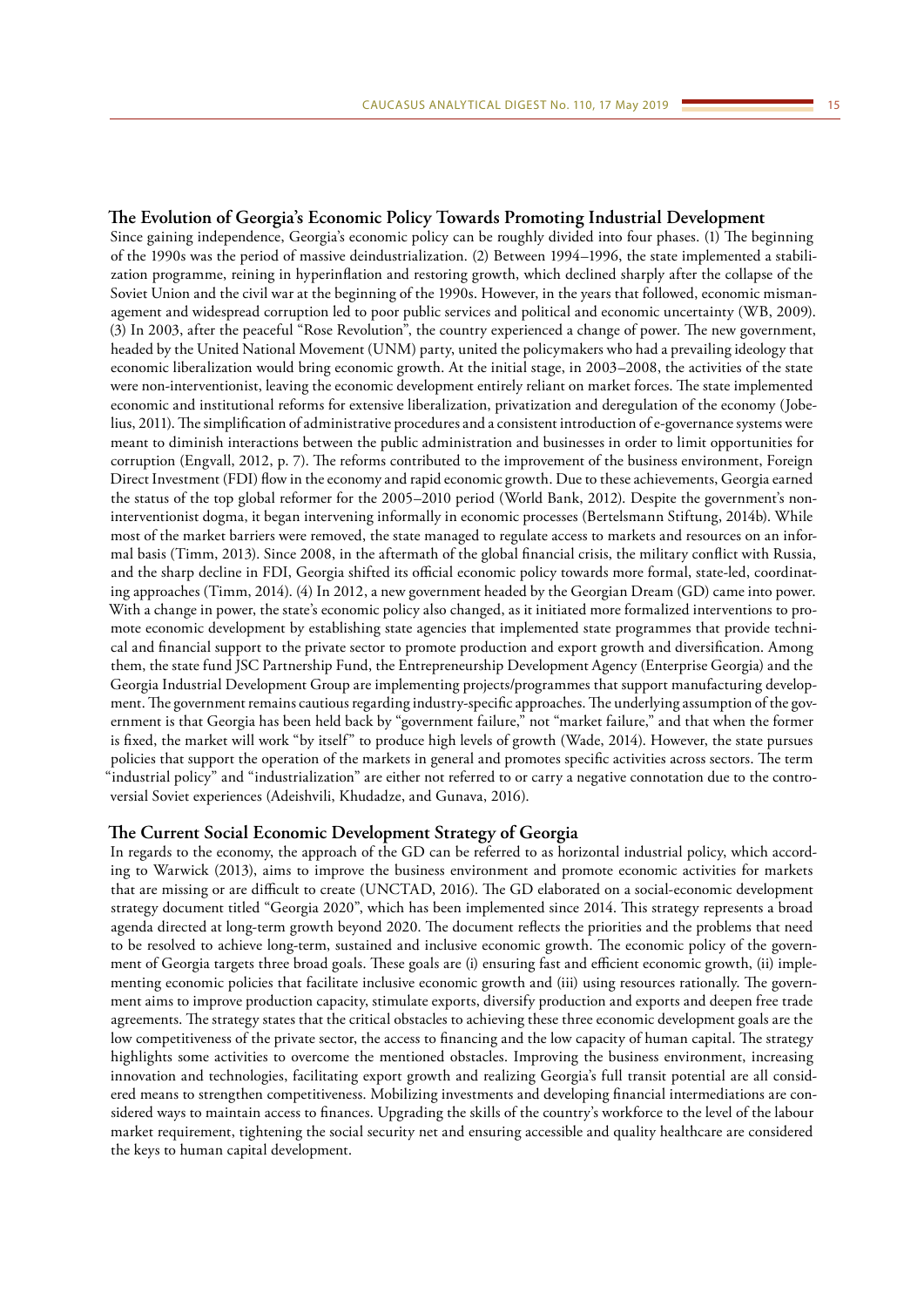#### **The State Activities to Support Industrial Development**

Since 2011, under the umbrella of the Ministry of Economy and Sustainable Development, the JSC Partnership Fund, the Entrepreneurship Development Agency and the Georgia Industrial Development Group were established, which are implementing projects and programmes initiated by the Ministry of Economy and Sustainable Development. The state supports industrial development, specifically production and export growth and diversification, through these programmes. We observe, inter alia, that the provision of financial and technical assistance to the private sector is a means of state intervention in the economy. The state created various instruments, including co-financing foreign and local investments, subsidizing interest rates on bank loans and providing grants. Although the JSC Partnership Fund, the Enterprise Georgia and the Georgia Industrial Development Group were not specifically created to elaborate and implement industrial policy, their activities do overlap with the idea of industrial policy (Adeishvili, Khudadze, and Gunava, 2016).

# **The Activities of the JSC Partnership Fund to Support Industrial Development**

In 2011, the government of Georgia established the investment fund JSC Partnership Fund (PF) as an independent agency to manage the asset portfolios of the strategically important and the most profitable SOEs. The goal of establishing this fund was to facilitate investment projects in Georgia in joint ventures with private investors (foreign as well as local) in promising (in terms of the growth potential) sectors of the Georgian economy. The PF participates in greenfield (new business initiatives) and brownfield (investments in already existing businesses) projects as a passive partner with an exit strategy, which is determined in advance. The targeted sectors for investment co-financing include agro business, the energy sector, infrastructure and logistics, manufacturing, real estate, and tourism. The SOEs under PF receive shares (1.4 billion USD), assets (2.95 billion USD), and an annual income (50 million USD, which is 0.3% of the GDP of 2017) from assets and financial investments. The fund provides a maximum of 49% of the co-financing (equity, mezzanine) for the medium or long term in projects at their initial stage of development. The Partnership Fund has supported investments in the power engineering, real estate, agriculture and manufacturing sectors at their initial stage of development. Since 2013, twenty-two investment projects have been initiated, with a total value of 1500.9 million USD, which is equivalent to 9.9% of the GDP. Among them, three projects are in power engineering, eight projects are in real estate, four projects are in agriculture, two projects are in logistics, and five projects are in manufacturing. The projects in manufacturing that are co-financed by the Partnership Fund are the Avia Factory, the Sandwich Panel Factory, the Aerated Concrete Block Factory, the Brick Factory and the Corn Oil Factory. Of these five projects, two are finished, and three are ongoing. The total volume of the investment in manufacturing accounts is 110.5 million USD, which is only 7.3% of the total volume of the Partnership Fund's investment projects (1500.9 million).<sup>1</sup> This investment volume is quite low; hence, it might not be sufficient to have a significant impact on the overall industrial development.

#### **The Activities of Enterprise Georgia to Support Industrial Development**

The state agency Enterprise Georgia implements the components of the "Produce in Georgia" programme, which is supposed to support the production of industrial goods and promote exports. The "Produce in Georgia" programme was launched by the Ministry of Economy and Sustainable Development in 2014 to support private sector development by employing a variety of financial and technical assistance mechanisms, including subsidized credit, partial collateral guarantee schemes, and organized exhibitions to promote exports. By 2019, the Industrial Component of Enterprise Georgia supported 276 enterprises, with a total investment value amounting to GEL 638 million (269 million USD), which is 1.6% of the GDP in 2018. The instruments of financial support are credit or leasing. In the case of credit, the state co-finances the 10% of interest rate of bank loans with a minimum amount of GEL 150000 (55770 USD) and a maximum amount of GEL 5 million (2.1 million USD) during the first 24 months. The state also provides a 50% collateral guarantee during the first 48 months of the investment. In the case of leasing, the state co-finances 12% of the annual interest rate for the first 24 months. The value of the project should be a minimum of GEL 100 000 (37 174 USD) and a maximum of GEL 5 million (2.1 million USD). Within the Industrial Component, the state has supported the following industries: building materials (23%), food and beverages (21%), paper and packaging (21%), plastics (12%), pharmaceutical and chemicals (9%), apparel and textiles (4%), metals (4%), electri-

<sup>1</sup> The author's calculations. The data source is the JSC Partnership Fund. Available online at<http://www.fund.ge/site/projects/4>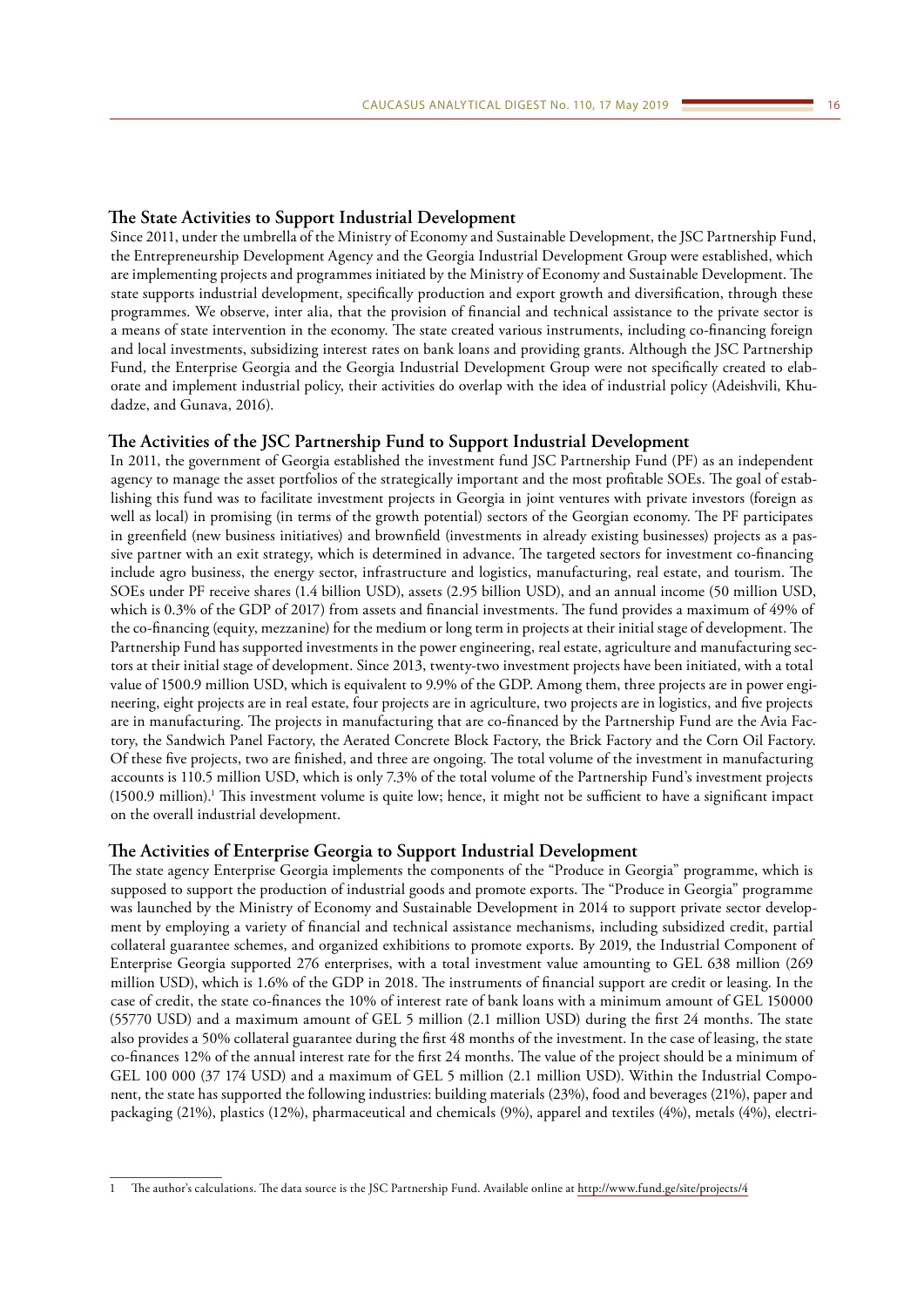cal equipment (2%), wood processing (1%), other (rubber and plastics, bitumen products), and manufacturing (4%). According to the agency, this component created more than  $11\ 480$  new job positions $^2.$ 

Enterprise Georgia is the first state agency in Georgia that promotes export products and services in the international market. To facilitate export growth, Enterprise Georgia provides support to the private sector for participation in international exhibitions by providing the following: coordinating, organizing, and co-financing of exhibitions; helping Georgia-based companies build a network with other businesses; identifying potential partners; diversifying production; and penetrating new export markets. The agency provides the planning, organizing, and co-financing of meetings for Georgian exporters. It also supports the exporters to build networks, to diversify production and to penetrate new export markets. It provides information associated with the documentation and certifications necessary for exports from Georgia, including customs procedures and tariffs in foreign markets. It also provides education and training and increases the professional capacity of export managers working with export-oriented companies in Georgia. Through this component, the agency provided support to 135 export-oriented companies to participate in 10 exhibitions in seven different countries in 2017. However, the information on how many companies started exporting in new markets through this component is not available. That same year, Enterprise Georgia provided training to 305 SMEs.

## **The Activities of the Industrial Development Group**

The Industrial Development Group, established under the Ministry of the Economy and Sustainable Development in 2014, aims to identify projects with new economic activities, prepare business plans and develop recommendations for industrial policy, as well as coordinate activities between the PF and Enterprise Georgia. As Wade (2016) states, the group is tiny (9–12 people), and the members are employed on three-month contracts. Hence, it is difficult to imagine that employees are concerned about long-term development strategies. Activities carried out by the Industrial Development Group are based on three main principles: the establishment of a diversified economy, the diversification of production, and the export markets. At present, the total value of projects prepared by the Industrial Group exceeds 80 million USD (Adeishvili, Khudadze, and Gunava, 2016). The project targets the production of natural facing and ceramic tiles; the export of greens to Europe; the production of milk powder; sewing and textile factories; plants producing essential oils, carton boxes, and steel square pipes; and the establishment of match factories.

# **The Structure of the Economy and Employment**

Despite the changed approach of the state in terms of its economic activities implemented since 2012, the country did not show much transformation of the structure of the economy or of employment in the period of 2012–2016. The growth rate of the economy slowed but remained positive (2.8% in 2016), the share of agricultural VA in total VA remained the same, the share of industrial VA increased (0.4% point), and the share of services VA declined (0.4% point) (see Figure 1 overleaf).

Regarding the structure of employment during 2012–2016, this indicator shows a slight change (see Figure 2 overleaf). In the period 2012–2016, employment in the industrial sector increased (11%), and the share of industrial sector employment in the total employment increased as well (2% point); however, it remained low (14%).

The VA of the industrial sector has an increasing trend during the period 2012–2016 (see Figure 3 on p. 19). The VA of the industrial sector exceeds its corresponding indicator in 2012 by 17%. However, the annual growth rate slowed from 3.7% in 2012 to 2.4% in 2016.

# **Conclusion**

Even though Georgia does not admit that it is pursuing IP, we observe that the state intervenes in the economy to support industries in various ways and applies the instruments of IP, such as co-financing investment projects, co-financing interest rate subsidies on loans and providing grants. However, the existence of these elements does not imply by itself that this type of policymaking is successful. The industrial sector has been growing; however, considering that the scale of the state-supported projects in this sector is low in comparison to the GDP, it is difficult to conclude that the causes of the increased performance of the industrial sector are state-initiated projects, as some of them are still in the implementation phase.

<sup>2</sup> The author's calculations. The data source is Enterprise Georgia. Available online at [http://www.enterprisegeorgia.gov.ge/en/business-development/](http://www.enterprisegeorgia.gov.ge/en/business-development/INDUSTRIAL-COMPONENT) [INDUSTRIAL-COMPONENT](http://www.enterprisegeorgia.gov.ge/en/business-development/INDUSTRIAL-COMPONENT)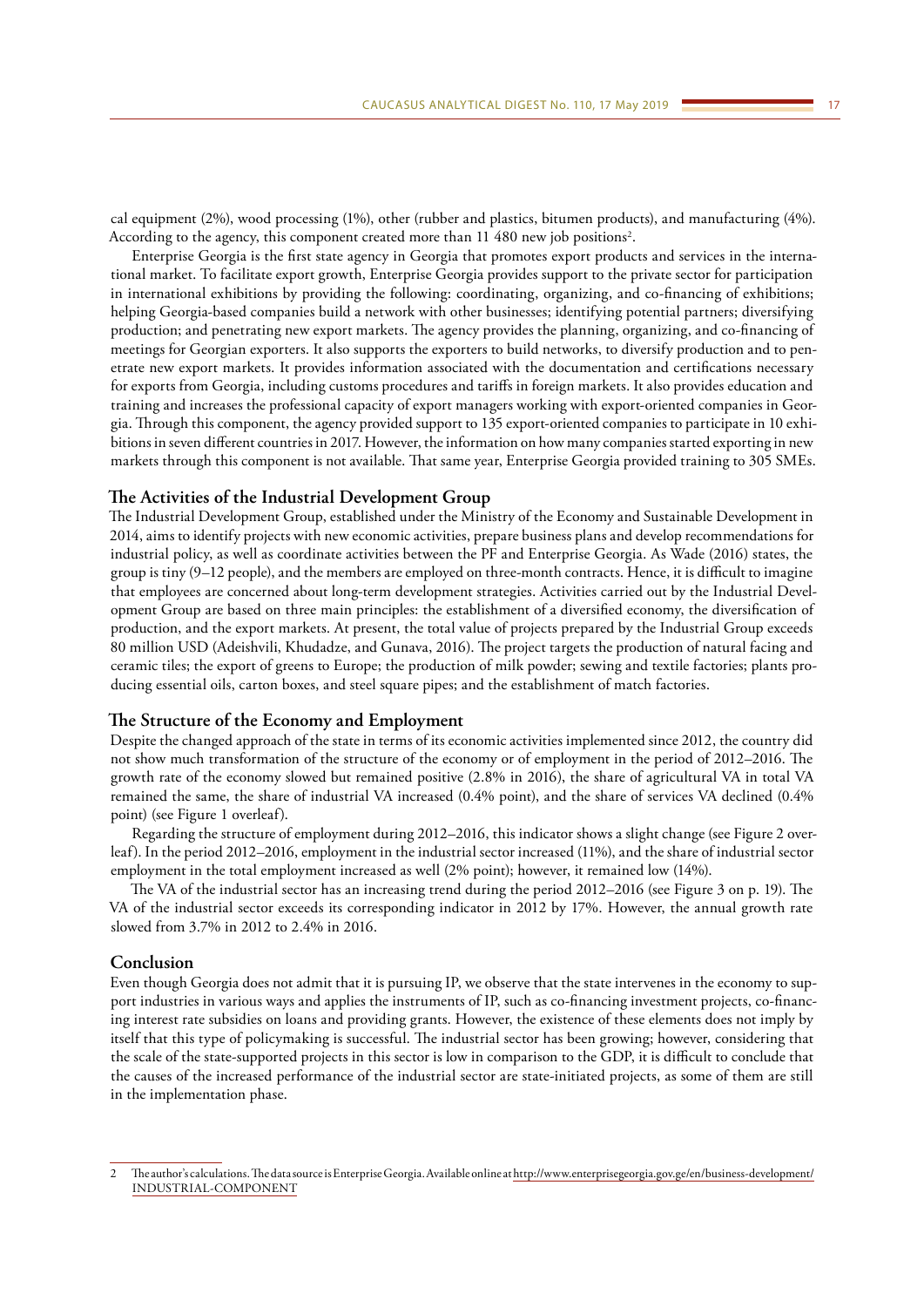

**Figure 1: Shares of Agriculture, Industry and Services in the Total Real Value Added**

*Data sources: UN Statistics, author's calculations*



**Figure 2: Share of the Total Employment in Industry, Agriculture and Services**

*Data sources: ILO, author's calculations*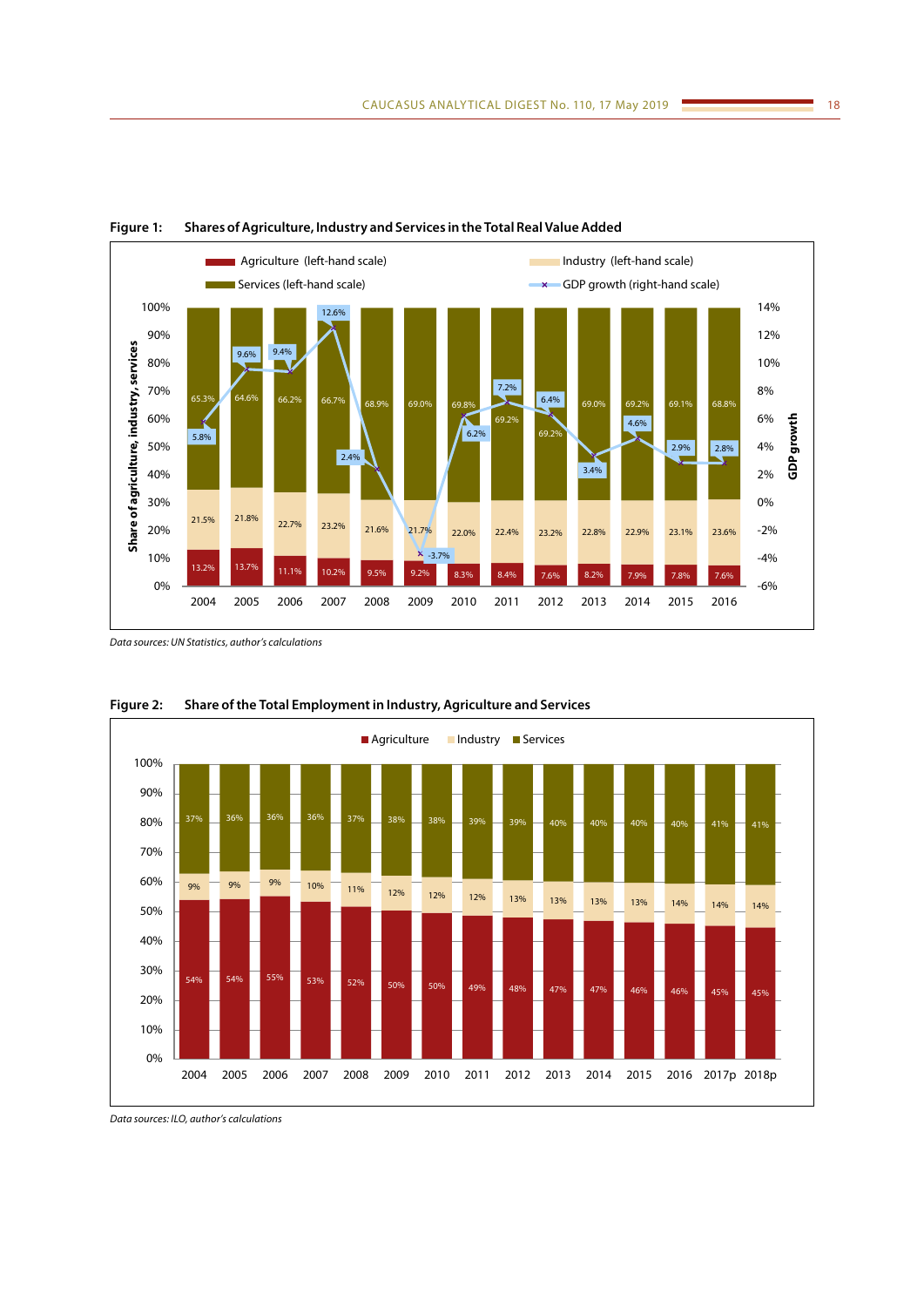



|      | <b>Agriculture</b> | Industry        | <b>Services</b> |
|------|--------------------|-----------------|-----------------|
| 2004 | 972,066,205.2      | 1,581,499,577.0 | 4,795,010,363.9 |
| 2005 | 1,085,789,984.4    | 1,732,535,501.2 | 5,134,508,299.9 |
| 2006 | 958,713,339.2      | 1,968,459,140.1 | 5,731,364,835.4 |
| 2007 | 988,785,340.0      | 2,248,705,763.4 | 6,474,044,236.3 |
| 2008 | 945,584,891.0      | 2,158,769,508.3 | 6,890,075,894.3 |
| 2009 | 884,206,590.9      | 2,077,248,333.4 | 6,600,566,953.4 |
| 2010 | 847,121,530.2      | 2,248,089,732.1 | 7,144,065,662.7 |
| 2011 | 919,215,785.9      | 2,455,623,994.2 | 7,574,680,703.2 |
| 2012 | 884,599,322.2      | 2,692,556,954.5 | 8,031,272,370.2 |
| 2013 | 984,801,922.0      | 2,757,640,484.3 | 8,333,909,786.5 |
| 2014 | 1,000,960,011.9    | 2,885,896,883.7 | 8,723,566,812.6 |
| 2015 | 1,016,220,430.3    | 3,004,671,237.3 | 9,001,292,608.6 |
| 2016 | 1,016,557,057.1    | 3,170,743,086.9 | 9,219,772,217.8 |

*Data sources: UN Statistics, author's calculations*

#### *About the Author*

Tamar Jugheli is a Ph.D. candidate at the University of Groningen and a member of the Governance in Emerging Economies Research Group in Berlin. Her research project addresses the role of institutions in economic development, with a specific focus of the institutional settings of state business relations in the food and agriculture sector of Georgia. She has over seven years of professional experience in economic development and policy-related research. Previously, she worked as a Research Director at the PMCG Research Center, one of the leading economic think tanks based in Georgia, and as a statistician at the National Statistical Office of Georgia. She has also taught courses in public economics and applied statistics and SPSS at the University of Georgia and at the Center of Social Science at Tbilisi State University.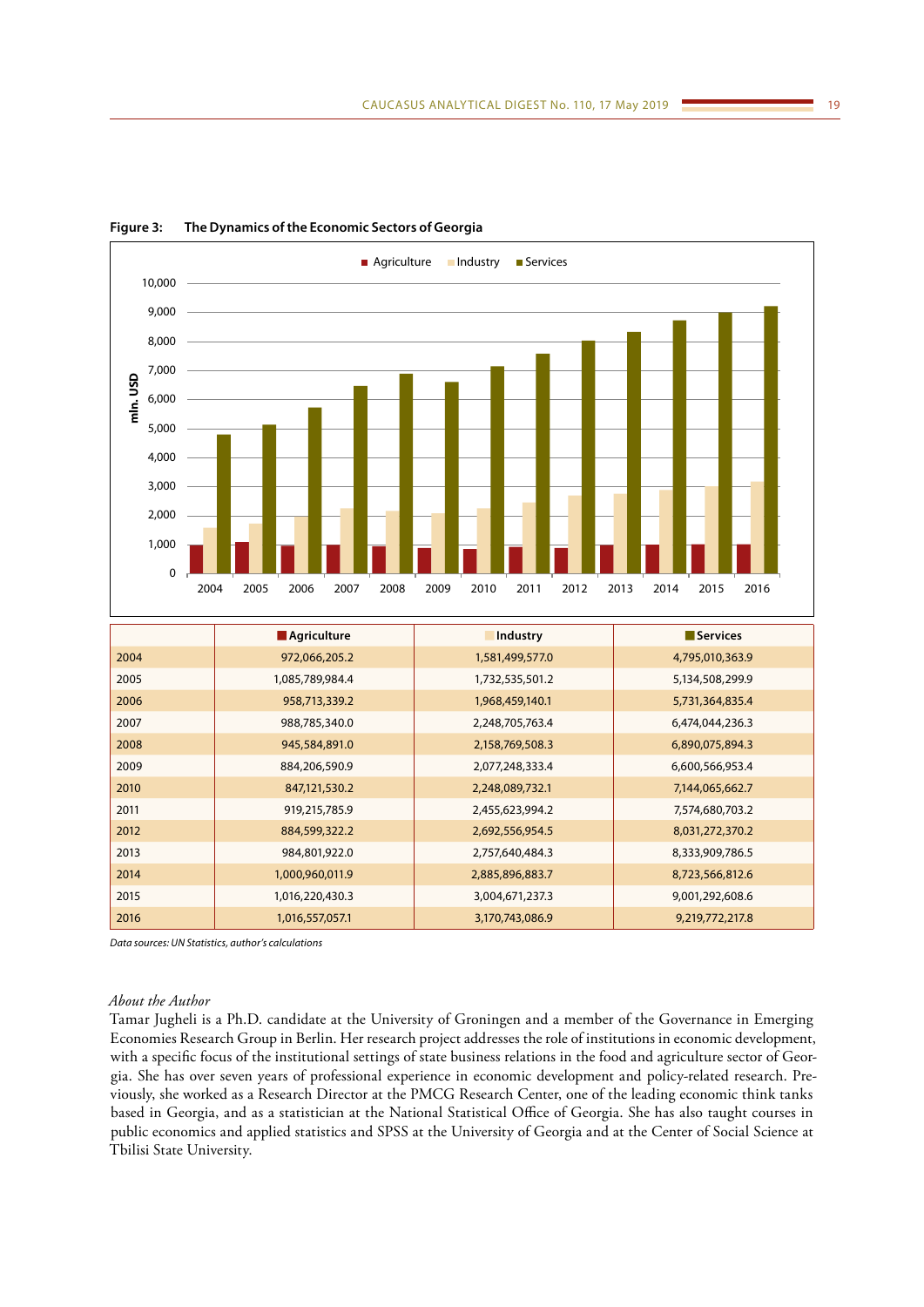# *Bibliography*

- Adeishvili, D., Khudadze, T., Gunava, G. (2016). Challenges for Industrial Policy in Georgia. Friedrich Ebert Stiftung. [online]. Available from<http://library.fes.de/pdf-files/bueros/georgien/12807-20190220.pdf>
- Altenburg T., (2011): Industrial Policy in Developing Countries: overview and lessons from seven country cases. Discussion Paper no. 4/2011. German Development Institute.
- BTI (2014b). *BTI 2014 Georgia Country Report*. Gütersloh: Bertelsmann Foundation
- Devlin R, and Moguillansky, G. (2011). Breeding Latin American Tigers: Operational Principles for Rehabilitating Industrial Policies in the Region. World Bank. Washington, DC.
- Engvall, J. ( 2012). *Against the Grain: How Georgia Fought Corruption and What it Means.* Central Asia-Caucasus Institute & Silk Road Studies Program
- Jobelius, M. (2011). Economic Liberalism in Georgia: A Challenge for EU Convergence and Trade Unions. Friedrich Ebert Stiftung. Tbilisi. [online]. Available from<http://library.fes.de/pdf-files/id/08135.pdf>, checked on 7/25/2016.
- Pack, H. and Saggi, K. (2006). Is there a case for industrial policy? Critical Survey. The World Bank Research Observer, 21 (2), pp. 267–97.
- Performance Audit Report (2015). Governance and Disposal of State Owned Enterprises. State Audit Office of Georgia. [online]. Available from [https://sao.ge/files/auditi/efeqtianobis-angarishi/2015/State-Owned-Enterprises.](https://sao.ge/files/auditi/efeqtianobis-angarishi/2015/State-Owned-Enterprises.pdf) [pdf](https://sao.ge/files/auditi/efeqtianobis-angarishi/2015/State-Owned-Enterprises.pdf) [Accessed 05/03/2019].
- Rodrik, D. (2004). *Industrial Policy for the twenty first century*. CEPR discussion paper 4767. Center for economic Policy research. London.
- Rodrik, D. (2009): Industrial Policy: Don't Ask Why Ask How. In *Middle East Development journal* 1 (1), pp. 1–29, checked on 8/8/2016.
- Saha, D., and Giucci, R. (2017). Towards strong and balanced growth: Georgia's economic policy priorities in 2017–2020. German Economic Team and ISET Policy Institute. *Policy Studies Series. Available Online at* [https://](https://www.get-georgia.de/wp-content/uploads/2017/06/PS_01_2017_en.pdf) [www.get-georgia.de/wp-content/uploads/2017/06/PS\\_01\\_2017\\_en.pdf](https://www.get-georgia.de/wp-content/uploads/2017/06/PS_01_2017_en.pdf)
- Timm, C. (2013). Economic Regulation and State Interventions. Georgia's Move from Neoliberalism to State-Managed Capitalism. PFH Working Paper, [online]. Available from [http://www.econstor.eu/obitstream/10419/7](http://www.econstor.eu/obitstream/10419/75297/1/749922974.pdf) [5297/1/749922974.pdf](http://www.econstor.eu/obitstream/10419/75297/1/749922974.pdf), accessed 7.03.2015.
- Timm, C. (2014). A liberal developmental state in Georgia? State dominance and Washington Consensus in the post-communist region. PFH Research Paper. [online]. Available from [https://www.pfh-university.com/fileadmin/](https://www.pfh-university.com/fileadmin/Content/PDF/forschungspapiere/a-liberal-developmental-state-in-georgia_timm.pdf) [Content/PDF/forschungspapiere/a-liberal-developmental-state-in-georgia\\_timm.pdf](https://www.pfh-university.com/fileadmin/Content/PDF/forschungspapiere/a-liberal-developmental-state-in-georgia_timm.pdf)
- Timm, C. (2016). Legitimacy and State-Led Economic Policy in Georgia. In: Brusis M., Ahrens J., Wessel M.S. (eds) *Politics and Legitimacy in Post-Soviet Eurasia*. Palgrave Macmillan, London
- The Government of Georgia (2014). Social-economic Development Strategy of Georgia "GEORGIA 2020". [online]. Available from <https://www.adb.org/sites/default/files/linked-documents/cps-geo-2014-2018-sd-01.pdf>
- The Transparency International (2014). The Partnership Fund's Projects and Investments: 2011 to 2014. [online]. Available from <https://www.transparency.ge/en/blog/partnership-fund-s-projects-and-investments-2011-2014>
- The Transparency International (2017). More Transparancy Needed in the Partnership Fund [online]. Available from <https://www.transparency.ge/en/post/more-transparency-needed-partnership-fund>
- UNCTAD (2016). *The Structural Transformation and Industrial Policy.* Uniited Nations, New York and Geneva.
- Wade, R. (2014). Neoliberalism and Industrial Policy in Georgia—Professor Robert Wade. LSE International Development. [online]. Available from [http://eprints.lse.ac.uk/76948/1/LSE%20International%20Development%20](http://eprints.lse.ac.uk/76948/1/LSE%20International%20Development%20%E2%80%93%20Neoliberalism%20and%20Industrial%20Policy%20in%20Georgia%20%E2%80%93%20Professor%20Robert%20Wade.pdf) [%E2%80%93%20Neoliberalism%20and%20Industrial%20Policy%20in%20Georgia%20%E2%80%93%20](http://eprints.lse.ac.uk/76948/1/LSE%20International%20Development%20%E2%80%93%20Neoliberalism%20and%20Industrial%20Policy%20in%20Georgia%20%E2%80%93%20Professor%20Robert%20Wade.pdf) [Professor%20Robert%20Wade.pdf](http://eprints.lse.ac.uk/76948/1/LSE%20International%20Development%20%E2%80%93%20Neoliberalism%20and%20Industrial%20Policy%20in%20Georgia%20%E2%80%93%20Professor%20Robert%20Wade.pdf)
- Warwick, K. (2013). Beyond Industrial Policy. Emerging issues and New Trends. OECD Science, technology and Industrial Paper (2). Organisation for Economic Cooperation and Development. Paris.
- The Annual Report (2017). Enterprise Georgia.
- The World Bank (2009). The World Bank in Georgia 1993–2007. IEG World Bank, Washington DC.
- The World Bank (2012). Fighting Corruption in Public Services. Chronicling Georgia's Reforms. Washington: World Bank Publications.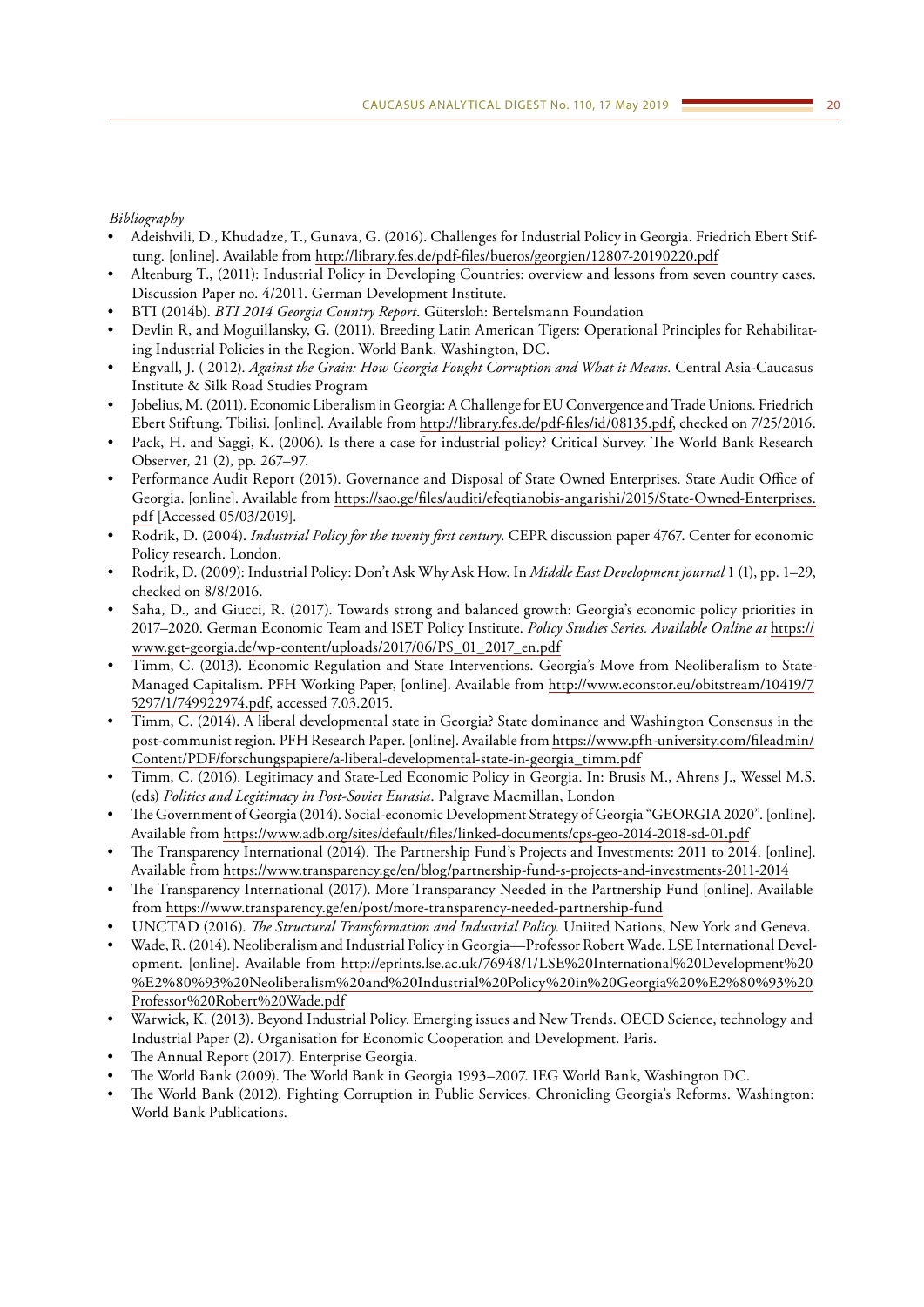# <span id="page-20-0"></span>**Industrial Development in the South Caucasus—A Comparative Perspective**

By Christian Timm,

Governance in Emerging Economies, Berlin (University of Groningen and Private University Göttingen)

DOI: [10.3929/ethz-b-000346798](https://doi.org/10.3929/ethz-b-000346798)

## **Abstract**

Against the background of amplified industrial policy initiatives, the paper reviews the development of industries in the Southern Caucasus from a comparative perspective. The analysis is organized based on four objectives in industrial policy: increasing economic performance, expanding exports, strengthening economic resilience and creating jobs. The paper explores Armenia's export-oriented development model, which lacks translation into relevant domestic value capture and job creation, Azerbaijan's failed liberation from oil-based industries and Georgia's decreased industrial development. Nevertheless, Georgia shows comparatively high domestic value capture and positive employment effects.

# **Introduction**

The objectives a government may strive to achieve by deploying industrial policy (IP) can differ fundamentally. Common to the countries of the Southern Caucasus are the desires to accomplish the following goals: (1) increase productive activities and domestic value capture as well as shape the structural composition of the economy. Considering the small size of domestic markets, it has been a high priority for policy-makers to (2) expand exports and benefit from deepening global market integration. Furthermore, they want to (3) build economic resilience to external shocks as well as (4) generate productive employment, which have been to a varying degree top priorities. Energy efficiency and reducing environmental pollution are increasingly important objectives of IP but will be disregarded here. It is beyond the scope of the paper to study the impact of specific industrial policies. Rather, the abovementioned four objectives will provide guidance for this brief review of industrial development in the Southern Caucasus.

Regarding industrial development in the region, four relevant periods can be distinguished: (1) the 1990s were characterized by substantial de-industrialization. They were followed by (2) a period of rapidly catching-up growth rates from the beginning of 2000s until the global financial crisis in 2008 with practically no distinct IP. (3) Between 2008 and 2014, we observe increasing policy efforts as answers to the crisis, which can be implicitly or are explicitly labelled industrial policy. (4) The devaluation of local currencies and the fall of oil and gas prices in 2014 mark another turning point leading to massive economic setbacks and partial intensifications and adjustments of IP in the region lasting until today.

#### **Increasing Productive Activities**

It took the countries of the Southern Caucasus until the mid-2000s to economically recover and reach the pre-independence GDP per capita level (see Figure 1 below). Azerbaijan's economic performance has been very dependent on global prices of oil and gas leading to impressive growth between 2005 and 2010 but also to stagnation and decline





*Source: World Development Indicators, own calculation*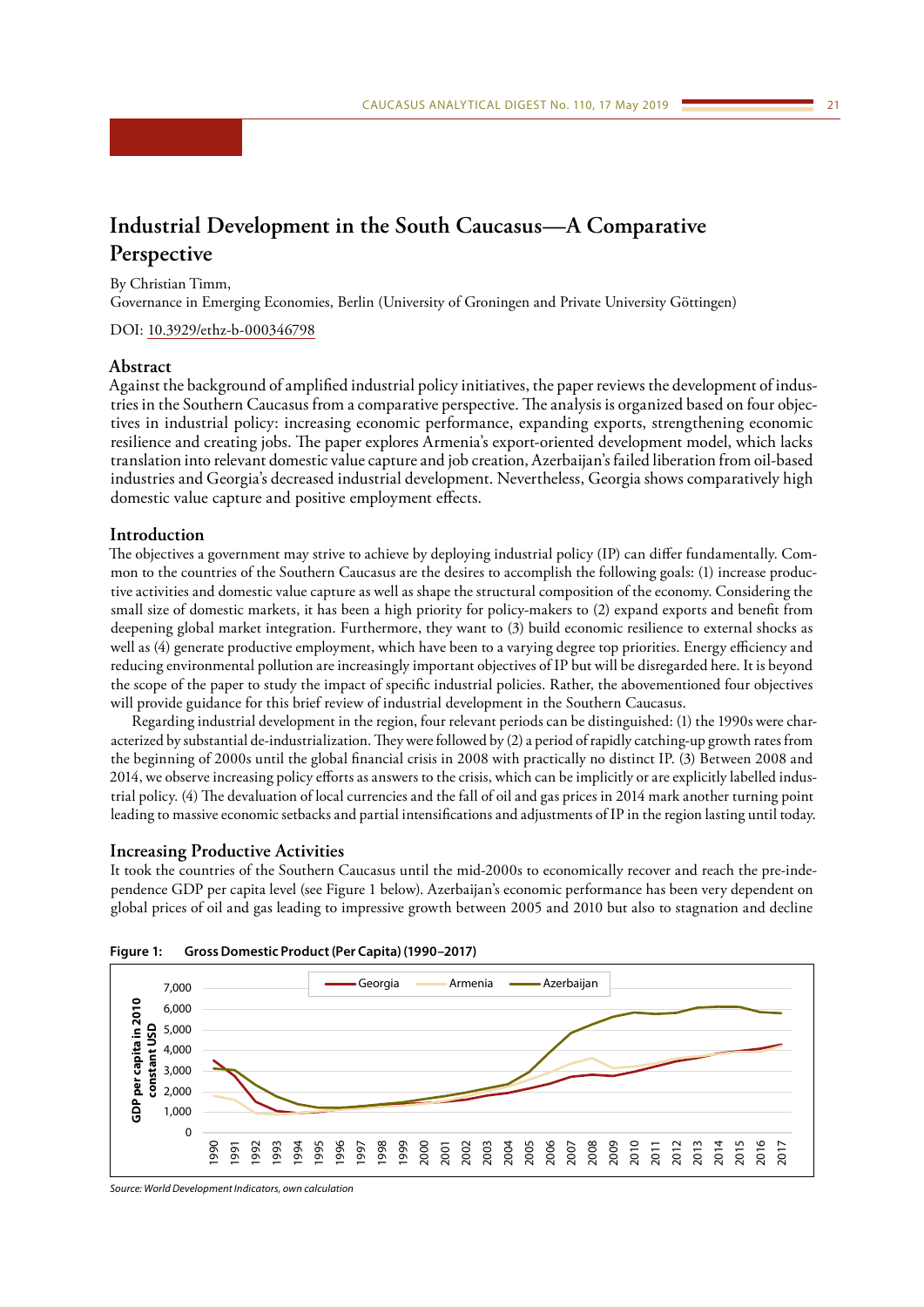after 2014. The 2008 crisis hit Armenia marginally more than Georgia, but the two countries show generally similar growth paths. The impact of the 2014 crisis on industrial development will be addressed in the section below on subsector development. To varying extents, all three countries were exposed to the abovementioned external shocks translating into new policy initiatives.

# **Structural Changes**

There were significant disparities regarding industrial bases by the end of the Soviet Union. Manufacturing accounted for approximately 30% of GDP in Armenia and only 17% in Azerbaijan (1990). Data from Georgia for that time are lacking, but given the country's massive de-industrialization in the early 1990s, we can assume Georgia's former share of manufacturing in GDP was close to that of Armenia.



**Figure 2: Share of Manufacturing in GDP (1996–2017)**

*Source: World Development Indicators, own calculation*

Figure 2 shows the share of manufacturing in GDP between 1996 and 2017 and illustrates, first, the structural transformation along with a decreasing role of industry in the economies down to 8% in Armenia, 5% in Azerbaijan and 10% in Georgia. Second, the reached equilibriums on the mentioned levels illustrate that IP over the past 10 years could not reverse this process of structural change. At best, it helped the manufacturing sector grow as fast as the overall economy. Third, the chart reveals that the degree of industrialization is below the average of the post-Soviet region (12.26%) and below the respective income-country groups: for Armenia and Georgia as lower-middle-income countries and for Azerbaijan as an upper-middle-income country.

# **Drivers of Development—Subsector Development**

The composition of industries has significantly changed over time. Armenia and Georgia were strong in light industries, especially in textiles, a sector that has almost fully forfeited its relevance. To understand which main subsectors are currently contributing to manufacturing, we examine the four most important subsectors in each country over the abovementioned three periods beginning in 2003. In general, subsectors have been highly unstable in their development in all three countries, reflected in very volatile growth rates across periods (for details see Annex 1 om p. 29-30).<sup>1</sup>

<sup>1</sup> This section is based on data from UNIDO INDSTAT 2 (Revision 3). The subsector data on Armenia is mostly based on estimates. Therefore, we used alternatively national data from the Statistical Yearbooks on outputs as proxies to calculate subsectoral growth rates and shares in total manufacturing. For a detailed overview on subsector development of both data sets, see Annex 1 on p. 29–30.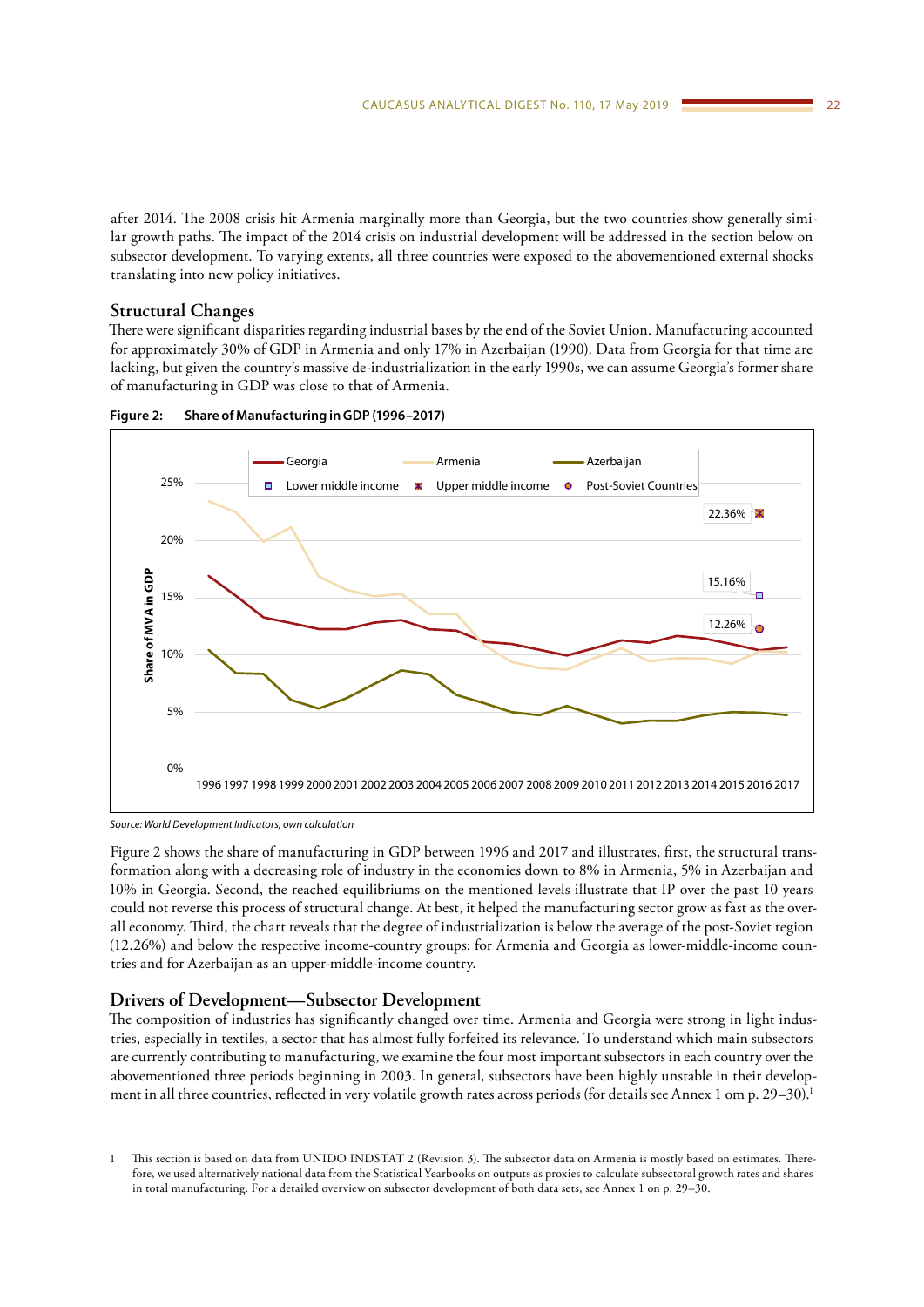The most dominating subsector can be found in Azerbaijan, whose annual industrial growth rate of 29% between 2003 and 2008 was mainly boosted by refined petroleum. Petroleum grew by 48% annually—increasing its share from 29% to 58% in MVA within this period.<sup>2</sup> After 2008 there has been no significant growth of petroleum; instead following the 2014 crisis and the sharp fall in oil prices—a rapid annual decline of 33% set in.

The food and beverage subsector is dominant in all three economies. In Georgia and Armenia, it accounts for up to 50% of MVA, and in Azerbaijan it has stabilized at approximately 25% of MVA. We see significant growth rates for this subsector in Georgia between 2003 and 2014 and in Azerbaijan between 2008 and 2014. For Armenia, given the poor data, we can only assume significant growth rates between 2003 and 2008. In the following period, subsector growth was only moderate. After 2014, this subsector declined in all three countries.

Another subsector, which is present among the top four subsectors in all the countries, is non-metallic mineral production, which is mostly cement and related products for domestic construction. In Armenia and Azerbaijan, it remains at 4% and 6%, respectively, but in Georgia it reached 11% of MVA (2016). Georgia managed to develop export capacities in this subsector reaching 6.6% of manufactured exports in 2008 (UNCOMTRADE, own calculation). The government recognized the potential and started supporting export-oriented companies in this subsector (see contribution on Georgia in this issue).

Armenia and Georgia have also been relatively strong in basic metals. UNIDO estimates basic metals' share in Armenia at 13% of MVA. Our calculation suggests a share of basic metals (mainly copper products) of approximately 20% of MVA in 2014. In Georgia, basic metals (mainly iron and steel products) has been one of the fastest-growing sectors—even significantly after 2014—increasing its share from 2003–2016 from 5% to 15% of MVA.

Some surprising developments can be found. In Armenia, the tobacco industry grew from 3% to 15% of total manufacturing between 2003 and 2016. The annual growth rate was 31% between 2008 and 2014 and 37% between 2014 and 2016 when other sectors had significant negative growth. Notably, the tobacco industry was not an addressee of any state IP. In Azerbaijan, it is the machinery sector that was steadily growing, up to 40% annually between 2008 and 2014, far exceeding the overall manufacturing growth of 7.5%. Machinery in Azerbaijan refers almost exclusively to ship repair and maintenance. The shipping industry is one of the priority sectors of the government—developed almost from scratch—and accounting for nearly 13% of MVA in 2016. In Georgia, it has been the chemical sector, which showed stable growth rates of up to 46% annually between 2003 and 2008. In particular, fertilizer as an important linkage to the growing agricultural business and pharmaceuticals were the driving product groups. Figure 3 summarizes and clearly illustrates the above-outlined trends of the overall manufacturing sector in the three



**Figure 3: Manufactured Value Added (MVA) Per Capita (2003–2017)\***

*\* The MVA per capita is presented here in current USD as the subsector data from UNIDO is also in current USD.*

*Source: World Development Indicators, own calculation*

countries across the mentioned periods; the respective subsector growth rates can be found in Annex 1 on p. 29–30.

2 All growth rates are annual growth rates calculated as Compound Annual Growth Rates (CAGR).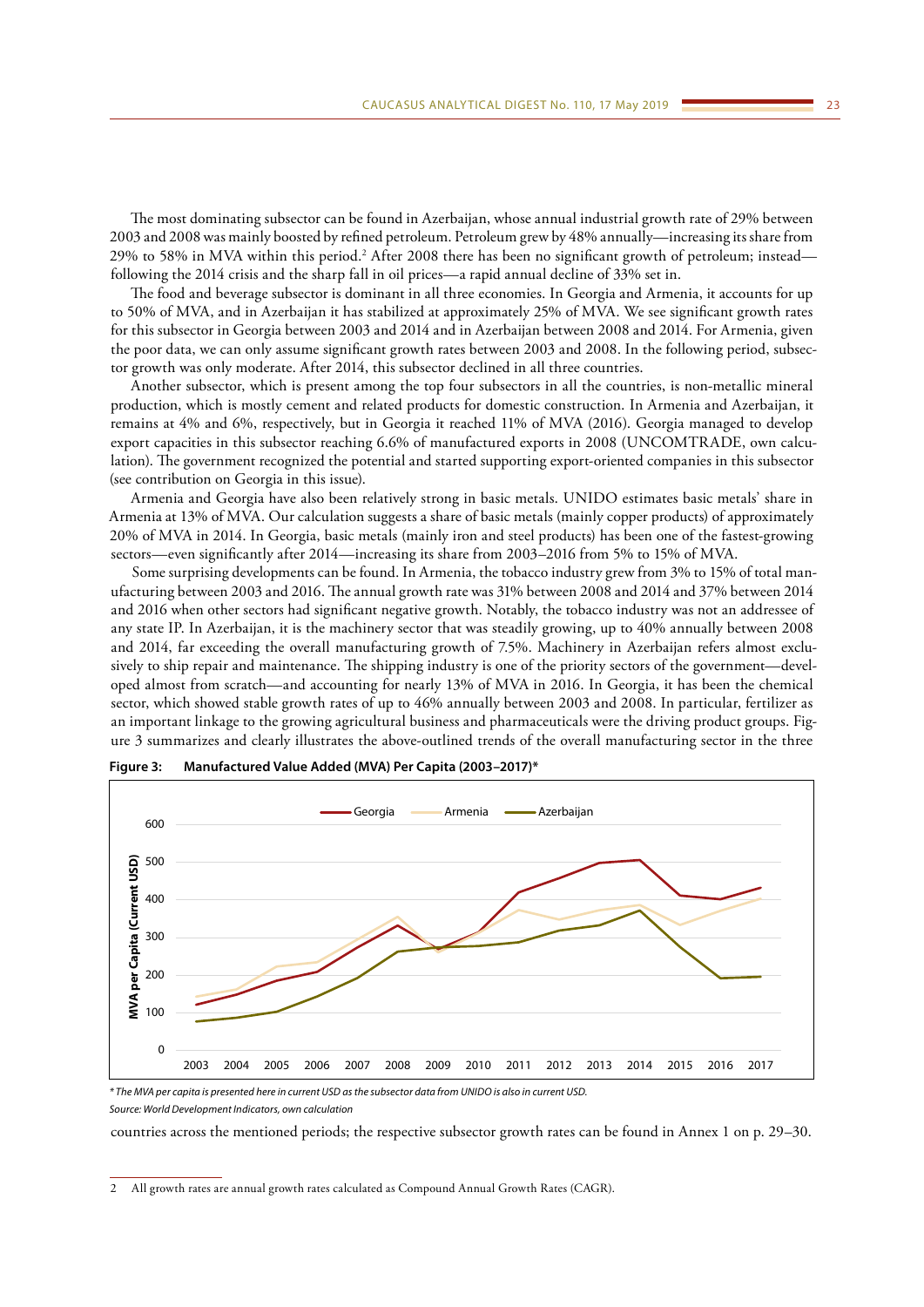### **Exports and Deepening Global Market Integration**

For countries with small domestic markets, tapping into export demand can be very conducive to reaping economies of scale and spurring productivity growth. Export promotion has been, hence, an important objective for regional policy-makers.

### **Production and Export Capacities**

To assess industrial production and exports in a meaningful framework and control for the different sizes of economies, Figure 4 combines the capacity of a country to produce manufactured goods (measured as MVA per capita) with its capacity to export them (measured as manufactured exports per capita). The applied time span is broader, covering the development from 1997–2008 as the period of industrial recovery and 2008–2017 as the period of crises and corresponding IP.



**Figure 4: Production and Export Capacities (1997, 2008, 2017)**

*Source: World Development Indicators, UNCOMTRADE, own calculation*

We note that the graph compares, first, domestically captured value added (outputs minus inputs) that remains as wages, taxes and profits in the country with, second, exports as outputs of the production sold abroad containing all inputs needed for the production of exports. Also important, higher exports do not automatically imply higher value addition. If a country imports most of its inputs for production, it may boost export values massively but will have little effect on domestic value addition. Therefore, countries strive to domestically generate more production inputs and import fewer. Nevertheless, developing export capacities is crucial because it allows, first, growing production capacities beyond domestic demand and, second, developing economies of scale. Both production and export capacities are important interlinked components of IP.

Georgia shows straightforward development over both observation periods, constantly increasing its production and slightly more its export capacities towards a relatively balanced relationship between the two. Armenia also managed to improve in both dimensions until 2008 but was still not fully exploiting its export potential. This changed in the following decade. Armenia improved its industrial production capacity very little but made huge steps towards expanding exports. If export capacity far exceeds production capacity, this could, as mentioned above, signal increased imported inputs for production or engagement in assembly activities for foreign companies whereby most of the products' value is generated abroad. This illustrates that expanding exports does not automatically translate into domestic value addition, which is crucial for prosperity. Azerbaijan's development trajectory differs fundamentally. It also developed quickly in the first decade while exports always exceeded pro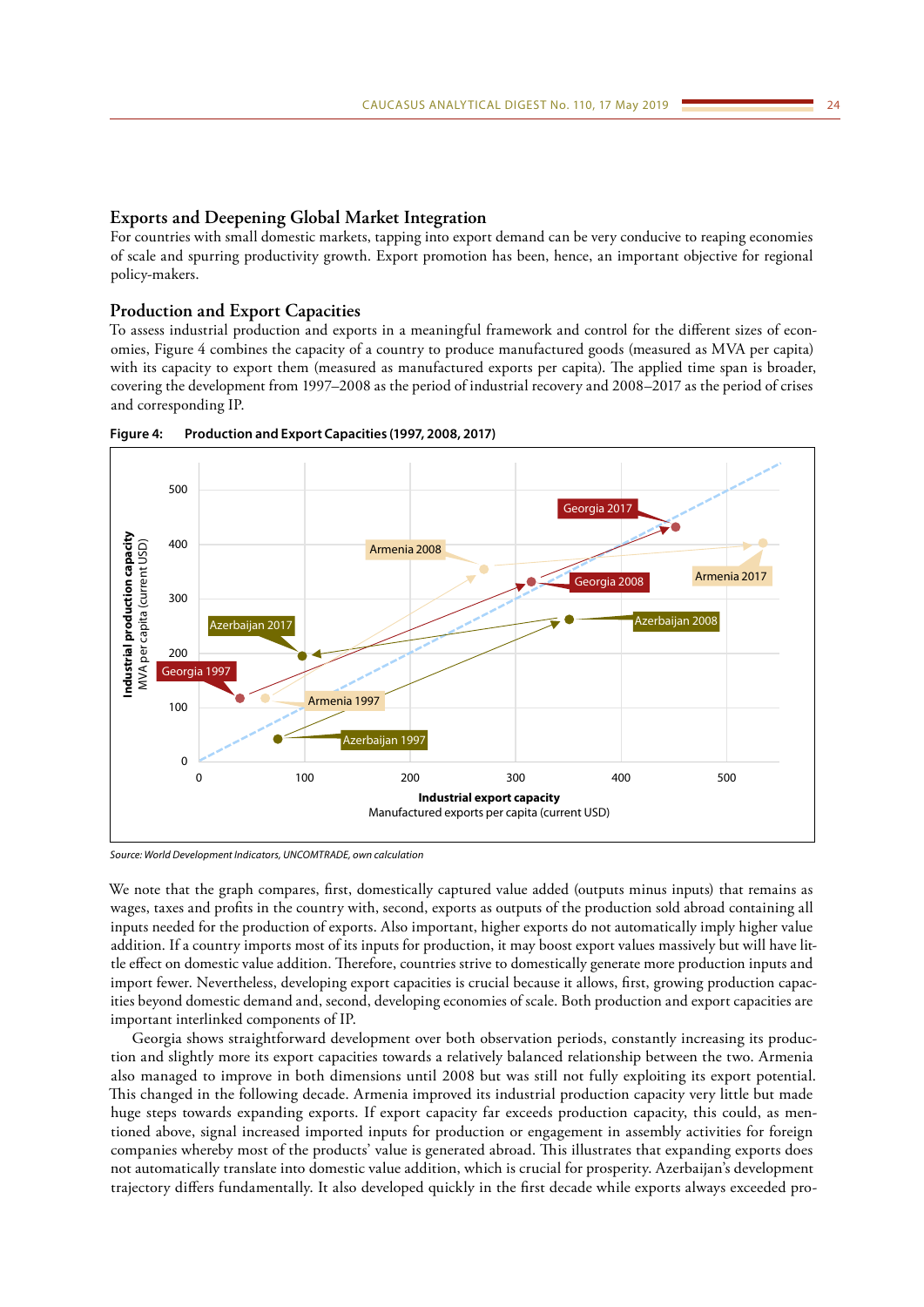duction capacity. Between 2008 and 2017, Azerbaijan experienced a slight loss in production capacity but a dramatic loss in export capacity.

# **Impact in World Markets**

Figure 5 below sheds some light on exports in the period after 2008 when all countries were increasingly active in intervening in their economies. The Y-axis shows the annual growth rates of manufactured exports and the bubble size the manufacture export values in 2017. The X-axis shows the change in a country's share of global manufactured exports (impact). In 2017, Georgia had the highest manufactured export value, which since 2008 has grown annually by 3%. This moderate growth rate was sufficient to change its share of global manufactured exports by 0.002 percentage points. Armenia's 2017 manufactured export value is only slightly lower but has been growing by 8% annually. This helped expand Armenia's share of global manufactured exports by 0.005 percentage points. Azerbaijan had the lowest manufactured export value, which is also a result of the negative annual growth rate of 12% since 2008. Additionally, Azerbaijan lost a significant 0.019 percentage points in global manufactured exports.





*Source: UNCOMTRADE, own calculation*

To gain world export market share, it is necessary for a country's manufactured exports to grow faster than the world average. To improve export competitiveness, it is not enough to expand exports rapidly; instead, the country must expand its exports faster than the rest. Despite the difficult international environment after the 2008 global financial crisis, Georgia and Armenia performed well in expanding their shares of global manufacture exports. However, without a correspondingly increasing domestic value addition (see Armenia), increased exports remain essentially useless.

# **Building Resilience to External Shocks**

There are various policy measures and, correspondingly, indicators to measure the potentially increased resilience of an economy to external shocks. Here, we will focus on, first, the share of medium- and high-tech in production/ exports and, second, export market and export product diversification.

#### **Shift to Medium- and High-Tech in Production and Exports**

Shifting production and exports from resource-based and low-tech to medium- and high-tech (MHT) activities can help grow the prosperity of a society but also decrease its vulnerability by making the economy more independent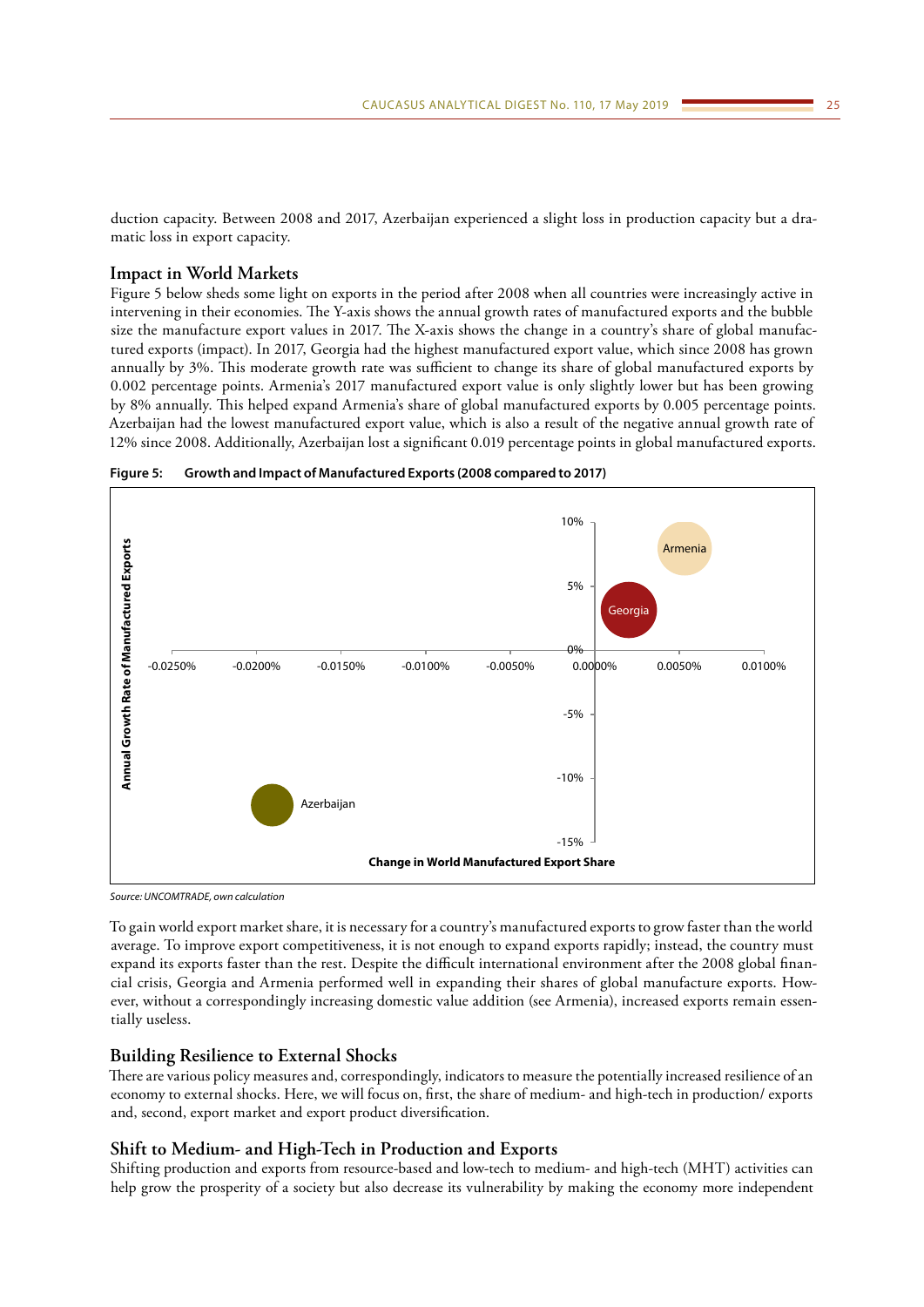from changing global commodity prices. Table 1 below shows the shares of MHT in production and exports between 1997 and 2014/2016.

|            |            | 1997   | 2003   | 2008   | 2014   | 2016   |
|------------|------------|--------|--------|--------|--------|--------|
| Armenia    | Production | 18,21% | 7,55%  | 7,44%  | 3,66%  |        |
|            | Exports    | 21.17% | 17.08% | 27.67% | 10.18% | 13,11% |
| Azerbaijan | Production | 10,34% | 19,82% | 13.17% | 17,54% |        |
|            | Exports    | 12.04% | 15.49% | 11.18% | 12.67% | 28,26% |
| Georgia    | Production | 14,44% | 17.12% | 15,39% | 15,11% |        |
|            | Exports    | 36.58% | 28.35% | 48.92% | 42.84% | 29,06% |

**Table 1: Share of Medium- and High-Tech in Production and Exports\***

*\* Given the absence of UNIDO data on the 4-digit level on production for Armenia, we relied on data from the World Bank. Please note that these production data also include construction.*

*Source: World Development Indicators, UNCOMTRADE, own calculation*

Regardless of its success in exporting high-tech services in the IT sector (see contribution on Armenia in this issue), Armenia shows by far the lowest shares of MHT in manufacturing production and exports in the region. Both shares have continuously dropped, reaching 3.66% in production and 10.18% in exports. Armenia's growth in production and exports was, hence, accompanied by a decrease in the technological complexity of its economy by mainly focusing on low-tech activities. Azerbaijan and Georgia possess similar shares of MHT in production and kept them relatively stable over time. Regarding exports, Georgia managed to upgrade and increase the technological complexity of the country's export basket to almost 50% MHT but was losing shares again until 2016.

# **Export Market and Export Product Diversification**

Depending predominantly on one or a few export products and/or export markets constitutes a serious risk for the economic resilience of a country. The Hirschman-Herfindahl index (HHI) is a measure of concentration and is here applied to assess the degree of diversification of export markets and export product groups (SITC 3-digit level). An HHI of 1 would mean the highest concentration (1 country or 1 product group) and an HHI of 0 an equal distribution of exports among trade partners or respective export product groups (see Table 2 and Figure 6 below).

|            | Market div. 2000 | Market div. 2017 | Diversif. | Product div. 2000 | Product div. 2017 | Diversif. |
|------------|------------------|------------------|-----------|-------------------|-------------------|-----------|
| Armenia    | 0.116825726      | 0.141652578      | down      | 0.064420956       | 0.179646106       | down      |
| Azerbaijan | 0.079939462      | 0.099174692      | down      | 0.542597529       | 0.139103071       | up        |
| Georgia    | 0.114242569      | 0.077159415      | <b>up</b> | 0.057799476       | 0.120435841       | down      |

**Table 2: Hirschman-Herfindahl Index of Export Markets and Product Groups (2000 Compared to 2017)**

*Source: UNCOMTRADE, own calculation*



**Figure 6: Hirschman-Herfindahl Index of Export Markets and Product Groups (2000 Compared to 2017)**

*Source: UNCOMTRADE, own calculation*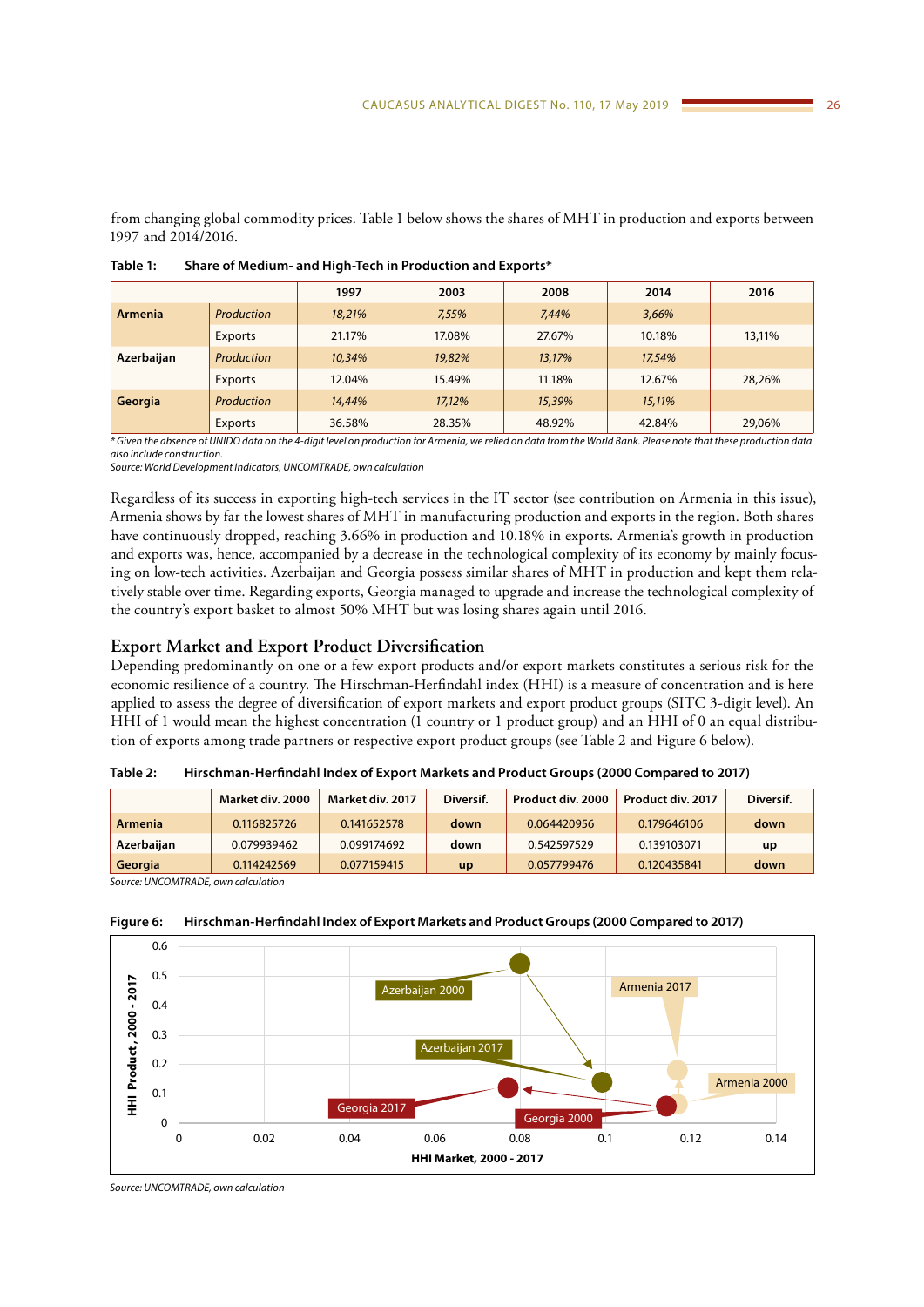Armenia lost both market diversification and, significantly, product diversification between 2000 and 2017. Azerbaijan had a very diversified export market structure and experienced a slight loss in diversification. In contrast, the product market was highly concentrated in 2000, and due to the fall in refined petroleum exports, it increased its HHI score significantly towards increased diversification. Georgia managed to diversify its export markets but became more concentrated in export products (groups).

What are the implications for the objective of strengthening economic resilience? In Armenia we find a significant low level of MHT and decreased product and market diversification. Given the increased importance of exports, Armenia increased its vulnerability to external shocks. Azerbaijan's economy is still very much exposed to external shocks due to its dependency on global oil prices. The setback in manufactured exports, growth of which might have helped decrease this dependency, outweighs the higher share of MHT and product diversification. Georgia's mixed record of higher but decreased MHT and increased market but decreased product diversification suggests an unchanged level of resilience.

# **Employment Effects of Industrial Development**

Generating employment is often one of the central objectives of IP directly affecting people's lives. Wages, inclusiveness, working conditions and gender balance are closely related issues. Table 3 below summarizes the employment effects of the respective main important subsectors and total manufacturing between 2003 and 2016 in absolute employment numbers (L) and annual growth rates. It also shows the employment elasticity, which indicates how much employment in percentage is generated or abolished when the (sub-)sector grows or declines by 1% in VA (for sub-period calculations, see Annex 2 on. p. 31).

The results are striking (Table 3). Armenia lost more than half of its employment in manufacturing, and in Azerbaijan the employment effects were very limited; only Georgia managed to significantly increase employment numbers. Across all the Armenian subsectors, we see significant negative employment elasticity. The national statistical data con-

|                   |                                                        | L 2003  | L 2016  | <b>CAGR of L</b><br>$2003 - 16$ | <b>CAGR of</b><br>VA 2003-16 | Employment<br><b>Elasticity</b><br>2003-16 |
|-------------------|--------------------------------------------------------|---------|---------|---------------------------------|------------------------------|--------------------------------------------|
| <b>Armenia</b>    |                                                        |         |         |                                 |                              |                                            |
|                   | 15 Food and beverages                                  | 41,423  | 22,044  | $-4.74%$                        | 4.11%                        | $-1.15$                                    |
|                   | 16 Tobacco products                                    | 4650    | 2,950   | $-3.44%$                        | 11.88%                       | $-0.29$                                    |
|                   | 27 Basic metals                                        | 9363    | 4,340   | $-5.74%$                        | 4.11%                        | $-1.40$                                    |
|                   | 26 Non-metallic mineral products                       | 12,423  | 4,736   | $-7.15%$                        | 4.11%                        | $-1.74$                                    |
|                   | D Total manufacturing                                  | 110,100 | 53,181  | $-5.44%$                        | 4.11%                        | $-1.32$                                    |
| <b>Azerbaijan</b> |                                                        |         |         |                                 |                              |                                            |
|                   | 23 Coke, refined petroleum pro-<br>ducts, nuclear fuel | 6,430   | 4,309   | $-3.03%$                        | 10.68%                       | $-0.28$                                    |
|                   | 15 Food and beverages                                  | 12,308  | 25,083  | 5.63%                           | 4.68%                        | 1.20                                       |
|                   | 26 Non-metallic mineral products                       | 5,317   | 13,214  | 7.25%                           | 12.94%                       | 0.56                                       |
|                   | 29 Machinery and equipment<br>n.e.c.                   | 11,151  | 11,947  | 0.53%                           | 18.91%                       | 0.03                                       |
|                   | D Total manufacturing                                  | 95,297  | 100,681 | 0.42%                           | 8.22%                        | 0.05                                       |
| Georgia           |                                                        |         |         |                                 |                              |                                            |
|                   | 15 Food and beverages                                  | 17,570  | 33,880  | 5.18%                           | 17.42%                       | 0.30                                       |
|                   | 27 Basic metals                                        | 5,802   | 11,016  | 5.06%                           | 26.16%                       | 0.19                                       |
|                   | 24 Chemicals and chemical pro-<br>ducts                | 4,362   | 6,590   | 3.22%                           | 22.98%                       | 0.14                                       |
|                   | 26 Non-metallic mineral products                       | 3,688   | 9,373   | 7.44%                           | 17.40%                       | 0.43                                       |
|                   | D Total manufacturing                                  | 51,619  | 87,544  | 4.15%                           | 16.04%                       | 0.26                                       |

#### **Table 3: Employment Elasticity (2003–2016)**

*Source: UNIDO INDSTAT 2, Revision 3, own calculation*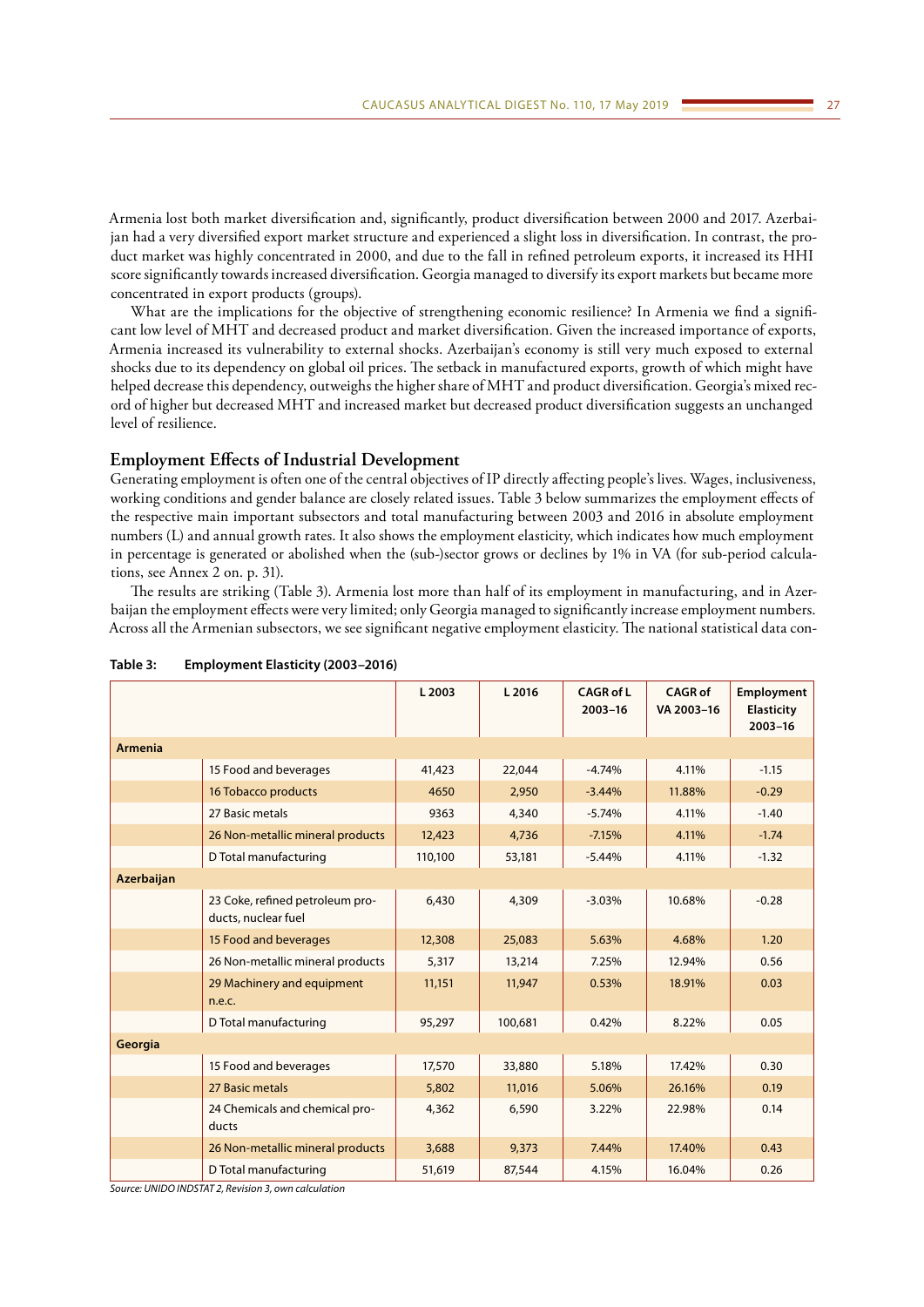firm this general trend. If the data are correct, then even the booming tobacco industry was losing employment between 2003 and 2016. In Azerbaijan, the growth of the petroleum sector was productivity-driven, leading to extensive job cuts (El. -0.24). The elasticity of 1.2 for the food and beverage sector, in contrast, implies that employment was growing faster than production and might indicate a specific political interest in job creation (in rural areas). The booming ship repair and maintenance industry grew only productivity-based without any employment effects. In Georgia, we see elasticity rates between 0.14 and 0.43, which means that (1) all subsectors contribute to job creation but (2) not at the expense of productivity growth. These elasticity rates illustrate a very healthy development that combines productivity growth with employment growth.

#### **Conclusion**

State industrial policy—as analysed in this issue—could not reverse the process of structural transformation towards a marginal role of industry in the economies of the Southern Caucasus. Nevertheless, some specifics of the industrial development, influenced to varying degrees by industrial policies, can be summarized as follows:

Armenia managed to increase its exports but failed in the last decade to translate this into corresponding domestic value capture. It is mostly engaged in primary economic activities, has the lowest share of MHT in the region and failed to diversify export markets and products. Industrial development went along with significant job cuts across all subsectors.

Azerbaijan failed to decrease its reliance on oil products. Along with the fall of oil prices, Azerbaijan's industrial production capacity dropped to 50% and its export capacity down to 25% of Georgia's capacities. The remaining industries might be well-positioned regarding share of MHT and diversification; however, their magnitude in ratio to the overall economy is negligible. Notable is the positive employment effect in the food and beverage subsector.

Georgia exhibits the most balanced development; even though growth has slowed since 2008, the country was more affected by the 2014 crisis and lost diversification in export products. Nevertheless, it managed to constantly increase its industrial production and export capacities, has the highest share of MHT products in its export basket, diversified its export market and shows significant positive employment effects while simultaneously increasing its productivity.

Some subsectors developed evidently due to state IP (ship repair and maintenance in Azerbaijan), some without any state support (tobacco in Armenia), and others failed to develop despite state support (textiles in Azerbaijan). In this study, we lack sufficient basis for assessing factors of success or failure of the policies discussed in the country cases. However, some general conclusions can be made. All three countries clearly see the need to intervene in their economies to grow, strengthen resilience or create jobs. However, the political commitment to go beyond the general improvement of the business climate and develop clear industrial sector development strategies is still largely lacking. Providing access to finance and promoting exports are common approaches, but more comprehensive sector development strategies (including linkage creation across sectors or close interlocking with other policy areas, such as education) are still not being pursued. Most important, all three countries lack the crucial prerequisite of modern industrial policy: a comprehensive and sophisticated monitoring and evaluation system. Instead of constantly revising strategies and action plans based on M&E intelligence, policy-makers tend to rely too much on blueprints from alleged best practices, pursue long time-horizons and forego steady monitoring of supposed effects. In doing so, they fail to timely adapt their instruments based on learning from experimentation as the core of contemporary industrial policy. This mixed record of industrial development of the Southern Caucasus illustrates that the potential of industries to contribute to overall development and prosperity has not yet been fully exploited.

# *About the Author*

Christian Timm holds a postdoc position and is the team leader of the research group "Governance in Emerging Economies" run by the Private University Göttingen and the University of Groningen funded by Volkswagen Foundation. As a member of the department of Internal Economics of the Private University of Göttingen, he has worked over the past seven years on various research projects, such as the research network "Institutions and Institutional Change in Postsocialism" (KomPost). Apart from his research activities in Institutional Economics and Political Economy, he works as a consultant on industrial policy for the United Nations Industrial Development Organization (UNIDO) and German Corporation for Development Cooperation (GIZ).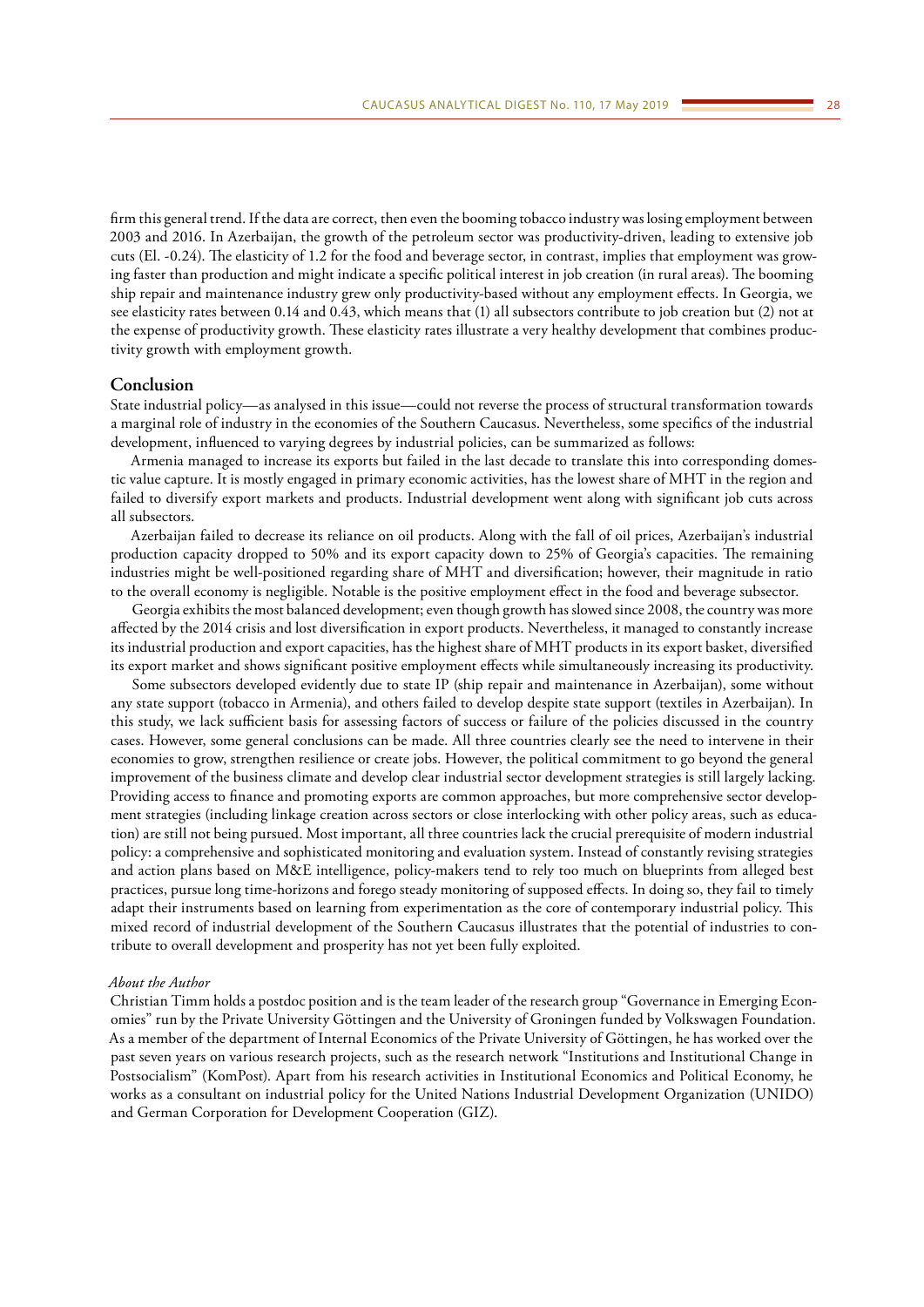**Annex 1**

| Table 1:                                                  | Four Most important Subsectors: Value Added (in current USD), Share in Total Manufacturing, Growth Rate (CAGR) |                     |                     |                     |                         |                         |                         |                         |                         |                         |                         |                         |
|-----------------------------------------------------------|----------------------------------------------------------------------------------------------------------------|---------------------|---------------------|---------------------|-------------------------|-------------------------|-------------------------|-------------------------|-------------------------|-------------------------|-------------------------|-------------------------|
|                                                           | Value added<br>2003                                                                                            | Value added<br>2008 | Value added<br>2014 | Value added<br>2016 | in MVA<br>Share<br>2003 | in MVA<br>Share<br>2008 | in MVA<br>Share<br>2014 | in MVA<br>Share<br>2016 | Growth<br>2003-<br>2008 | Growth<br>2008-<br>2014 | Growth<br>2014-<br>2016 | Growth<br>2003-<br>2016 |
| Armenia                                                   | *Starting 2004                                                                                                 |                     |                     |                     |                         |                         |                         |                         | *Growth 2004-2008       |                         |                         |                         |
| 15 Food and be-<br>verages                                | 242,105,042                                                                                                    | 491,941,836         | 447,005,085         | 408,758,153         | 49.90%                  | 49.90%                  | 49.90%                  | 49.90%                  | 19.39%                  | $-1.58%$                | $-4.37%$                | 4.11%                   |
| 16 Tobacco products                                       | 27,462,737                                                                                                     | 48,052,158          | 129,305,480         | 118,241,762         | 5.66%                   | 4.87%                   | 14.44%                  | 14.44%                  | 15.01%                  | 17.94%                  | $-4.37%$                | 11.88%                  |
| 27 Basic metals                                           | 62,998,520                                                                                                     | 128,008,932         | 116,315,872         | 106,363,579         | 12.99%                  | 12.99%                  | 12.99%                  | 12.99%                  | 19.39%                  | $-1.58%$                | $-4.37%$                | 4.11%                   |
| mineral products<br>26 Non-metallic                       | 19,604,954                                                                                                     | 39,836,003          | 36,197,157          | 33,100,033          | 4.04%                   | 4.04%                   | 4.04%                   | 4.04%                   | 19.39%                  | $-1.58%$                | $-4.37%$                | 4.11%                   |
| D Total manufac-<br>turing                                | 485, 153, 615                                                                                                  | 985,800,868         | 895,752,238         | 819,109,319         |                         |                         |                         |                         | 19.39%                  | $-1.58%$                | $-4.37%$                | 4.11%                   |
| Azerbaijan                                                |                                                                                                                |                     |                     |                     |                         |                         |                         |                         |                         |                         |                         |                         |
| ducts, nuclear fuel<br>23 Coke, refined<br>petroleum pro- | 187,289,975                                                                                                    | 1,338,818,432       | 1,553,015,508       | 700,245,766         | 29.22%                  | 58.24%                  | 43.85%                  | 39.13%                  | 48.20%                  | 2.50%                   | $-32.85%$               | 10.68%                  |
| 15 Food and be-<br>verages                                | 244,902,184                                                                                                    | 335,649,084         | 893,406,798         | 443,859,260         | 38.21%                  | 14.60%                  | 25.23%                  | 24.80%                  | 6.51%                   | 17.72%                  | $-29.51%$               | 4.68%                   |
| mineral products<br>26 Non-metallic                       | 23,412,303                                                                                                     | 116,598,914         | 256,332,444         | 113,913,204         | 3.65%                   | 5.07%                   | 7.24%                   | 6.37%                   | 37.86%                  | 14.03%                  | 33.34%                  | 12.94%                  |
| 29 Machinery and<br>equipment n.e.c.                      | 21,999,275                                                                                                     | 32,131,642          | 237,879,297         | 208,987,106         | 3.43%                   | 1.40%                   | 6.72%                   | 11.68%                  | 7.87%                   | 39.61%                  | $-6.27%$                | 18.91%                  |
| D Total manufac-<br>turing                                | 640,862,662                                                                                                    | 2,298,645,359       | 3,541,475,213       | 1,789,449,605       |                         |                         |                         |                         | 29.10%                  | 7.47%                   | $-28.92%$               | 8.22%                   |
| Georgia                                                   |                                                                                                                |                     |                     |                     |                         |                         |                         |                         |                         |                         |                         |                         |
| 15 Food and be-<br>verages                                | 47,392,911                                                                                                     | 149,802,588         | 515,332,506         | 382,153,229         | 35.64%                  | 22.97%                  | 48.86%                  | 41.55%                  | 25.88%                  | 22.86%                  | $-13.89%$               | 17.42%                  |
| 27 Basic metals                                           | 6,864,726                                                                                                      | 118,405,519         | 82,727,264          | 140,808,669         | 5.16%                   | 18.16%                  | 7.84%                   | 15.31%                  | 76.75%                  | $-5.80%$                | 30.46%                  | 26.16%                  |
| chemical products<br>24 Chemicals and                     | 6,838,627                                                                                                      | 44,825,703          | 111,874,040         | 100,641,121         | 5.14%                   | 6.87%                   | 10.61%                  | 10.94%                  | 45.65%                  | 16.47%                  | $-5.15%$                | 22.98%                  |
| mineral products<br>26 Non-metallic                       | 12,465,453                                                                                                     | 97,808,212          | 121,391,689         | 100,338,562         | 9.37%                   | 15.00%                  | 11.51%                  | 10.91%                  | 50.98%                  | 3.67%                   | $-9.08%$                | 17.40%                  |
| D Total manufac-<br>turing                                | 132,987,859                                                                                                    | 652,048,844         | 1,054,705,219       | 919,643,490         |                         |                         |                         |                         | 37.43%                  | 8.34%                   | $-6.62%$                | 16.04%                  |
| Source: UNIDO INDSTAT 2, Revision 3, own calculation      |                                                                                                                |                     |                     |                     |                         |                         |                         |                         |                         |                         |                         |                         |

# <span id="page-28-0"></span>STATISTICS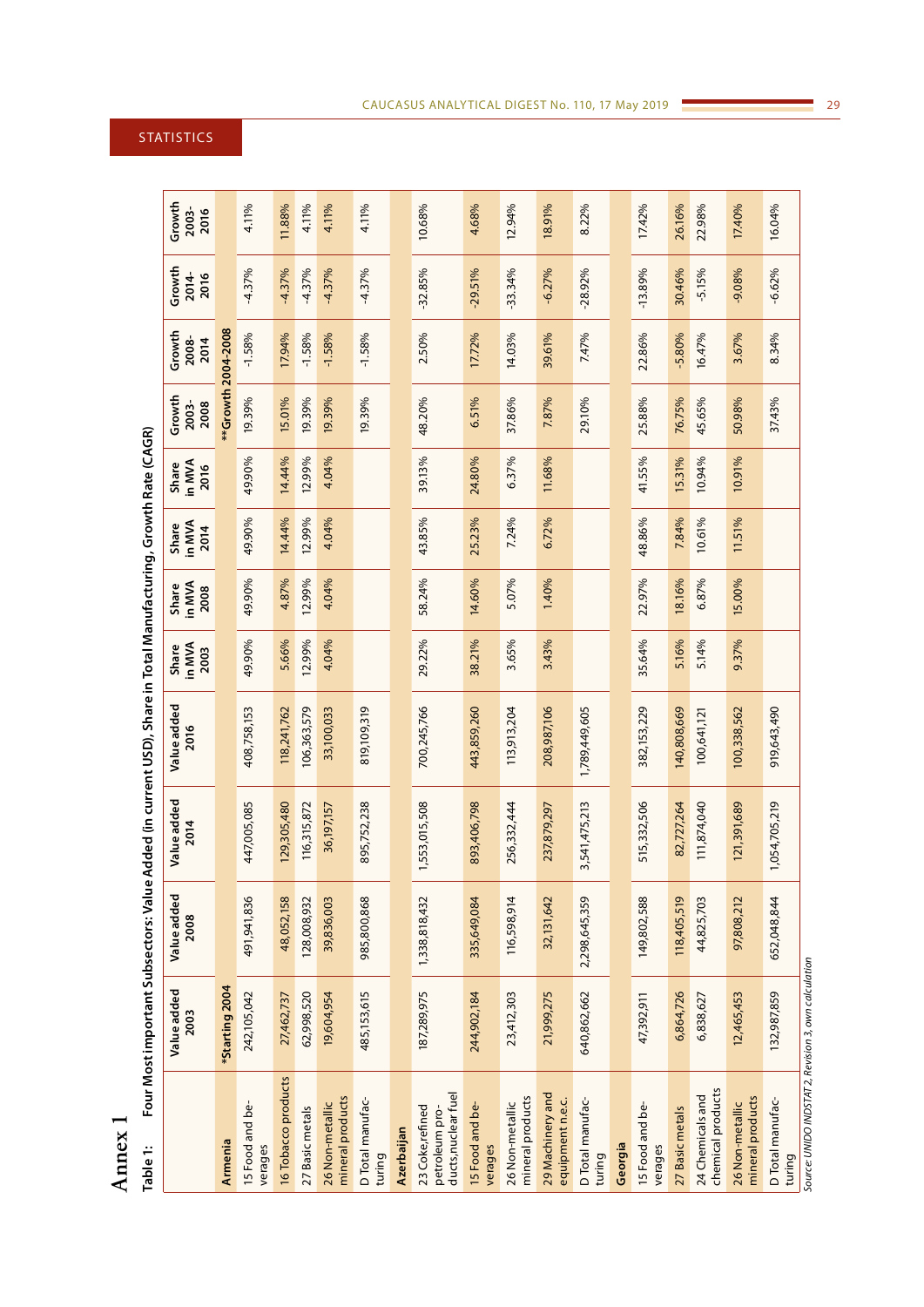| Volume of industrial production by type of economic activity in mln. current USD |                    |                    |                   |                    |                    |
|----------------------------------------------------------------------------------|--------------------|--------------------|-------------------|--------------------|--------------------|
|                                                                                  | 2009               | 2014               | 2016              | CAGR 2009-14       | CAGR 2014-16       |
| 15 Food and beverages                                                            | USD 608.982        | USD 1,042.462      | USD 829.990       | 11.35%             | $-10.77%$          |
| 16 Tobacco products                                                              | <b>USD 39.193</b>  | <b>USD 151.748</b> | USD 283.639       | 31.09%             | 36.72%             |
| 27 Basic metals                                                                  | USD 261.126        | USD 413.133        | USD 317.485       | 9.61%              | $-12.34%$          |
| 26 Non-metallic mineral<br>products                                              | <b>USD 114.555</b> | <b>USD 126.622</b> | <b>USD 71.492</b> | 2.02%              | $-24.86%$          |
| Employment                                                                       |                    |                    |                   |                    |                    |
| 15 Food and beverages                                                            | 28,932             | 20,556             | 22,044            | $-6.61%$           | 3.56%              |
| 16 Tobacco products                                                              | 3,248              | 2,321              | 2,950             | $-6.50%$           | 12.74%             |
| 27 Basic metals                                                                  | 6,540              | 4,235              | 4,340             | $-8.32%$           | 1.23%              |
| 26 Non-metallic mineral<br>products                                              | 8,677              | 4,291              | 4,736             | $-13.14%$          | 5.06%              |
| <b>Elasticity</b>                                                                |                    |                    |                   |                    |                    |
|                                                                                  |                    |                    |                   | Elasticity 2009-14 | Elasticity 2014-16 |
| 15 Food and beverages                                                            |                    |                    |                   | $-0.582$           | $-0.330$           |
| 16 Tobacco products                                                              |                    |                    |                   | $-0.209$           | 0.347              |
| 27 Basic metals                                                                  |                    |                    |                   | $-0.866$           | $-0.100$           |
| 26 Non-metallic mineral<br>products                                              |                    |                    |                   | $-6.493$           | $-0.203$           |

# **Table 2: Outputs of Armenia's Four Main Important Subsectors (Converted into Current USD), CAGR of Outputs, Employment Elasticity**

*Source: National Statistic Yearbooks, UNIDO INDSTAT 2, Revision 3, own calculation*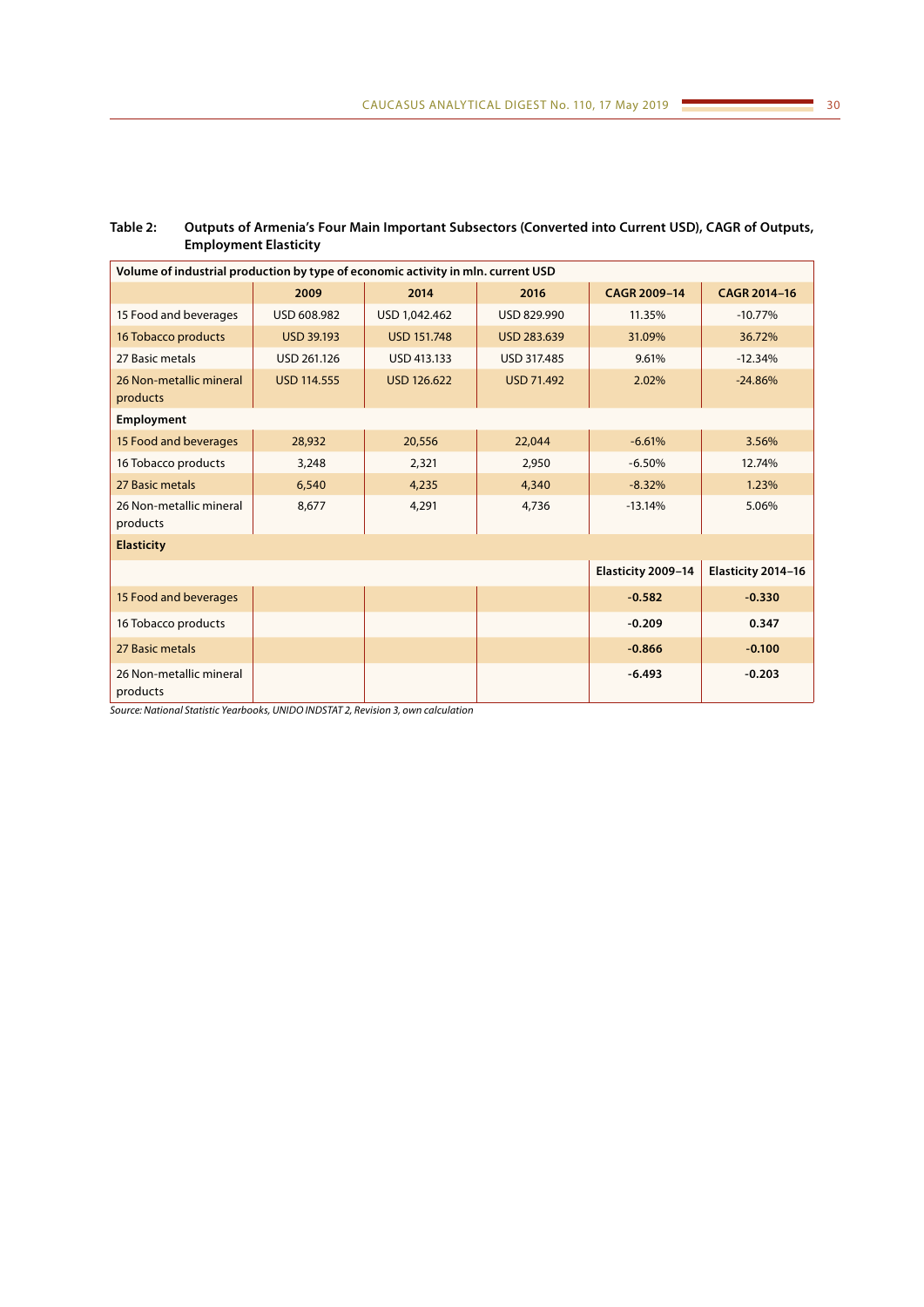| J      |  |
|--------|--|
| P<br>¢ |  |
| ٦<br>- |  |
|        |  |

<span id="page-30-0"></span>

| Table 1:                                                 |                             |                       |                       | CAGR of Value Added (MVA) Based on Current USD, of Manufacturing Employment (ML) and Employment Elasticity |                       |                           |                          |                       |                           |                          |                       |                           |
|----------------------------------------------------------|-----------------------------|-----------------------|-----------------------|------------------------------------------------------------------------------------------------------------|-----------------------|---------------------------|--------------------------|-----------------------|---------------------------|--------------------------|-----------------------|---------------------------|
|                                                          | <b>VA Growth</b><br>2003-08 | $2003 - 08$<br>Growth | Elasticity<br>2003-08 | <b>VA Growth</b><br>$2008 - 14$                                                                            | $2008 - 14$<br>Growth | Elasticity<br>$2008 - 14$ | VA Growth<br>$2014 - 16$ | $2014 - 16$<br>Growth | Elasticity<br>$2014 - 16$ | VA Growth<br>$2003 - 16$ | $2003 - 16$<br>Growth | Elasticity<br>$2003 - 16$ |
| Armenia                                                  |                             |                       |                       |                                                                                                            |                       |                           |                          |                       |                           |                          |                       |                           |
| 15 Food and beverages                                    | 19.39%                      | $-3.82%$              | $-0.20$               | $-1.58%$                                                                                                   | $-8.08%$              | 5.10                      | $-4.37%$                 | 3.56%                 | $-0.81$                   | 4.11%                    | $-4.74%$              | $-1.15$                   |
| 16 Tobacco products                                      | 15.01%                      | $-3.83%$              | $-0.25$               | 17.94%                                                                                                     | $-7.99%$              | $-0.45$                   | $-4.37%$                 | 12.74%                | $-2.91$                   | 11.88%                   | $-3.44%$              | $-0.29$                   |
| 27 Basic metals                                          | 19.39%                      | $-3.82%$              | $-0.20$               | $-1.58%$                                                                                                   | $-9.49%$              | 5.99                      | $-4.37%$                 | 1.23%                 | $-0.28$                   | 4.11%                    | $-5.74%$              | $-1.40$                   |
| mineral products<br>26 Non-metallic                      | 19.39%                      | $-3.82%$              | $-0.20$               | $-1.58%$                                                                                                   | $-13.47%$             | 8.51                      | $-4.37%$                 | 5.06%                 | $-1.16$                   | 4.11%                    | $-7.15%$              | $-1.74$                   |
| D Total manufacturing                                    | 19.39%                      | $-3.82%$              | $-0.20$               | $-1.58%$                                                                                                   | $-9.23%$              | 5.83                      | $-4.37%$                 | 2.45%                 | $-0.56$                   | 4.11%                    | $-5.44%$              | $-1.32$                   |
| Azerbaijan                                               |                             |                       |                       |                                                                                                            |                       |                           |                          |                       |                           |                          |                       |                           |
| leum products, nuclear<br>23 Coke,refined petro-<br>fuel | 48.20%                      | $-0.31%$              | $-0.01$               | 2.50%                                                                                                      | $-3.83%$              | $-1.53$                   | $-32.85%$                | $-7.25%$              | 0.22                      | 10.68%                   | $-3.03%$              | $-0.28$                   |
| <b>IS Food and beverages</b>                             | 6.51%                       | 12.59%                | 1.94                  | 17.72%                                                                                                     | 2.90%                 | 0.16                      | $-29.51%$                | $-2.59%$              | 0.09                      | 4.68%                    | 5.63%                 | 1.20                      |
| mineral products<br>26 Non-metallic                      | 37.86%                      | 12.70%                | 0.34                  | 14.03%                                                                                                     | 5.33%                 | 0.38                      | 33.34%                   | 0.06%                 | 0.00                      | 12.94%                   | 7.25%                 | 0.56                      |
| 29 Machinery and<br>equipment n.e.c.                     | 7.87%                       | $-6.19%$              | $-0.79$               | 39.61%                                                                                                     | 4.10%                 | 0.10                      | $-6.27%$                 | 7.65%                 | $-1.22$                   | 18.91%                   | 0.53%                 | 0.03                      |
| D Total manufacturing                                    | 29.10%                      | 2.98%                 | $\frac{1}{2}$         | 7.47%                                                                                                      | $-0.81%$              | $-0.11$                   | $-28.92%$                | $-2.15%$              | 0.07                      | 8.22%                    | 0.42%                 | 0.05                      |
| Georgia                                                  |                             |                       |                       |                                                                                                            |                       |                           |                          |                       |                           |                          |                       |                           |
| I5 Food and beverages                                    | 25.88%                      | 0.51%                 | 0.02                  | 22.86%                                                                                                     | 9.65%                 | 0.42                      | $-13.89%$                | 3.99%                 | $-0.29$                   | 17.42%                   | 5.18%                 | 0.30                      |
| 27 Basic metals                                          | 76.75%                      | 9.53%                 | 0.12                  | -5.80%                                                                                                     | 3.89%                 | $-0.67$                   | 30.46%                   | $-2.13%$              | $-0.07$                   | 26.16%                   | 5.06%                 | 0.19                      |
| chemical products<br>24 Chemicals and                    | 45.65%                      | 2.62%                 | 0.06                  | 16.47%                                                                                                     | 1.81%                 | $\overline{5}$            | $-5.15%$                 | 9.17%                 | $-1.78$                   | 22.98%                   | 3.22%                 | 0.14                      |
| mineral products<br>26 Non-metallic                      | 50.98%                      | 6.17%                 | 0.12                  | 3.67%                                                                                                      | 8.02%                 | 2.19                      | $-9.08%$                 | 8.90%                 | $-0.98$                   | 17.40%                   | 7.44%                 | 0.43                      |
| D Total manufacturing                                    | 37.43%                      | 1.99%                 | 0.05                  | 8.34%                                                                                                      | 6.79%                 | 0.81                      | $-6.62%$                 | 1.80%                 | $-0.27$                   | 16.04%                   | 4.15%                 | 0.26                      |

Source: UNIDO INDSTAT 2, Revision 3, own calculation *Source: UNIDO INDSTAT 2, Revision 3, own calculation*